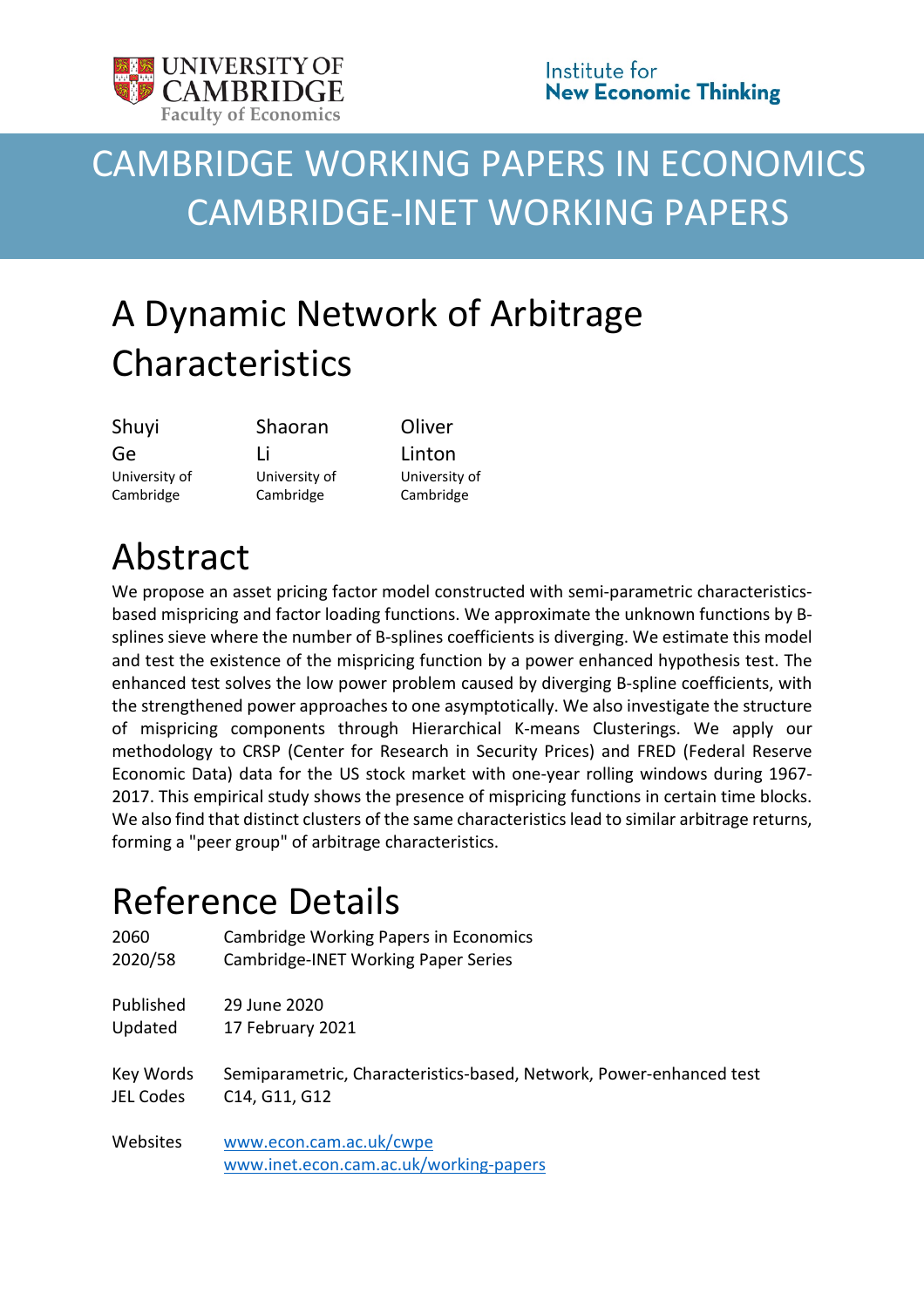# Dynamic Peer Groups of Arbitrage Characteristics\*

Shuyi Ge<sup> $\dagger$ 1</sup>, Shaoran Li<sup> $\ddagger$ 2</sup>, and Oliver Linton <sup>§3</sup>

1 2 3*Faculty of Economics, University of Cambridge*

February 16, 2021

#### Abstract

We propose an asset pricing factor model constructed with semi-parametric characteristics-based mispricing and factor loading functions. We approximate the unknown functions by B-splines sieve where the number of B-splines coefficients is diverging. We estimate this model and test the existence of the mispricing function by a power enhanced hypothesis test. The enhanced test solves the low power problem caused by diverging B-spline coefficients, with the strengthened power approaches to one asymptotically. We also investigate the structure of mispricing components through Hierarchical K-means Clusterings. We apply our methodology to CRSP (Center for Research in Security Prices) and FRED (Federal Reserve Economic Data) data for the US stock market with one-year rolling windows during 1967-2017. This empirical study shows the presence of mispricing functions in certain time blocks. We also find that distinct clusters of the same characteristics lead to similar arbitrage returns, forming a "peer group" of arbitrage characteristics.

*Keywords:* Semiparametric; Characteristics-based; Peer Groups; Power-enhanced test *JEL Classification:* C14; G11; G12

<sup>\*</sup>The authors would like to thank Chaohua Dong, Ondrej Tobek, Yuan Liao, Anders Kock, Joachim Freyberger, Alexei Onatski and Weiguang Liu for their useful comments. The editor and two referees deserve considerable credit for their help in improving this manuscript.

<sup>†</sup>Electronic address: sg751@cam.ac.uk.

<sup>‡</sup>Corresponding author. Electronic address: sl736@cam.ac.uk.

<sup>§</sup>Electronic address: obl20@cam.ac.uk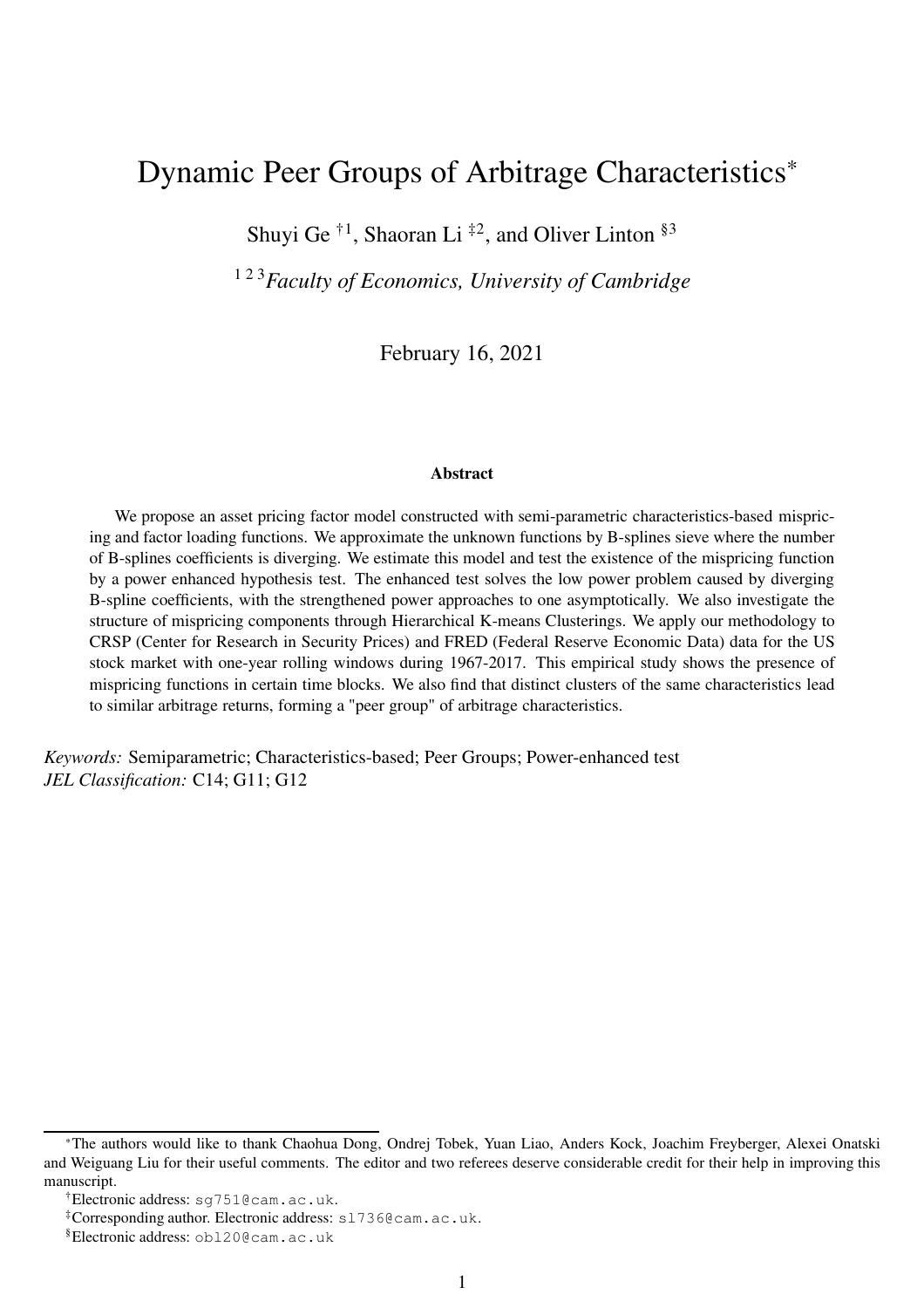# 1 Introduction

Stock returns have both common and firm-specific components. [Ross](#page-48-0) [\(1976](#page-48-0)) proposed Arbitrage Pricing Theory (APT) to summarize that expected returns on financial assets can be modeled as a linear combination of various factors. In such a model, each asset has a sensitivity beta to the risk factor, The APT model explains the excess returns from both cross-sectional and time-series directions. [Fama and French](#page-47-0) [\(1993\)](#page-47-0) and [Fama and French](#page-47-1) [\(2015](#page-47-1)) approximated those factors by the returns on portfolios sorted by different characteristics, and they developed three-factor and five-factor models. After extracting the common movement parts, they treated the intercept as the mispricing *alpha,* which is asset-specific and cannot be explained by those risk factors. Many papers use a similar method to present other factor models, such as the four-factor model of [Carhart](#page-47-2) [\(1997\)](#page-47-2), the q-factor model of [Hou et al.](#page-48-1) [\(2015\)](#page-48-1), and the factor zoo by [Feng et al.](#page-47-3) [\(2017](#page-47-3)) among others. All of above papers studied observed factors and did not assigned characteristics-based information to either alpha or beta.

Security-specific characteristics, such as capitalization and book to market ratio, are usually documented to explain asset-specific excess returns. [Freyberger et al.](#page-47-4) [\(2017](#page-47-4)) analyzed the non-linear effects of 62 characteristics through pooling regressions. This study concluded that 13 of these characterisitcs have explanatory power on stock excess returns after selecting by adaptive group Lasso. Characterisics-based information are exploited to develop arbitrage portfolios by directly parameterizing the portfolio weights as a linear function of characteristics, as in [Hjalmarsson and Manchev](#page-47-5) [\(2012\)](#page-47-5) and [Kim et al.](#page-48-2) [\(2019](#page-48-2)). Empirically, they showed that their portfolio outperformed other baseline competitors.

This paper's contributions are fourfold. Firstly, we build up a more flexible semi-parametric characteristicsbased asset pricing factor model with a focus on mispricing component. Secondly, we extend previous estimation and testing methods, which can fit the current framework better. Especially, we extend the power enhanced test of [Fan et al.](#page-47-6) [\(2015\)](#page-47-6) in a group manner to strengthen the conventional Wald test for mispricing functions. This test can also select the characteristics that contribute to arbitrage portfolios simultaneously. Thirdly, we construct a twolayer clusterings structure of mispricing components. Finally, our methods are applied to fifty years of monthly US stock data. We detect distinct clusters of the same characteristics resulting in similar arbitrage returns, forming a "peer group" of arbitrage characteristics. This finding supplements existing portfolio management techniques by implying that the development of arbitrage portfolio through the asset weights determined by the linear mispricing function is improvable.

This class of models has a basic regression specification in [Equation 1.](#page-2-0) Consider the panel regression model

<span id="page-2-0"></span>
$$
y_{it} = \alpha_i + \sum_{j=1}^{J} \beta_{ji} f_{jt} + \epsilon_{it}, \qquad (1)
$$

where  $y_{it}$  is the excess return of security i at time t;  $f_{jt}$  is the  $j^{th}$  risk factor's return at time t;  $\beta_{ji}$  denotes the  $j<sup>th</sup>$  factor loading of asset i;  $\alpha_i$  represents the intercept (mispricing) of asset i; and  $\epsilon_{it}$  is the mean zero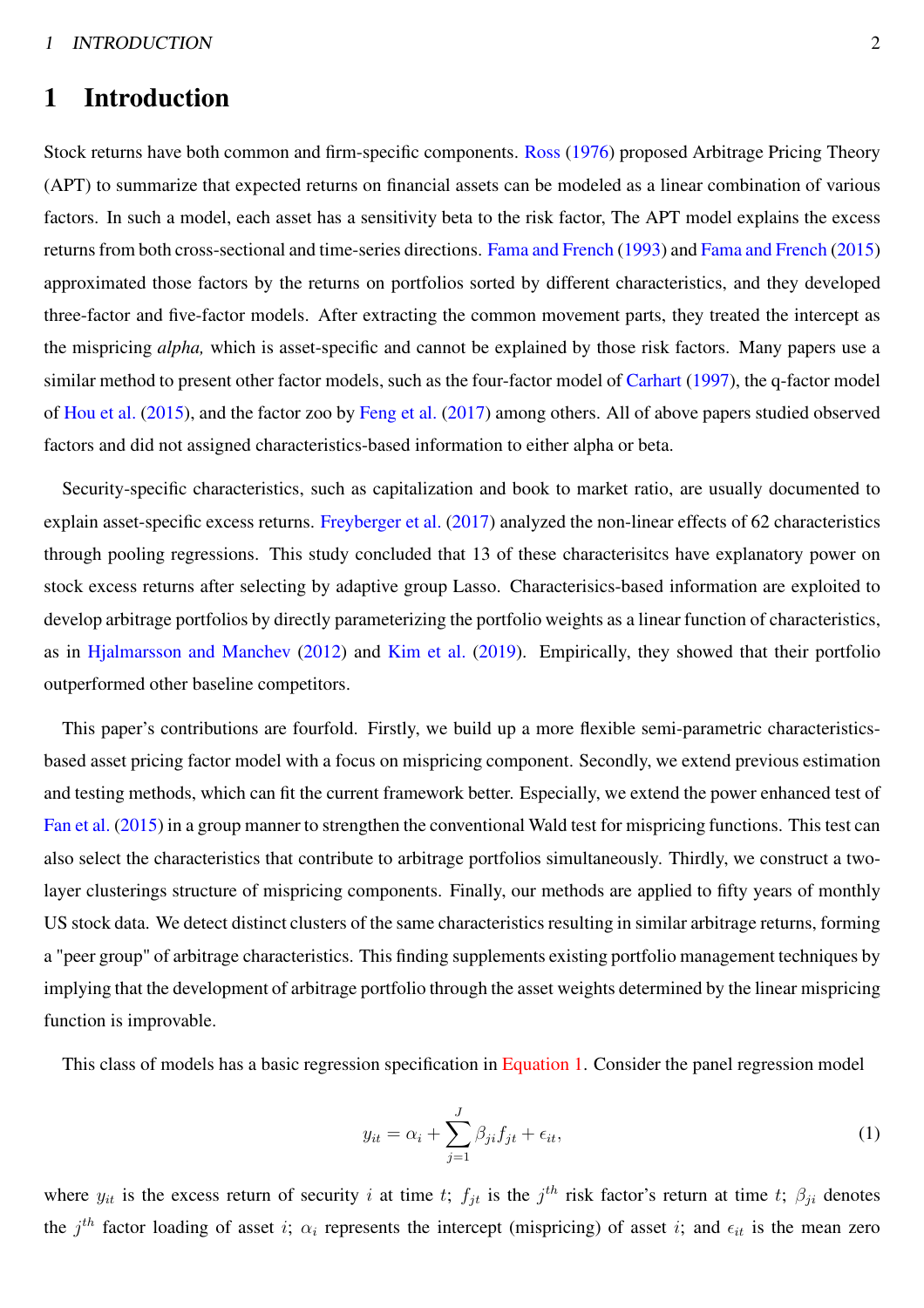idiosyncratic shock. In terms of factor loadings  $\beta_{ji}$ , [Connor and Linton](#page-47-7) [\(2007\)](#page-47-7) and [Connor et al.](#page-47-8) [\(2012](#page-47-8)) studied a characteristic-beta model, which bridges the beta-coefficients and firm-specific characteristics by specifying each beta as an unknown function of one characteristic. In their model, beta functions and unobservable factors are estimated by the backfitting iteration. They concluded that those characteristic-beta functions are significant and non-linear. Their model can be summarized by

$$
y_{it} = \sum_{j=1}^{J} g_j(X_{ji}) f_{jt} + \epsilon_{it}, \qquad (2)
$$

where  $X_{ji}$  is the  $j^{th}$  observable characteristic of firm *i*.

They restricted their beta function to be univariate and did not consider the part of factor loading function that cannot be explained by characteristics. To overcome this limitation, [Fan et al.](#page-47-9) [\(2016\)](#page-47-9) allowed  $\beta_{ji}$  in [Equation 1](#page-2-0) to have a component explained by observable characteristics as well as an unexplained or stochastic part, written as  $\beta_{ji} = g_j(X_i) + u_{ji}$ , where  $u_{ji}$  is mean independent of  $X_{ji}$ . They proposed the Projected Principal Component Analysis (PPCA), which projects stocks excess returns onto the space spanned by firm-specific characteristics and then applies Principal Component Analysis (PCA) to the projected returns to find the unobservable factors. This method has attractive properties even under large  $n$  and small  $T$  setting. However, they did not study the mispricing part (alpha), which is crucial to both asset pricing theories and portfolio management.

In this paper, we work on a semi-parametric characteristics-based alpha and beta model, which utilizes a set of security-specific characteristics that are similar to [Freyberger et al.](#page-47-4) [\(2017](#page-47-4)). We use unknown multivariate characteristic functions to approximate both  $\alpha_i$  and  $\beta_{ji}$  in [Equation 1.](#page-2-0) Specifically, we assume  $\alpha_i$  and  $\beta_{ji}$  are functions of a large set of asset-specific characteristics as  $\alpha_i = h(\mathbf{X}_i) + \gamma_i$  and  $\beta_{ji} = g_j(\mathbf{X}_i) + \lambda_{ij}^{-1}$  $\beta_{ji} = g_j(\mathbf{X}_i) + \lambda_{ij}^{-1}$  $\beta_{ji} = g_j(\mathbf{X}_i) + \lambda_{ij}^{-1}$ . We then estimate  $h(\mathbf{X}_i)$ ,  $g_j(\mathbf{X}_i)$  and unobservable risk factors  $f_{jt}$ . In addition, we design a power enhanced test and Hierarchical K-mean Clusterings for the mispricing function  $h(\mathbf{X}_i)$  to study the non-linear behavior of arbitrage characteristics.

Some recent papers such as [Kim et al.](#page-48-2) [\(2019\)](#page-48-2) and [Kelly et al.](#page-48-3) [\(2019\)](#page-48-3) analyzed a similar model as ours, which assume that both  $h(\mathbf{X}_i)$  and  $g_j(\mathbf{X}_i)$  are *linear functions*. They both included around 40 characteristics in  $\mathbf{X}_i$ . However, they drew different conclusions on the existence of  $h(\mathbf{X}_i)$ . [Kim et al.](#page-48-2) [\(2019](#page-48-2)) determined assets weights of arbitrage portfolios using one-year rolling window estimated  $\frac{1}{n}\hat{h}(\mathbf{X}_i)$ . They showed that their arbitrage port-folios returns are statistically and economically significant. However, [Kelly et al.](#page-48-3) [\(2019\)](#page-48-3) applied instrumented principal component analysis (IPCA) to the entire time span from 1965 to 2014, and concluded no evidence to reject the null hypothesis  $H_0$  :  $h(\mathbf{X}_i) = \mathbf{X}_i^{\mathsf{T}} \mathbf{B} = \mathbf{0}$  through bootstrap. This dispute spurs the deveploment of a more flexible model and reliable hypothesis tests to investigate the existence and structure of  $h(\mathbf{X}_i)$ . The introduction of IPCA, which require both large n and T to work, was introduced at [Kelly et al.](#page-48-4) [\(2017](#page-48-4)). This method does not fit our setting since we apply rolling window analysis with small T. Furthermore, [Kelly et al.](#page-48-3) [\(2019\)](#page-48-3) restricted the

<span id="page-3-0"></span> ${}^{1}$ **X**<sub>i</sub> is a vector of a large set of asset-specific characteristics of stock *i*.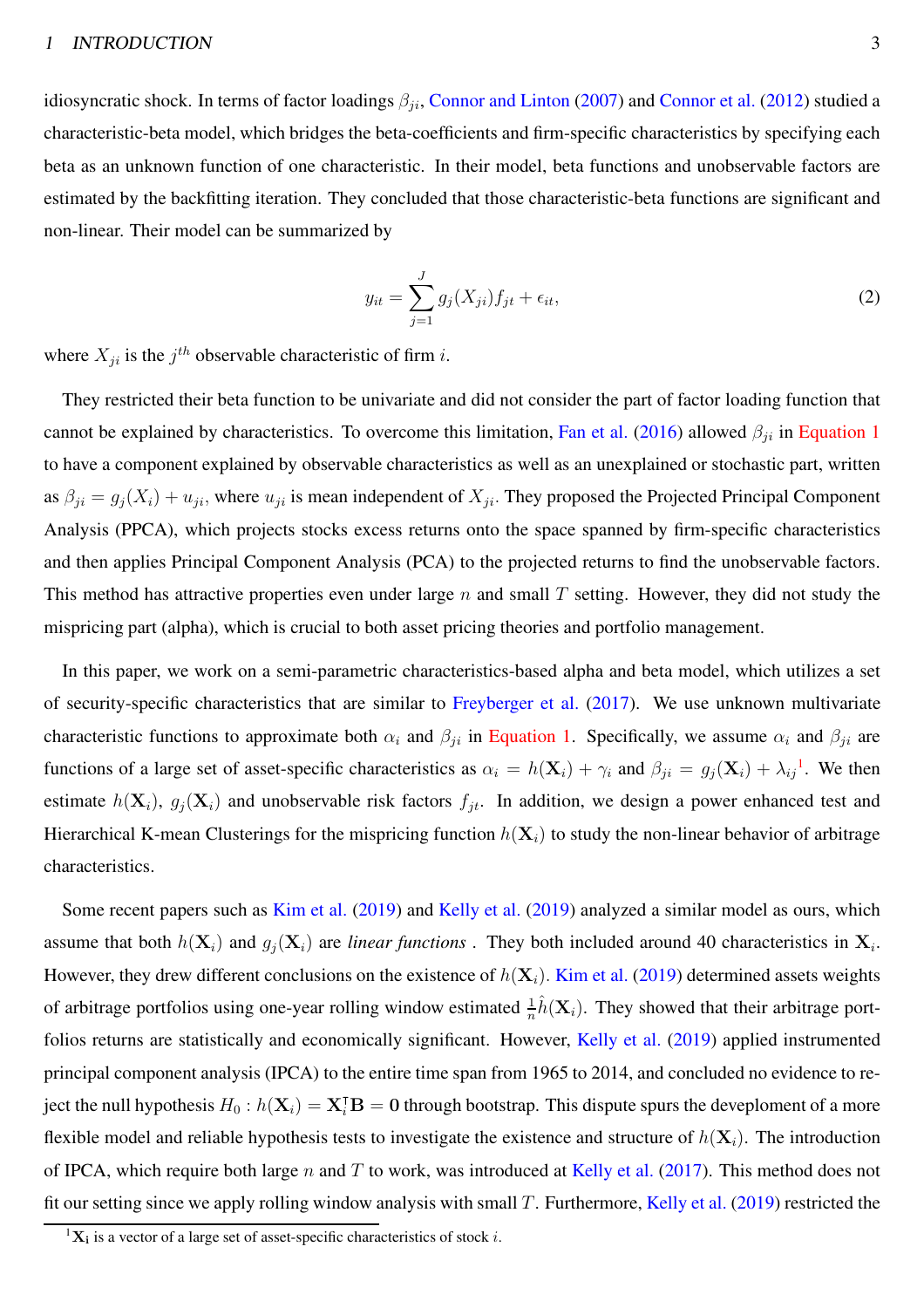function form of  $h(\mathbf{X}_i)$  and  $g_i(\mathbf{X}_i)$  to be time-invariant, which is not consistent with our empirical results under a semi-parametric setting. To clarfy the differences with aforementioned research, this paper proposes a semiparametric model, which allows for both non-linearity and time-variation of  $h(\mathbf{X}_i)$  and  $g_i(\mathbf{X}_i)$ . Furthermore, we consider a different economic question, namely, the existence and structure of mispricing functions. Our empirical study sheds light on why [Kelly et al.](#page-48-3) [\(2019](#page-48-3)) and [Kim et al.](#page-48-2) [\(2019](#page-48-2)) drew different conclusions: weak, time varying and nonlinear characteristics-based mispricing functions only appear in certain rolling windows, which is hard to be detected without rolling window analysis. However, given the presence of some persistent arbitrage characteristics, portfolios developed through mispricing functions can provide abitrage returns.

The unrestrictive model in this paper brings both opportunities and challenges. According to [Huang et al.](#page-48-5) [\(2010](#page-48-5)), the number of B-spline knots must increase in the number of observations to achieve accurate approximation and good asymptotic performance. Therefore, the dimension of B-spline bases coefficients also need to grow with the sample size. Besides, mispricing functions are treated as anomalies. Under a correctly specified factor model, coefficients of these B-splines bases are very likely to be sparse. All of these circumstances make the conventional Wald tests have very low power as discussed in [Fan et al.](#page-47-6) [\(2015](#page-47-6)). Therefore, a power enhanced test should be developed to strengthen the power of Wald tests and to detect the most relevant characteristics among a characteristic zoo included in  $h(\mathbf{X}_i)$ . [Kock and Preinerstorfer](#page-48-6) [\(2019](#page-48-6)) illustrated that if the number of coefficients diver[ges as the number of observations approaches infinity,](#page-47-6) the standard Wald test is power enhanceable. Fan et al. [\(2015\)](#page-47-6) proposed a power enhanced test by introducing a screening process on all estimated coefficients one by one. They added significant components as a supplement to the standard Wald test. In this paper, we extend [Fan et al.](#page-47-6) [\(2015\)](#page-47-6) to a group manner to enhance the hypothesis test on a high dimensional additive semiparametric function,  $H_0$ :  $h(\mathbf{X}_i) = 0$ . This method allows all the significant components of  $h(\mathbf{X}_i)$  to be selected and contribute to the test statistics, with the testing power approaching to one.

The careful analysis of  $h(\mathbf{X}_i)$  is theoretically and practically meaningful. Firstly, the presence of  $h(\mathbf{X}_i)$  is an important component of Arbitrage Pricing Theory (APT) and can contribute to asset pricing theories, namely, linking the mispricing functions with security-related characteristics. Secondly, as in [Hjalmarsson and Manchev](#page-47-5) [\(2012](#page-47-5)) and [Kim et al.](#page-48-2) [\(2019](#page-48-2)),  $h(X_i)$  can be utilized to construct arbitrage portfolios through observed characteristics. However, both research was built upon the condition that  $h(\mathbf{X}_i)$  is linear over characteristics. If the mispricing function  $h(\mathbf{X}_i)$  is not monotonic, simply setting portfolio weights to the estimated values of  $h(\mathbf{X}_i)$ can be problematic. In this paper, we show that some characteristics with substantially different values give rise to similar arbitrage returns. The distance of arbitrage returns between two assets i and j is  $d_{ij} = |h(\mathbf{X}_i) - h(\mathbf{X}_j)|$ and the si[milarity of characteristics is](#page-48-7)  $\|\mathbf{X}_i - \mathbf{X}_j\|_2$ , where  $\|\cdot\|_2$  represents  $L_2$  distance. Inspired by Hoberg and Phillips [\(2016](#page-48-7)) and [Vogt and Linton](#page-48-8) [\(2017\)](#page-48-8), we employ a hierarchical K-means clustering to classify these characteristics within each mispricing return group. We present the dynamic of distinct clusters of the same characteristics leading to similar arbitrage returns, forming a "peer group" of arbitrage characteristics. Therefore, under the semiparametric setting, the asset weighting function should rely on these time-varying and non-linear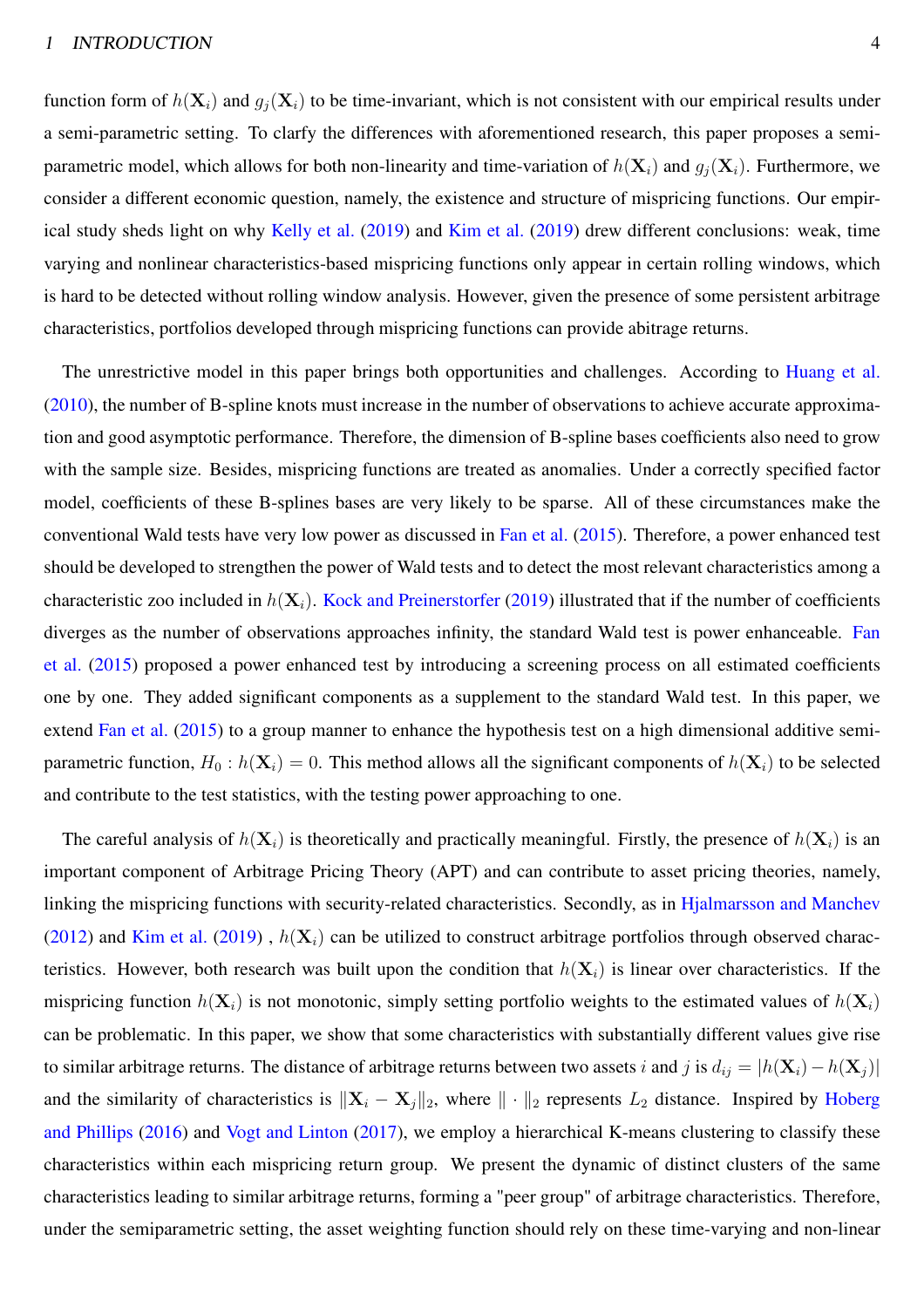peer groups.

The rest of this paper is organized as follows. Section 2 sets out the semi-parametric model. Section 3 introduces the assumptions and estimation methods. Section 4 constructs a power enhanced test for high dimensional additive semi-parametric functions. Section 5 employs Hierarchical K-Means Clustering to investigate peer groups of arbitrage characteristics. Section 6 describes the asymptotic properties of our estimates and test statistics. Section 6 simulates data to verify the performance of our methodology. Section 7 presents an empirical study. Finally, Section 8 concludes this paper. Characteristics description tables, proofs, mispricing curves and plots of peer groups are arranged to the Appendix.

### 2 Model setup

We assume that there are *n* securities observed over  $T$  time periods. We also assume that during a short time window, each security has P time-invariant observed characteristics, such as market capitalization, momentum, and book-to-market ratios. Meanwhile, we may omit heteroskedasticity by assuming that each characteristic shares a certain form of variation within each period for all securities. We suppose that

<span id="page-5-0"></span>
$$
y_{it} = (h(\mathbf{X}_i) + \gamma_i) + \sum_{j=1}^{J} (g_j(\mathbf{X}_i) + \lambda_{ij}) f_{jt} + \epsilon_{it},
$$
\n(3)

where  $y_{it}$  is the monthly excess return of the  $i^{th}$  stock at the month t;  $X_i$  is a  $1 \times P$  vector of P characteristics of stock *i* during time periods  $t = 1, \ldots T$ . T is a small and fixed time block. In practice, most characteristics are updated annually. Thus, we assume  $X_i$  is time-invariant in one-year time window.  $h(X_i)$  is an unknown mispricing function explained by a large set of characteristics whereas  $\gamma_i$  is the random intercept of the mispricing part that cannot be explained by characteristics. Similarly, we have characteristics-beta function  $g_i(\cdot)$  to explain the  $j^{th}$  factor loadings and the unexplained stochastic part of the loading is  $\lambda_{ij}$  with  $E(\lambda_{ij})=0$ .  $\lambda_{ij}$  is orthogonal to the  $g_j(\cdot)$  function.  $f_{jt}$  is the realization of the  $j^{th}$  risk factor at time t. Finally,  $\epsilon_{it}$  is homoskedastic zero-mean idiosyncratic residual of the  $i^{th}$  stock at time t. Random variables  $\gamma_i$  and  $\lambda_{ij}$  are used to generalize our settings and not to be estimated. They will be treated as noise in the identification assumptions.

To avoid the curse of dimensionality, we impose additive forms on both  $h(\cdot)$  and  $g_j(\cdot)$  functions:  $h(\mathbf{X}_i)$  =  $\sum_{p=1}^P \mu_p(X_{ip})$  and  $g_j(\mathbf{X}_i) = \sum_{p=1}^P \theta_{jp}(X_{ip})$ , where  $\mu_p(X_{ip})$  and  $\theta_{jp}(X_{ip})$  are univariate unknown functions of the  $p^{th}$  characteristic  $X_p$ . We rewrite the model:

<span id="page-5-1"></span>
$$
y_{it} = \left(\sum_{p=1}^{P} \mu_p(X_{ip}) + \gamma_i\right) + \sum_{j=1}^{J} \left(\sum_{p=1}^{P} \theta_{jp}(X_{ip}) + \lambda_{ij}\right) f_{jt} + \epsilon_{it},\tag{4}
$$

Assumption 1. *We suppose that:*

$$
E(\epsilon_{it}|\mathbf{X},f_{jt})=0,
$$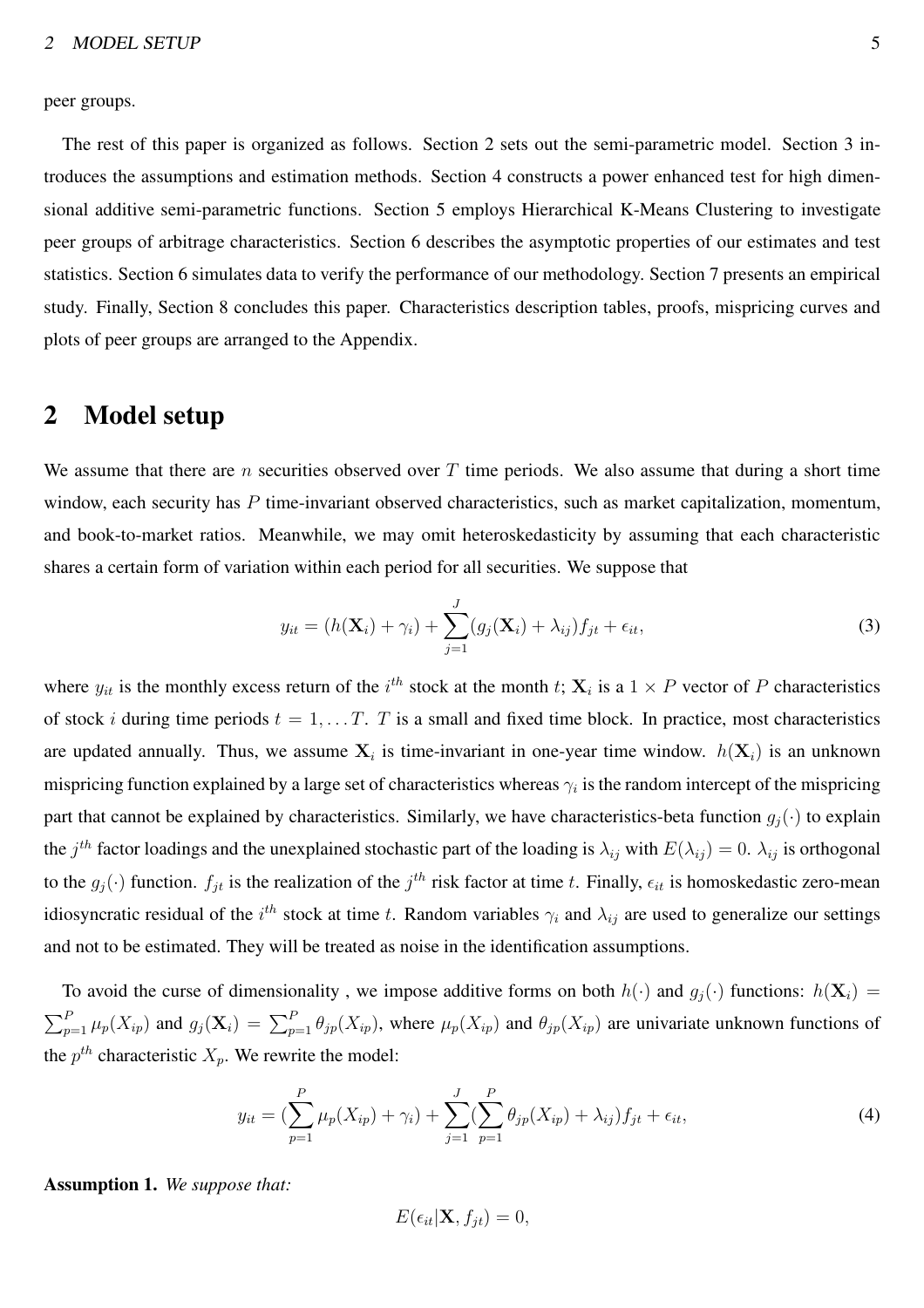$$
E(h(\mathbf{X}_i)) = E(g_j(\mathbf{X}_i)) = 0,
$$
  
\n
$$
E(\gamma_i|\mathbf{X}) = E(\lambda_{ij}|\mathbf{X}) = 0,
$$
  
\n
$$
E(h(\mathbf{X}_i)g_j(\mathbf{X}_i)) = \mathbf{0},
$$

Similar to [Connor et al.](#page-47-8) [\(2012](#page-47-8)) and [Fan et al.](#page-47-9) [\(2016\)](#page-47-9), Assumption 1 above is to standardize the model settings, including the zero mean assumption for factor loadings and mispricing functions for identification purposes. We also impose orthogonality between mispricing and factor loading parts for the identification reason. This is because the variation of risk factors can be absorbed into the mispricing part if it is not orthogonal to the factor loadings. More discussion can be found in [Connor et al.](#page-47-8) [\(2012](#page-47-8)).

### <span id="page-6-0"></span>3 Estimation

In this section we discuss the approximation of unknown univariate functions and our estimation methods for model [Equation 3.](#page-5-0) In the semi-parametric setting, we apply the Projected-PCA following [Fan et al.](#page-47-9) [\(2016](#page-47-9)) to work on the common factors and characteristics-beta directly. Next, we project the residuals onto the characteristicsbased alpha space that is orthogonal to the systematic part. The second step is similar to equality constrained OLS.

#### 3.1 B-Splines Approximation

We use B-splines sieve to approximate unknown functions  $\theta(\cdot)$  and  $\mu(\cdot)$  in [Equation 4.](#page-5-1) Similar to [Huang et al.](#page-48-5) [\(2010](#page-48-5)) and [Chen and Pouzo](#page-47-10) [\(2012](#page-47-10)), we have the following procedures. Firstly, suppose that the  $p^{th}$  covariate  $X_p$ is in the interval  $[D_0, D]$ , where  $D_0$  and D are finite numbers with  $D_0 < D$ . Let  $\mathbf{D} = \{D_0, D_0, \ldots, D_0\}$  $\overbrace{\phantom{a} \phantom{a}}^{l+1}$  $l+1$  $< d_1 <$  $d_2 < \cdots < d_{m_n} < \underbrace{D, D, \ldots, D}$  $\overline{l+1}$ } be a simple knot sequence on the interval  $[D_0, D]$ . Here,  $m_n = \lfloor n^v \rfloor$  ( $\lfloor \cdot \rceil$ ) gives nearest integer) is a positive integer of the number of internal knots, which is a function of security size  $n$  in period t with  $0 < v < 0.5$ . l is the degree of those bases. Therefore, we have  $H_n = l + m_n$  bases in total, which will diverge as  $n \to \infty$ . Following this setting, a set of B-splines can be built for the space  $\Omega_n[\mathbf{D}]$ .

Secondly, for the  $p^{th}$  characteristic  $X_p$ , there is a set of  $H_n$  orthogonal bases  $\{\phi_{1p}(X_p), \ldots, \phi_{H_n p}(X_p)\}.$ Those univariate unknown functions can be approximated as linear combinations of these bases as  $\mu_p(X_p)$  =  $\sum_{q=1}^{H_n} \alpha_q \phi_{qp}(X_p) + R_p^{\mu}(X_p)$  and  $\theta_p(X_p) = \sum_{q=1}^{H_n} \beta_{jq} \phi_{qp}(X_p) + R_p^{\theta}(X_p)$ , where  $R_p^{\mu}(X_p)$  and  $R_p^{\theta}(X_p)$  are approximation errors. It is not necessary to use the same bases for both unknown functions and the representation here is for notational simplicity only. Therefore, the model [Equation 4](#page-5-1) can be written as:

$$
y_{it} = \sum_{p=1}^{P} \left( \sum_{q=1}^{H_n} \alpha_{pq} \phi_{pq}(X_{ip}) + R_p^{\mu}(X_p) \right) + \gamma_i + \sum_{j=1}^{J} \left( \sum_{p=1}^{P} \left( \sum_{q=1}^{H_n} \beta_{jpq} \phi_{pq}(X_{ip}) + R_p^{\theta}(X_p) \right) + \lambda_{ij} \right) f_{jt} + \epsilon_{it}
$$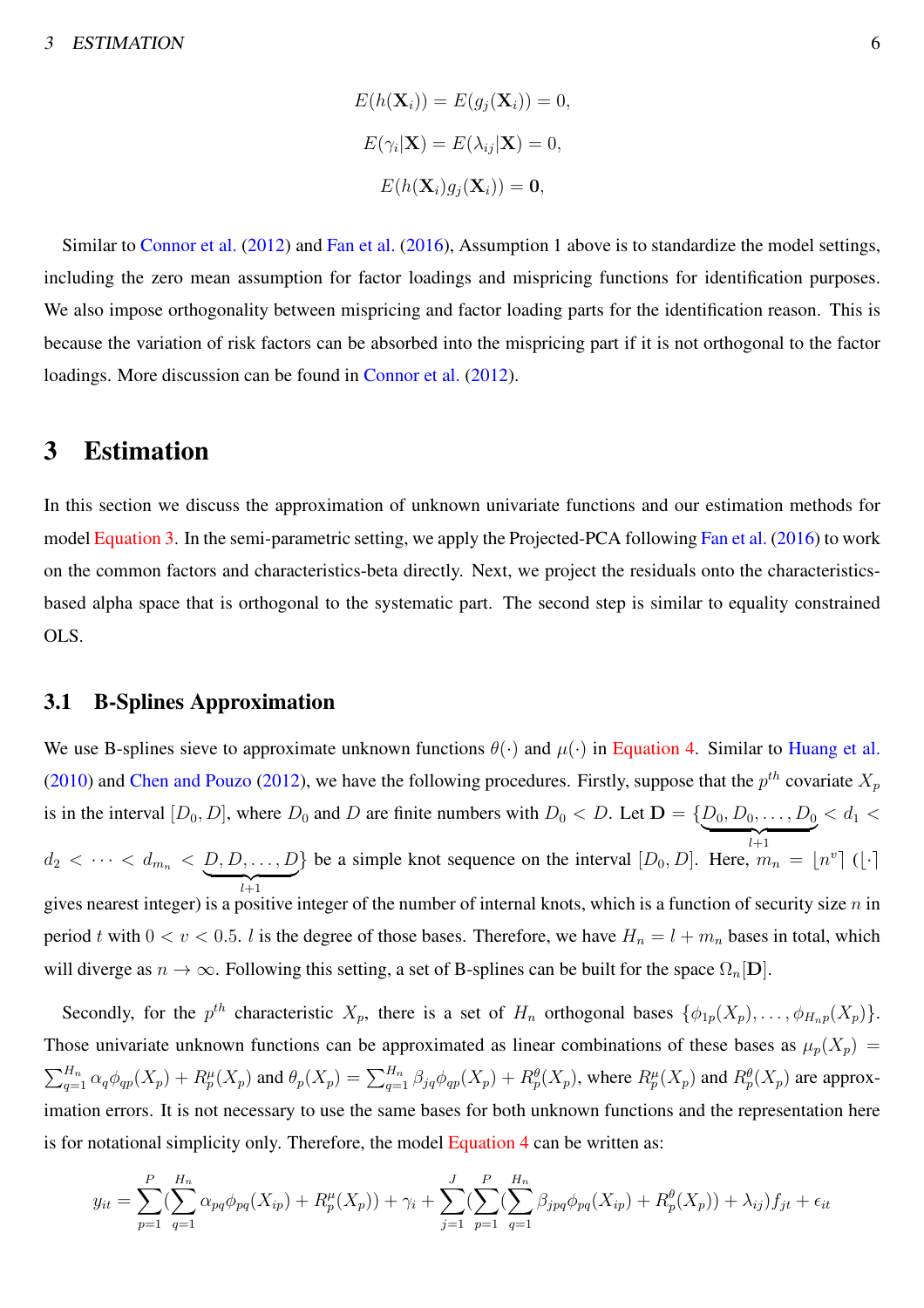#### <sup>3</sup> ESTIMATION 7

For each  $i = 1, 2, ..., n$ ,  $p = 1, 2, ..., P$  and  $t = 1, 2, ..., T$ , we have:

$$
\mathbf{1}_{\mathbf{T}} = (1, ..., 1)^{\mathsf{T}} \in \mathbb{R}^{T},
$$
\n
$$
\beta_{j} = (\beta_{1,j1}, ..., \beta_{H_{n},j1}, ..., \beta_{1,jP}, ..., \beta_{H_{n},jP})^{\mathsf{T}} \in \mathbb{R}^{H_{n}P},
$$
\n
$$
\mathbf{B} = (\beta_{1}, ..., \beta_{J}),
$$
\n
$$
\mathbf{A} = (\alpha_{11}, ..., \alpha_{1H_{n}}, ..., \alpha_{P1}, ..., \alpha_{PH_{n}})^{\mathsf{T}} \in \mathbb{R}^{H_{n}P},
$$
\n
$$
\Phi(\mathbf{X}) = \begin{bmatrix}\n\phi_{1,11}(X_{11}) & \cdots & \phi_{1,1H_{n}}(X_{11}) & \cdots & \phi_{1,P1}(X_{1P}) & \cdots & \phi_{1,PH_{n}}(X_{1P}) \\
\phi_{2,11}(X_{21}) & \cdots & \phi_{2,1H_{n}}(X_{21}) & \cdots & \phi_{2,P1}(X_{2P}) & \cdots & \phi_{2,PH_{n}}(X_{2P}) \\
\vdots & \vdots & \ddots & \vdots \\
\phi_{n,11}(X_{n1}) & \cdots & \phi_{n,1H_{n}}(X_{n1}) & \cdots & \phi_{n,P1}(X_{nP}) & \cdots & \phi_{n,PH_{n}}(X_{nP})\n\end{bmatrix},
$$

where  $\phi_{i,ph}(X_{ip})$  is the  $h^{th}$  basis of the  $p^{th}$  characteristic of asset i at time t. Therefore, the original model

$$
\mathbf{Y} = (h(\mathbf{X}) + \mathbf{\Gamma})\mathbf{1}_{\mathbf{T}}^{\mathsf{T}} + (\mathbf{G}(\mathbf{X}) + \mathbf{\Lambda})\mathbf{F}^{\mathsf{T}} + \mathbf{U},
$$

can be represented by B-spline sieve as:

$$
\mathbf{Y} = (\Phi(\mathbf{X})\mathbf{A} + \mathbf{\Gamma} + \mathbf{R}^{\mu}(\mathbf{X}))\mathbf{1}_{\mathbf{T}}^{\mathsf{T}} + (\Phi(\mathbf{X})\mathbf{B} + \mathbf{\Lambda} + \mathbf{R}^{\theta}(\mathbf{X}))\mathbf{F}^{\mathsf{T}} + \mathbf{U},\tag{5}
$$

Y is  $n \times T$  matrix of  $y_{it}$ ;  $\Phi(\mathbf{X})$  is the  $n \times PH_n$  matrix of B-Spline bases; A is a  $PH_n \times 1$  matrix of mispricing coefficients;  $\mathbf{R}^{\mu}(\mathbf{X})$  is a  $n \times 1$  matrix of approximation errors; B is a  $PH_n \times J$  matrix factor loadings' coefficients;  $\mathbf{R}^{\theta}(\mathbf{X})$  is a  $n \times J$  matrix of approximation errors. We have  $R_p^{\mu}(X_p) \to^p 0$  and  $R_p^{\theta}(X_p) \to^p 0$ , as  $n \to \infty$  as in [Huang et al.](#page-48-5) [\(2010\)](#page-48-5). Therefore, we omit the approximation errors for simplicity below. F is the  $T \times J$  matrix of  $f_{tj}$  and U is a  $n \times T$  matrix of  $\epsilon_{it}$ .  $h(\mathbf{X})$  is a  $n \times 1$  vector of characteristics-based mispricing component;  $\mathbf{G}(\mathbf{X})$ is a  $n \times J$  vector of characteristics-based factor loadings;  $1_T$  is a  $T \times 1$  vector of 1. The rest are defined the same as [Equation 4.](#page-5-1)

We define a projection matrix as:

$$
\mathbf{P} = \Phi(\mathbf{X})(\Phi(\mathbf{X})^{\intercal}\Phi(\mathbf{X}))^{-1}\Phi(\mathbf{X})^{\intercal}.
$$

The remaining goals of this paper are to estimate both  $h(X)$  and  $G(X)$  consistently and conduct a power enhanced test of the hypothesis  $H_0 : h(X) = 0$ , i.e., to check the existence of mispricing functions under semi-parametric settings. Finally, we cluster peer groups of arbitrage characteristics.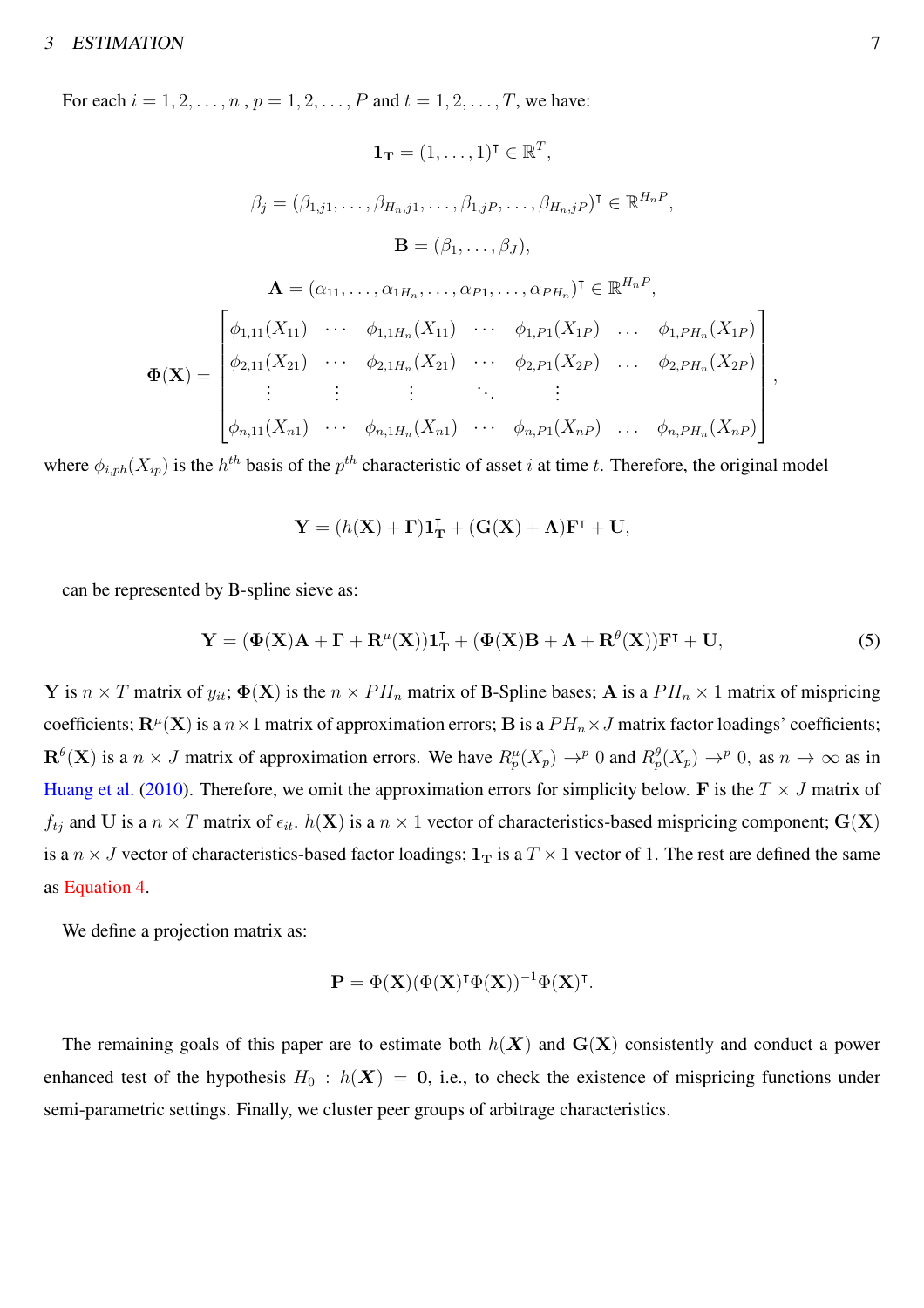#### <sup>3</sup> ESTIMATION 8

#### 3.2 Two Steps Projected-PCA

In this section, we combine and extend Projected-PCA by [Fan et al.](#page-47-9) [\(2016](#page-47-9)) and equality constrained least squares similar to [Kim et al.](#page-48-2) [\(2019](#page-48-2)) to estimate the model. To facilitate the estimation, we define a  $T \times T$  time series demeaning matrix  $D_T = I_T - \frac{1}{T}$  $\frac{1}{T}1_{\rm T}1_{\rm T}^{T}$ .<sup>[2](#page-8-0)</sup> Next, we demean the equation above on both sides. Therefore we have

$$
\mathbf{YD_T} = \mathbf{\tilde{Y}} = (\Phi(\mathbf{X})\mathbf{B} + \Lambda)\mathbf{F}^\intercal \mathbf{D_T} + \mathbf{U}\mathbf{D_T}.
$$

Mispricing terms disappear since they are time-invariant by  $(\Phi(X)A + \Gamma)1_T^T D_T = 0$ . This helps us to work on the systematic part directly. Henceforth, we use F to represent the time-demeaned factor matrix.

Our procedures are designed to estimate factor loadings  $G(X)$ , time-demeaned unobserved factors  $F$  and mispricing coefficients A in sequence.

Under Assumption 1, we have the following estimation procedures:

- 1 Projecting  $\tilde{Y}$  onto the spline space spanned by  $\{X_{in}\}_{i\le n,n\le P}$  through a  $n\times n$  projection matrix P with P =  $\Phi(\mathbf{X})(\Phi(\mathbf{X})^{\intercal}\Phi(\mathbf{X}))^{-1}\Phi(\mathbf{X})^{\intercal}$ . We then collect the projected data  $\hat{\mathbf{Y}} = \Phi(\mathbf{X})(\Phi(\mathbf{X})^{\intercal}\Phi(\mathbf{X}))^{-1}\Phi(\mathbf{X})^{\intercal}\tilde{\mathbf{Y}}$ .
- 2 Applying the Principle Component Analysis to the projected data  $\hat{Y}^{\dagger}\hat{Y}$ . This allows us to work directly on the sample covariance of  $\mathbf{G}(\mathbf{X})\mathbf{F}^{\intercal}$ , under the condition  $E(g_j(\mathbf{X}_i)\epsilon_{it}) = E(g_j(\mathbf{X}_i)\lambda_{ij}) = 0$ .
- 3 Estimating  $\hat{F}$  as the eigenvectors corresponding to the first J (assumed given) eigenvalues of the  $T \times T$ matrix  $\frac{1}{n}\hat{\mathbf{Y}}^{\mathsf{T}}\hat{\mathbf{Y}}$  (covariance of projected  $\hat{\mathbf{Y}}$ ).

The method above substantially improves estimation accuracy and facilitates theoretical analysis even under the large n and small  $T$ . Small  $T$  is preferable in our model setting as we use one-year rolling windows analysis in both simulation and empirical studies, and large  $n$  is required for asymptotic analysis.

Factor loadings  $\hat{G}(X)$  are estimated as:

$$
\mathbf{\hat{G}}(\mathbf{X}) = \mathbf{\hat{Y}} \mathbf{\hat{F}} (\mathbf{\hat{F}^\intercal}\mathbf{\hat{F}})^{-1}
$$

In the next step, we estimate the coefficients of the mispricing bases.

4 The estimator of A is

$$
\hat{\mathbf{A}} = \arg\min_{\mathbf{A}} \text{vec}(\mathbf{Y} - \Phi(\mathbf{X})\mathbf{A}\mathbf{1}_{\mathbf{T}}^{\mathsf{T}} - \hat{\mathbf{G}}(\mathbf{X})\hat{\mathbf{F}}^{\mathsf{T}})^{\mathsf{T}}\text{vec}(\mathbf{Y} - \Phi(\mathbf{X})\mathbf{A}\mathbf{1}_{\mathbf{T}}^{\mathsf{T}} - \hat{\mathbf{G}}(\mathbf{X})\hat{\mathbf{F}}^{\mathsf{T}}),
$$

subject to  $\mathbf{\hat{G}}(\mathbf{X})^{\intercal} \mathbf{\Phi}(\mathbf{X}) \mathbf{A} = \mathbf{0}_{\mathbf{J}}$ .

Let a  $PH_n \times 1$  vector  $\hat{A}$  be a closed-form solution:

$$
\mathbf{\hat{A}} = \mathbf{M}\mathbf{\tilde{A}},
$$

<span id="page-8-0"></span><sup>&</sup>lt;sup>2</sup> $\mathbf{I_T}$  is a  $T \times T$  identity matrix, and  $\mathbf{1_T}$  is a  $T \times 1$  matrix of 1.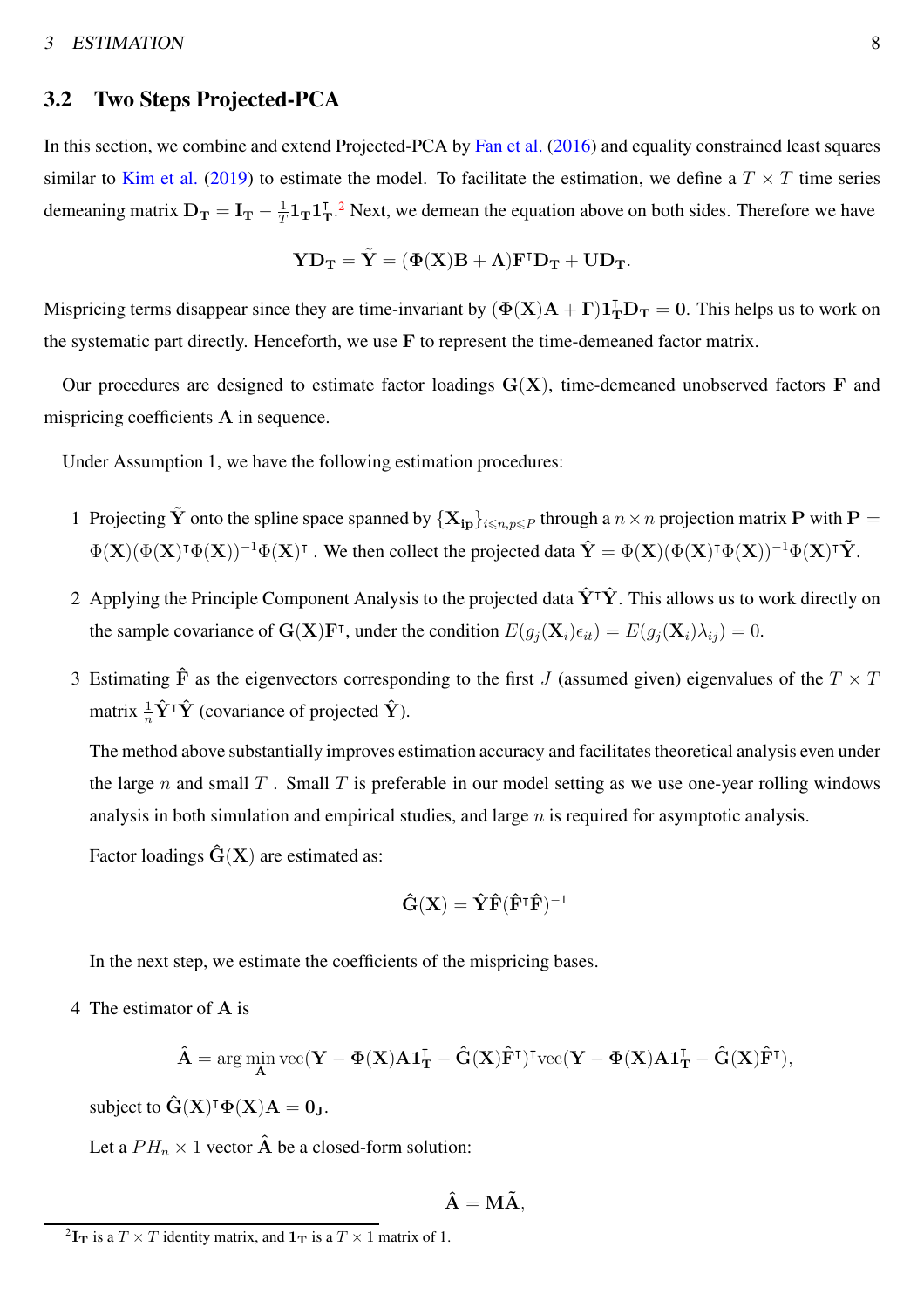#### <sup>4</sup> POWER ENHANCED TESTS 9

where

$$
\begin{aligned} \mathbf{M} &= \mathbf{I} - (\Phi(\mathbf{X})^{\intercal}\Phi(\mathbf{X}))^{-1}\Phi(\mathbf{X})^{\intercal}\hat{\mathbf{G}}(\mathbf{X})(\hat{\mathbf{G}}(\mathbf{X})^{\intercal}\hat{\mathbf{G}}(\mathbf{X}))^{-1}\hat{\mathbf{G}}(\mathbf{X})^{\intercal}\Phi(\mathbf{X}), \\ \tilde{\mathbf{A}} &= \frac{1}{\mathbf{T}}(\Phi(\mathbf{X})^{\intercal}\Phi(\mathbf{X}))^{-1}\Phi(\mathbf{X})^{\intercal}(\mathbf{Y} - \hat{\mathbf{G}}(\mathbf{X})\hat{\mathbf{F}}^{\intercal})\mathbf{1}_{\mathbf{T}}, \end{aligned}
$$

given  $\hat{\mathbf{P}(\mathbf{G}(\mathbf{X}))} = \hat{\mathbf{G}}(\mathbf{X})$ .

As in Assumption 1, the  $h(X)$  is orthogonal to the characteristics-based loadings  $G(X)$ .

5 We also estimate the covariance matrix of  $\hat{A}$ , i.e.,  $\Sigma$ , by extending the methods of [Liew](#page-48-9) [\(1976\)](#page-48-9). This can facilitate theoretical analysis in the next section. According to [Liew](#page-48-9) [\(1976\)](#page-48-9),  $\hat{A}$  is the equality constrained least-square estimator, which has the covariance matrix as (under  $n \leq T$  and covariance shrinkage as in [Ledoit et al.](#page-48-10) [\(2012](#page-48-10)) and [Fan et al.](#page-47-11) [\(2013](#page-47-11)) among others.):

$$
\hat{\Sigma}=M\hat{\Sigma}_{\tilde{A}}M^{\intercal},
$$

where:

$$
\hat{\Sigma}_{\tilde{\mathbf{A}}} = (\Phi(\mathbf{X})^{\mathsf{T}}\Phi(\mathbf{X}))^{-1}\Phi(\mathbf{X})^{\mathsf{T}} \begin{bmatrix} \hat{\sigma}_{1}^{2} & & \\ & \ddots & \\ & & \hat{\sigma}_{n}^{2} \end{bmatrix} \Phi(\mathbf{X})(\Phi(\mathbf{X})^{\mathsf{T}}\Phi(\mathbf{X}))^{-1},
$$
\n
$$
\hat{\sigma}_{i}^{2} = \frac{\sum_{1}^{T} \hat{e}_{it}^{2}}{T-1},
$$
\nwhere  $\sum_{1}^{T} \hat{e}_{it}^{2} = \sum_{1}^{T} (y_{it} - \sum_{p=1}^{P} \sum_{q=1}^{H_{n}} \hat{\alpha}_{pq} \phi_{pq}(x_{ip}) - \sum_{j=1}^{J} (\sum_{p=1}^{P} \sum_{q=1}^{H} \hat{\beta}_{jpq} \phi_{pq}(x_{ip})) \hat{f}_{jt})^{2}$ . Heteroskedas-  
ticity is caused by  $\gamma_{i}$ .

<span id="page-9-0"></span>4 Power Enhanced Tests

There are considerable discussions about the mispricing phenomenon under factor models while the existence of mispricing functions remains controversial. Namely, whether there are relevant covariates explaining remaining excess returns after subtracting co-movements components captured by risk factors. Recently, [Kim et al.](#page-48-2) [\(2019](#page-48-2)) found the characteristics arbitrage opportunities by estimating a linear characteristic mispricing function, without providing theoretical results. However, [Kelly et al.](#page-48-3) [\(2019\)](#page-48-3) conducted a conventional Wald hypothesis test on the similar mispricing function using bootstrap, concluding that there is no evidence to reject the null hypothesis  $H_0 : h(X) = 0$ . Additionally, they applied the bootstrap method to estimate the covariance matrix  $\Sigma$ , which caused potential problems for theoretical analysis. Moreover, according to [Fan et al.](#page-47-6) [\(2015\)](#page-47-6), their test results may have relatively low power when the true coefficient vector of linear mispricing function A has a sparse structure.

Both studies adopt a parametric framework, which relies on the strong assumption of linearity. However, this assumption is not consistent with [Connor et al.](#page-47-8) [\(2012\)](#page-47-8), which showed that both characteristic-beta and mispricing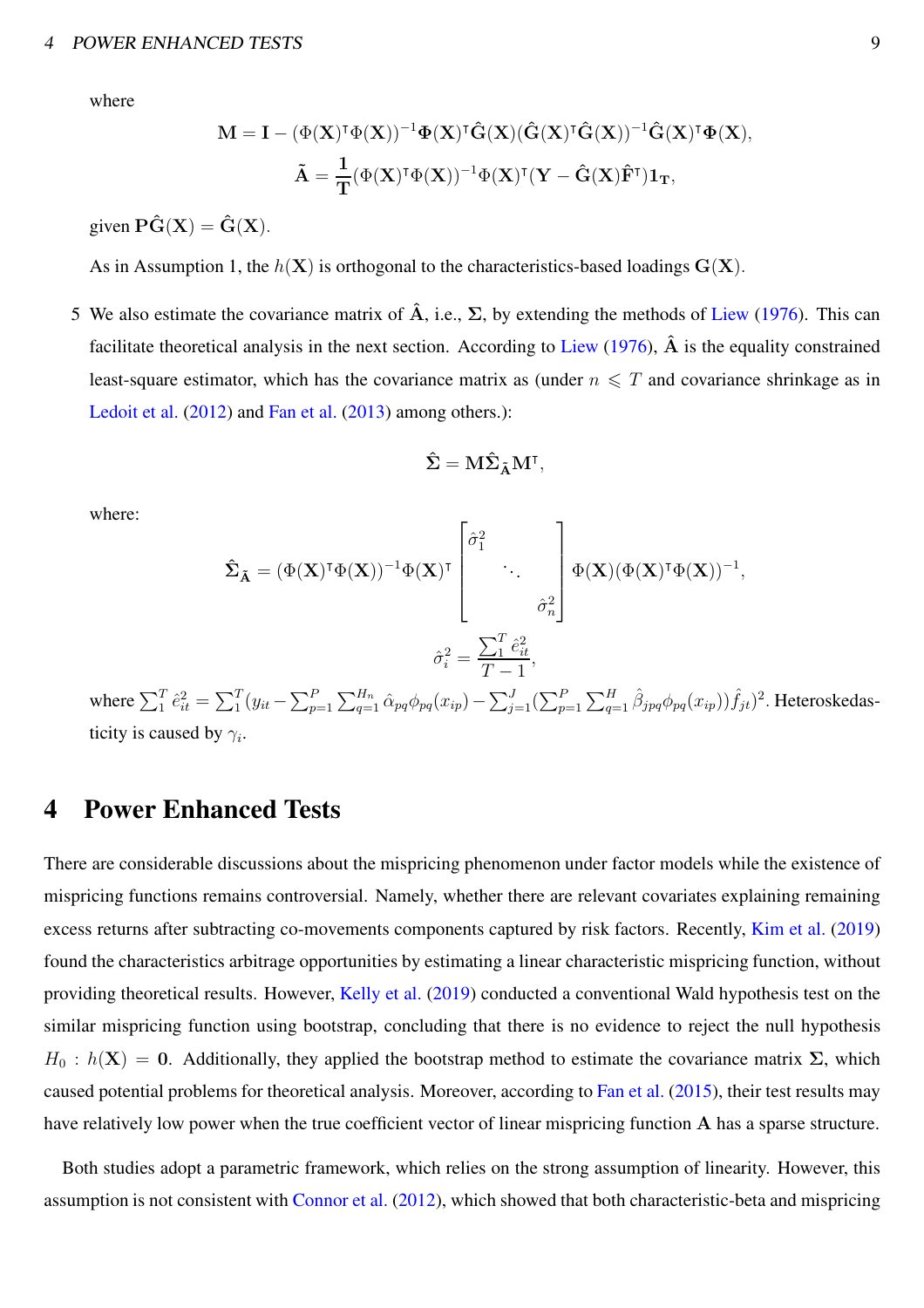#### 4 POWER ENHANCED TESTS 10

functions are very likely to be non-linear. Therefore, we propose a semiparametric model to accommodate the non-linearity to a great extent.

But semi-parametric framework leads to additional challenges for inference. On the one hand, as mentioned above, the number of coefficients of mispricing B-splines diverge as  $n \to \infty$ , which implies that the power of standard Wald test can be quite low, (see [Fan et al.](#page-47-6) [\(2015\)](#page-47-6)). On the other hand, according to other research like [Fama and French](#page-47-0) [\(1993\)](#page-47-0) and [Fama and French](#page-47-1) [\(2015\)](#page-47-1), mispricing terms can be regarded as anomalies. This means that in our model setting, the true mispricing coefficient vector A can be high-dimensional but sparse, reducing the power of conventional Wald test further.

According to [Kock and Preinerstorfer](#page-48-6) [\(2019](#page-48-6)), conventional hypothesis tests under these circumstances are power enhanceable. The power enhanced Wald test in this paper is an extension of [Fan et al.](#page-47-6) [\(2015](#page-47-6)) to a group manner, namely, the hypothesis test under high-dimensional additive semi-parametric settings. The proposed test are power strengthened when the coefficients of the additive regression A is diverging as  $n \to \infty$  without size distortion. Meanwhile, this test is robust to sparse alternatives. On top of that, the proposed test can select the most important components from sparse additive functions. Finally, the proposed method can also be applied when the number of characteristics is diverging, i.e.,  $P \to \infty$ .

We construct a new test:

$$
H_0: h(\mathbf{X}) = \mathbf{0}, \qquad H_1: h(\mathbf{X}) \neq \mathbf{0},
$$

equivalently,

$$
H_0: \mathbf{A} = \mathbf{0}, \qquad H_1: \mathbf{A} \in \mathcal{A},
$$

where  $\mathcal{A} \subset \mathbb{R}^{PH_n} \backslash \mathbf{0}$ .

Here, we have:

$$
S_1 = \frac{\hat{\mathbf{A}}\hat{\mathbf{\Sigma}}^{-1}\hat{\mathbf{A}}^\mathsf{T} - PH_n}{\sqrt{2PH_n}}
$$

where  $S_1$  is the "original" Wald test statistics; P is the number of characteristics;  $PH_n$  is the total number of B-spline bases, and  $A \in \mathbb{R}^{PH_n}$ . The value of  $H_n$  is a function of asset number n, therefore,  $H_n \to \infty$  as  $n \to \infty$ . Under  $H_0$ ,  $S_1$  has nondegenerate limiting distribution F as  $n \to \infty$ . Given the significance level  $q, q \in (0, 1)$  as well as the critical value  $F_q$ :

$$
S_1|H_0 \to^d F
$$
  

$$
\lim_{N \to \infty} \Pr(S_1 > F_q|H_0) = q.
$$

[Pesaran and Yamagata](#page-48-11) [\(2012\)](#page-48-11) showed that:

$$
S_1|H_0 \to^d \mathcal{N}(0,1),
$$

under regularity conditions.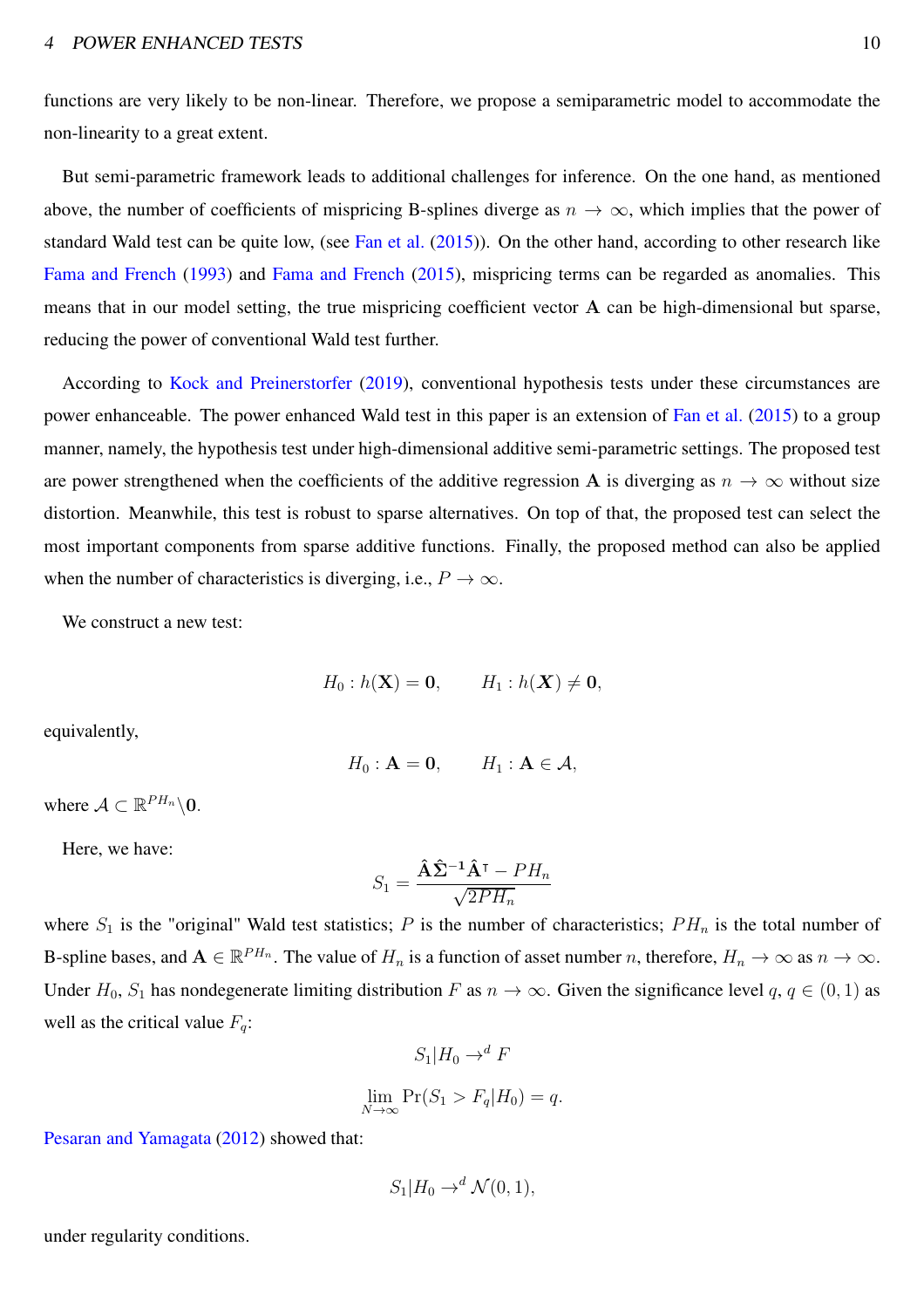#### 4 POWER ENHANCED TESTS 11

Potentially, sparse and diverging  $PH_n$  means that it is plausible to add a power enhanced component to  $S_1$ , which can improve the power of the hypothesis test without any size distortions.

Therefore, we can construct an extra screening component  $S_0$  as:

$$
S_0 = H_n \sum_{p=1}^P \mathbf{I}(\sum_{h=1}^{H_n} |\hat{\alpha}_{ph}|/\hat{\sigma}_{ph} \geq \eta_n),
$$

where  $\hat{\sigma}_{ph}$  is the  $ph^{th}$  entry of the diagonal elements of  $\hat{\Sigma}$ . I(·) is an indicator for the screening process while  $\eta_n$ is a data-driven threshold value to avoid potential size-distortion.

Here we discuss the choice of  $\eta_n$ . By construction and assumption of independent characteristics, we assume all B-Spline bases are orthogonal. Our goal is to bound the maximum of those standardized coefficients.

Define  $Z = \text{max}$  $\max_{\{1 \leq p \leq P, 1 \leq h \leq H_n\}} \{ |\hat{\alpha}_{ph}| / \hat{\sigma}_{ph} \}.$  We have  $\hat{\alpha}_{ph}/\hat{\sigma}_{ph}|\mathbf{H_0} \rightarrow^d N(0, 1),$  $\mathbf{E}(\mathbf{Z}) = \sqrt{2 \log PH_n}.$ 

After grouping coefficients of bases used to approximate the unknown function of each characteristic, let  $Q =$  $\max(\sum_{h=1}^{H_n} |\hat{\alpha}_{1h}|/\hat{\sigma}_{1h}, \dots, \sum_{h=1}^{H_n} |\hat{\alpha}_{ph}|/\hat{\sigma}_{ph} \dots, \sum_{h=1}^{H_n} |\hat{\alpha}_{Ph}|/\hat{\sigma}_{Ph})$ . Following this, we may set the threshold as  $\eta_n = H_n \sqrt{2 \log(PH_n)}$ , where  $H_n = l + n^v$ . As  $H_n$  is a slowly diverging sequence, it can control the influence of the group size properly. Meanwhile,  $\eta_n$  also diverges slowly so that  $\eta_n$  is a conservative threshold value used to avoid potential size distortion.

Apart from strengthening the power of conventional hypothesis test,  $I(.)$  is a screening term which can select the most relevant characteristics at the same time.

We then define the arbitrage characteristics set, which includes the characteristics that have the strong explanation power for mispricing functions:

$$
\mathcal{M} = \{ \mathbf{X_m} \in \mathcal{M} : \sum_{h=1}^{H_n} |\alpha_{ph}| / \sigma_{ph} \ge \eta_n, \quad m = 1, 2, \dots, M \}
$$

$$
\hat{\mathcal{M}} = \{ \mathbf{X_m} \in \hat{\mathcal{M}} : \sum_{h=1}^{n} |\hat{\alpha}_{ph}| / \hat{\sigma}_{ph} \ge \eta_n, \quad m = 1, 2, \dots, M \}
$$

Therefore, we have  $M \cup 0 = A$  and  $M \cap 0 = \emptyset$ . When the set M is relatively small, conventional tests are likely to suffer the lower power problem. The added  $S_0$  strengthens the power of the test and drives the power to one since  $H_n$  is slowly diverging.

Therefore, our new test statistics is  $S = S_0 + S_1$ , and asymptotic properties of S will be discussed later.

To conclude, the advantages of our new statistics  $S = S_0 + S_1$  are: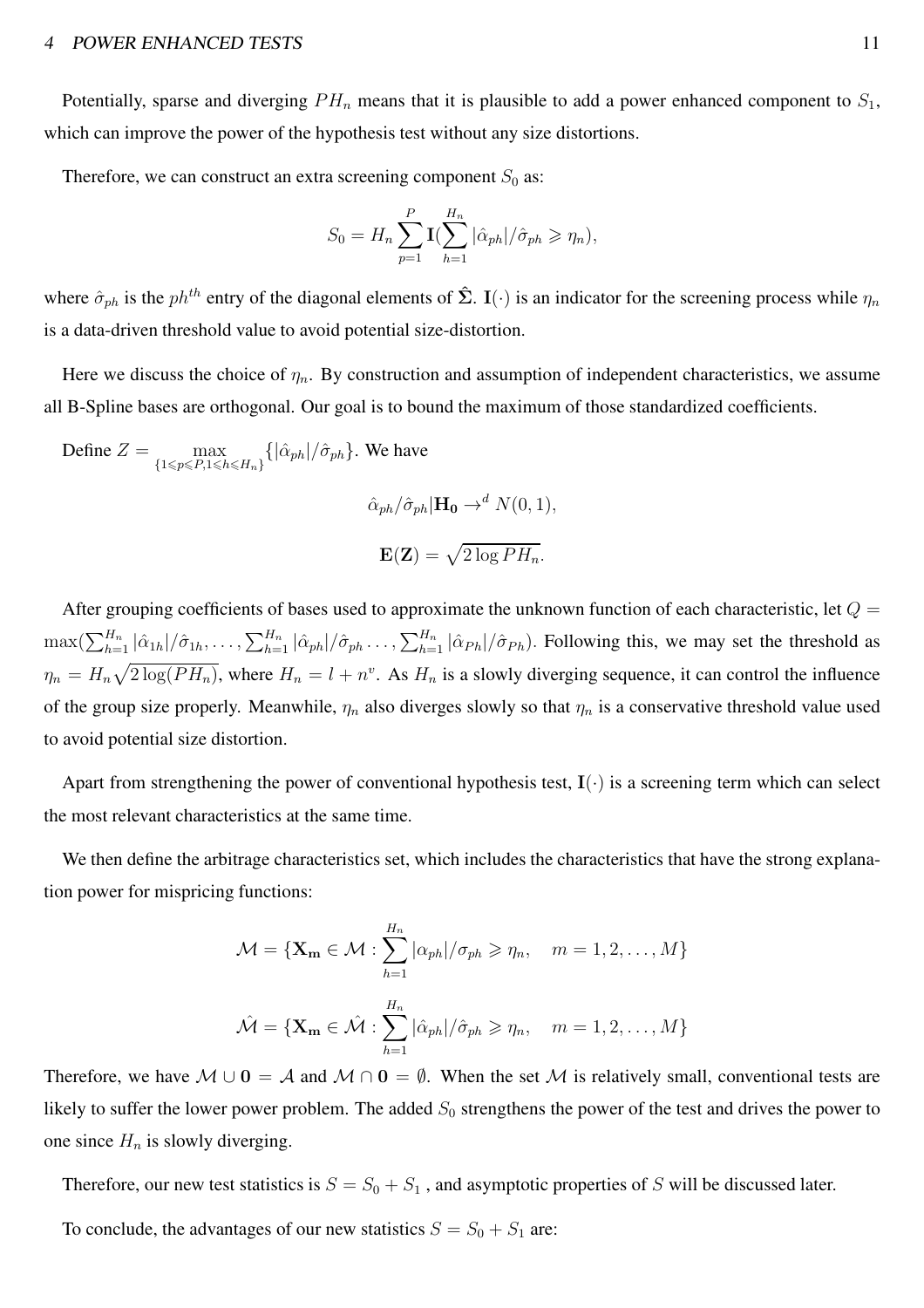- 1 The power of the hypothesis test on  $H_0$ :  $h(\mathbf{X}) = \mathbf{0}$  is mainly enhanced without size distortions.
- 2 We can find specific characteristics which cause the mispricing by this screening mechanism.

As designed,  $S_0$  satisfies all three properties of [Fan et al.](#page-47-6) [\(2015](#page-47-6)), as  $n \to \infty$ :

- 1 S<sub>0</sub> is non-negative,  $Pr(S_0 \ge 0) = 1$
- 2  $S_0$  does not cause size distortion: under  $H_0$ ,  $Pr(S_0 = 0 | H_0) \rightarrow 1$
- 3  $S_0$  enhances test power. Under alternative  $H_1$ ,  $S_0$  diverge quickly in probability given the well chosen  $\eta_{n,T}$ .

Based on properties of  $S_0$ , we have three properties of S listed:

- 1 No size distortion lim sup  $\limsup_{n\to\infty} \Pr(S > F_q | H_0) = q$
- 2  $Pr(S > F_q|H_1) \geqslant Pr(S_1 > F_q|H_1)$ . Hence, the power of S is at least as large as that of  $S_1$ .
- <span id="page-12-0"></span>3 Pr( $S > F_q|H_1$ )  $\rightarrow$  1 when  $S_0$  diverges. This happens, especially, when the true form of  $\hat{A}$  has a sparse structure.

# 5 Hierarchical K-Means Clustering

This section introduces a Herarchical K-means Clustering method to find peer groups of arbitrage characteristics based on their arbitrage returns. We ask whether distinct groups of the same characteristics may result in similar characteristic-based arbitrage returns in each rolling block, which is an implication for non-monotonic mispricing function, and forms a "peer group" of arbitrage characteristics. Because arbitrage portfolios rely on the linearity of characteristics-bases mispricing components to work, our clustering results can provide new evidence for the effectiveness of these arbitrage porfolios. Introduction of K-means clustering can be found in [Cox](#page-47-12) [\(1957\)](#page-47-12) and [Fisher](#page-47-13) [\(1958](#page-47-13)).

After the screening process in [section 4,](#page-9-0) we obtain the relevant components of mispricing function  $h(X)$ , which is estimated as

$$
\hat{\mathcal{M}} = \{ \mathbf{X}_{\mathbf{m}} \in \hat{\mathcal{M}} : \sum_{h=1}^{H_n} |\hat{\alpha}_{ph}| / \hat{\sigma}_{ph} \geqslant \eta_n, \quad m = 1, 2, \dots, M \}.
$$

We define a  $n \times M$  matrix M of arbitrage characteristics at time window t as :

$$
M = \{X_1, X_2, \ldots, X_M\}, \text{ where } X_m \in \hat{\mathcal{M}}.
$$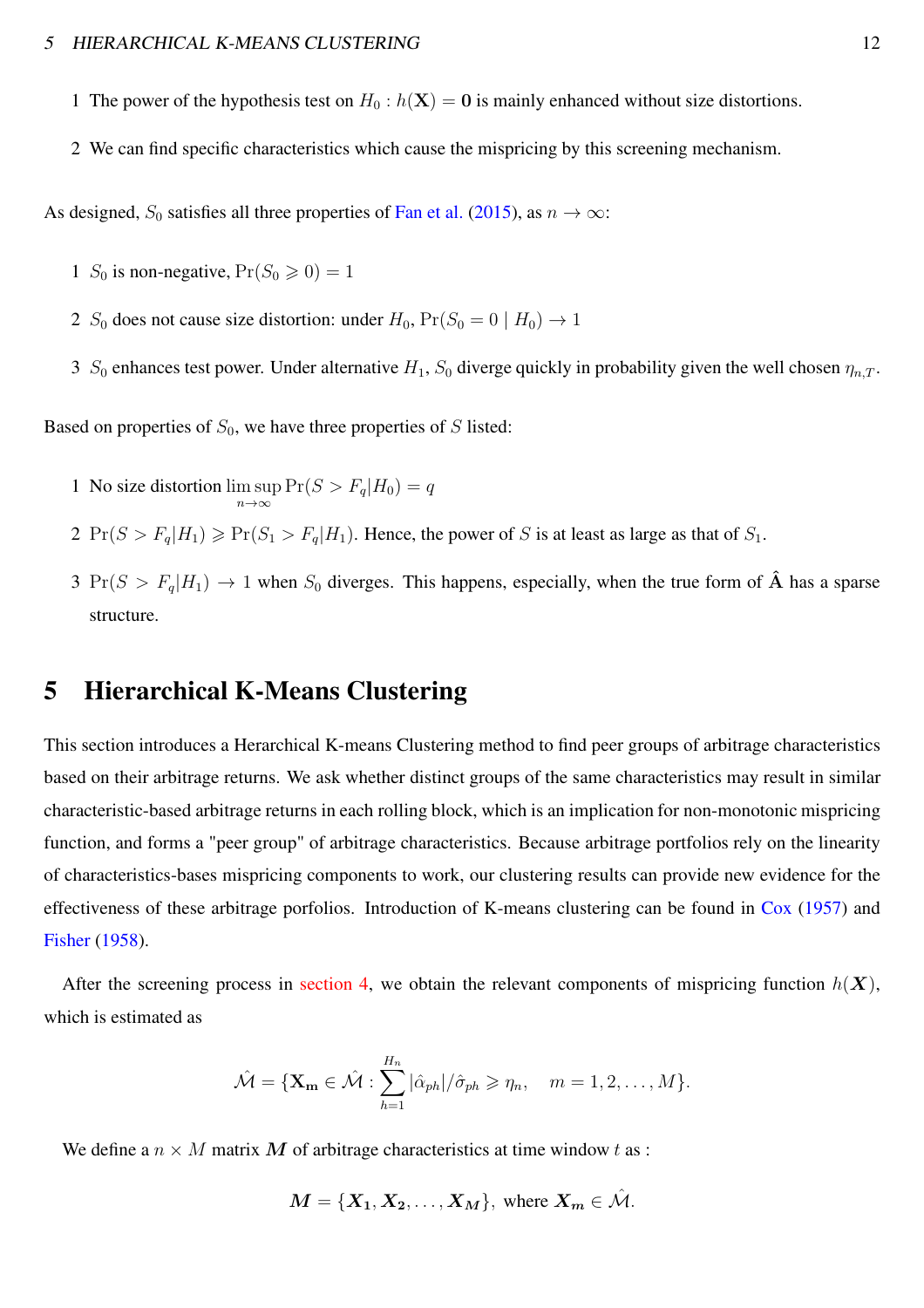Note that these characteristics are time-invariant within each rolling window. We also set characteristics-based arbitrage returns of asset  $i$  in month  $t$  as:

$$
\ddot{y}_{it} = \boldsymbol{\phi}(\boldsymbol{M_i}) \hat{\mathbf{A}}_{\mathbf{M}},
$$

where  $\phi(M_i)$  and  $\hat{A}_{\text{M}}$  are the corresonding parts of matrix  $\Phi(X_i)$  and vector  $\hat{A}$ . For each rolling window, we classify all  $n$  assets through a 2-layer K-means clustering. At the first layer, we cluster these assets into  $K$  groups according to the similarity of their characteristics-based arbitrage returns  $\ddot{y}_{it}$ . At the second layer, we divide  $R_j$  subgroups within the  $j<sup>th</sup>$  group from the first layer by the similarity of their arbitrage characteristics, where  $j = 1, 2, \ldots, K$ . Finally, the peer groups of arbitrage characteristics can be attained. We repreat this method for all rolling blocks to investigate dynamic patterns of these peer groups. These clusterings will provide illustrative evidence of linear/nonlinear and time-invariant/time-varying structure of mispricing function  $h(X)$ .

We give the classification procedures of both layers. We define  $\Delta_{ij}$  as the difference between characteristicsbased arbitrage returns of  $\ddot{y}_{it}$  and  $\ddot{y}_{jt}$ , as well as  $\Upsilon_{ij}$  as the difference between arbitrage characteristics:

$$
\Delta_{ij} = \ddot{y}_{it} - \ddot{y}_{jt}, \text{ where } i \neq j, j = 1, 2, \dots, n.
$$
  

$$
\Upsilon_{ij} = ||\mathbf{M}_i - \mathbf{M}_j||_2, \text{ where } i \neq j, i, j = 1, 2, \dots, n,
$$

 $M_i$  represents the  $i^{th}$  row of  $M$ . We set two tolerance thresholds  $\psi_y$  and  $\psi_x$ , which are used to control the biggest difference within each group of both layers separately. To accelerate the convergence of the K-means Clustering, we first apply a first difference process, which is introduced below, to obtain centroids as in [Vogt and Linton](#page-48-8) [\(2017](#page-48-8)).

For the first layer, we have first difference process:

- 1. First difference: We randomly pick  $i^{th}$  asset and then we calculate  $\Delta_{ij}$  with other assets  $j = 1, 2, \ldots, n$ . Thus we obtain  $\Delta_{i(1)} \dots \Delta_{i(n)}$ , with n being the total individuals for classification. Without loss of generality, we assume  $\Delta_{i(1)} = \min\{\Delta_{i(1)}\dots\Delta_{i(n)}\}$ , and  $\Delta_{i(n)} = \max\{\Delta_{i(1)}\dots\Delta_{i(n)}\}$ .
- 2. Ordering: We rank the values obtained in Step 1 as follows:

$$
\Delta_{i(1)} \leq \ldots \leq \Delta_{i(j_1-1)} < \Delta_{i(j_1)} \leq \ldots \leq \Delta_{i(j_2-1)} \\
&< \Delta_{i(j_2)} \leq \ldots \leq \Delta_{i(j_3-1)} \\
\vdots \\
&< \Delta_{i(j_{K-1})} \leq \ldots \leq \Delta_{i(n)}.
$$

We use the strict inequality mark to show large jumps of "first difference", all of which are larger than  $\psi_y$ , while the weak inequality means that the distance calculated is smaller than  $\psi_y$ . We identify  $K - 1$  jumps that are larger than  $\psi_y$  above. Thus, the initial classification is achieved, and we have a total of K groups with  $j_1 - 1$  members in the first group  $C_1$ ,  $j_2 - j_1$  members in the second group  $C_2$ , ..., and  $n - j_K + 1$ members in the final group  $\mathcal{C}_K$ .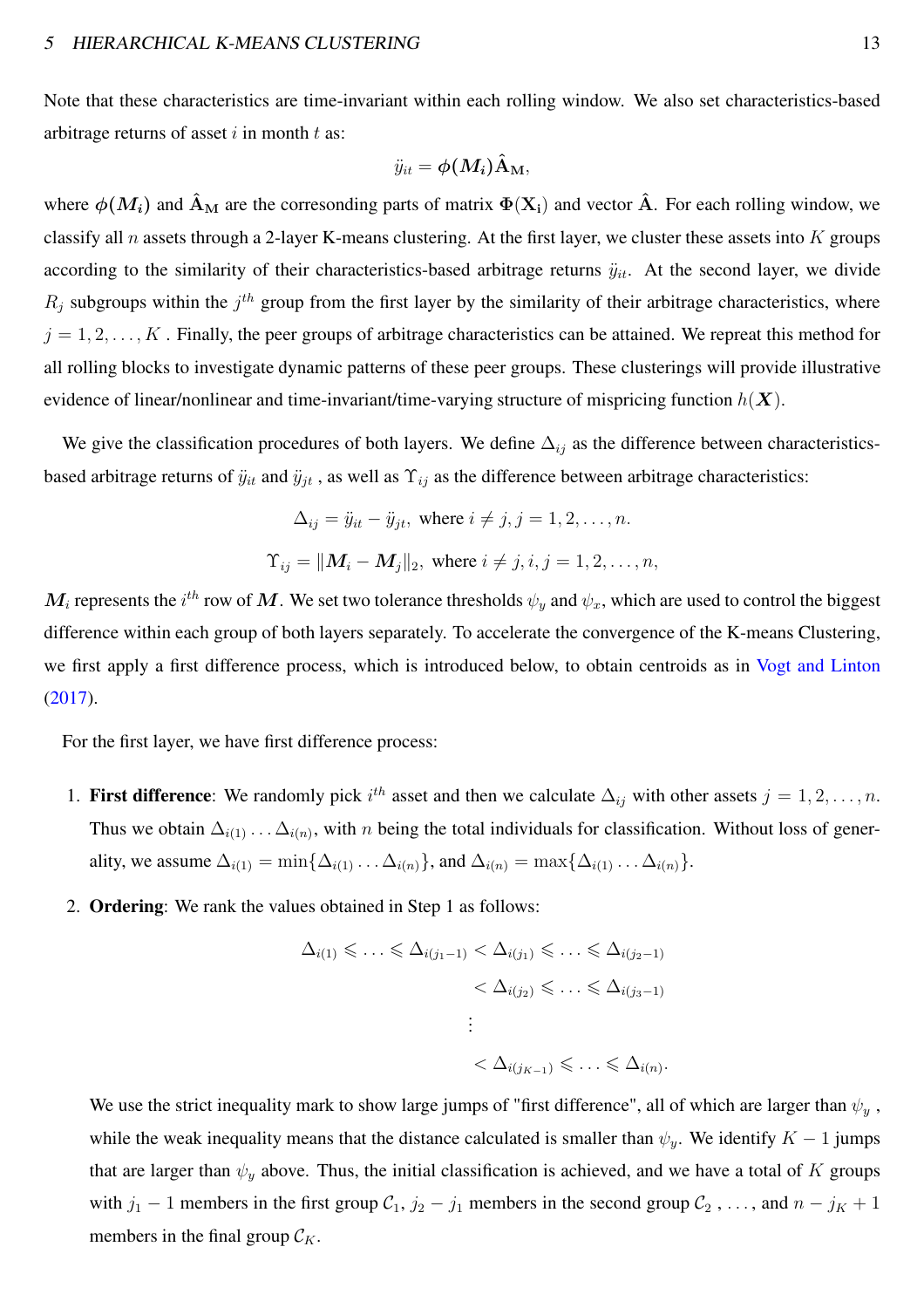In terms of the second layer, for the assets in the  $k^{th}$  group  $\mathcal{C}_k$ , we use the same method to further divide them into r subgroups as  $\mathcal{R}_{1k}, \mathcal{R}_{2k}, \ldots, \mathcal{R}_{rk}$ . Within each subgroup, we have:

$$
\Upsilon_{ab} = ||\mathbf{M}_a - \mathbf{M}_b||_2 \leqslant \psi_x, \text{ where } a, b \in \mathcal{R}_{ik}, i = 1, 2, \dots, r, \text{ and } k = 1, 2, \dots, K.
$$

The K-means algorithm is:

- 1. Step 1: Determine the starting mean values for each group  $\hat{c}_1^{[0]}$  $\hat{\bar{c}}_{1}^{[0]}, \ldots, \hat{\bar{c}}_{K}^{[0]}$  and calculate the distances  $\hat{D}_{k}(i) =$  $\Delta(\ddot{y}_{it}, \hat{\bar{c}}_{k}^{[0]}$  $\hat{y}^{[0]}_{k}) = |\ddot{y}_{it} - \hat{c}^{[0]}_{k}|$  $\{[b] \mid k$  for each i and k. Define the partition  $\{C_1^{[0]}, \ldots, C_K^{[0]}\}$  by assigning the  $i^{th}$  individual to the *k*-th group  $\mathcal{C}_k^{[0]}$  $\hat{D}_k^{[0]}$  if  $\hat{D}_k(i) = \min_{1 \leq k' \leq K} \hat{D}_{k'}(i)$ .
- 2. Step *l*: Let  $\{C_1^{[l-1]}, \ldots, C_K^{[l-1]}\}$  be the partition of  $\{1, \ldots, n\}$  from the latest iteration step. Calculate mean functions

$$
\hat{c}_k^{[l]} = \frac{1}{|\mathcal{C}_k^{[l-1]}|} \sum_{i \in \mathcal{C}_k^{[l-1]}} \ddot{y}_{it} \quad \text{ for } 1 \leqslant k \leqslant K
$$

And then we calculate  $\Delta(\ddot{y}_{it}, \hat{\bar{c}}_k^{[l]})$  $\binom{[l]}{k} \, = \, \, |\ddot{y}_{it} - \hat{\bar{c}}_k^{[l]}|$  $\mathcal{L}_{k}^{[l]}$  for each i and k. Define the partition  $\{\mathcal{C}_{1}^{[l]}, \ldots, \mathcal{C}_{K}^{[l]}\}$  by assigning the  $i^{th}$  individual to the k-th group  $\mathcal{C}_k^{[l]}$  $\hat{L}_k^{[l]}$  if  $\hat{D}_k(i) = \min_{1 \leq k' \leq K_0} \hat{D}_{k'}(i)$ .

3. Iterate the above steps until the partition  $\{C_1^{[w]}, \ldots, C_K^{[w]}\}$  does not change anymore.

To accelerate the convergence of K-means algorithm, at the step 1, results of first difference are used. As we have already obtained our initial grouping  $\{C_1, \ldots, C_K\}$ , therefore starting values for the Step 1 is:

$$
\hat{c}_k^{[0]} = \frac{1}{|\mathcal{C}_k|} \sum_{i \in \mathcal{C}_k} \ddot{y}_{it} \quad \text{for } 1 \leqslant k \leqslant K,
$$

where  $|\mathcal{C}_k|$  is the cardinality of the group  $\mathcal{C}_k$ .

T[he consistency and other theoretical results of the above procedures can be found in](#page-48-13) [Pollard](#page-48-12) [\(1981](#page-48-12))Pollard et al. [\(1982\)](#page-48-13), [Sun et al.](#page-48-14) [\(2012](#page-48-14)) and [Vogt and Linton](#page-48-8) [\(2017\)](#page-48-8).

For the second layer, we repeat the procedures within each group  $\mathcal{C}_k^{[w]}$  $k^{[w]}$  respect to  $\Upsilon_{ab}$ , and the structure of characteristics-based arbitrage returns is:

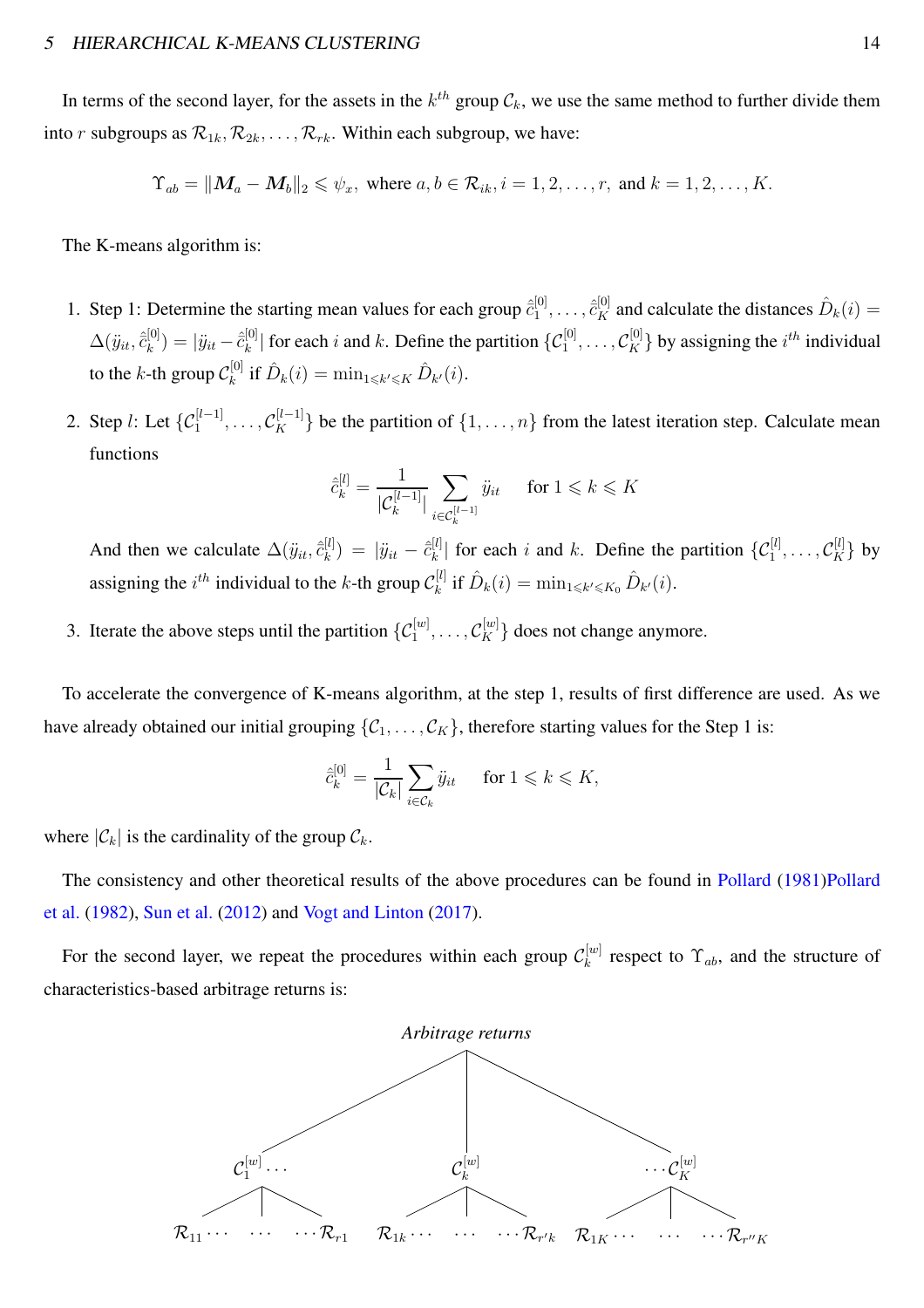The first layer is the structure of characteristics-based arbitrage returns, while the second layer gives peer groups of characteristics that can provide similar characteristics-based arbitrage returns.

The number of clusterings are determined by threshold values  $\psi_y$  and  $\psi_x$  directly.  $\psi_y$  and  $\psi_x$  are chosen by the tradeoff between the number of clusterings and total within sum of squares.

### 6 Asymptotic properties

This section discusses assumptions and properties of estimates and power enhanced statistics S.

#### 6.1 Consistency Assumptions

**Assumption 2.** *As*  $n \to \infty$ *, we have:* 

$$
\frac{1}{n} \mathbf{Y}^\mathsf{T} \mathbf{Y} \to_P \mathbf{M}_{\mathbf{Y}},
$$

$$
\mathbf{F}^\mathsf{T} \mathbf{F} = \mathbf{I}_{\mathbf{J}},
$$

*where*  $\mathbf{M}_{\mathbf{Y}}$  *is a positive definite matrix, and*  $\mathbf{I}_{\mathbf{J}}$  *is a*  $J \times J$  *identity matrix.* 

We define  $\lambda_{min}(M)$  and  $\lambda_{max}(M)$  as the largest and the smallest eigenvalue of matrix M, respectively. Addi*tionally, we define*  $C_{min}$  *and*  $C_{max}$  *to be positive constants such that:* 

$$
C_{min} \leqslant \lambda_{min}(\frac{1}{n}\boldsymbol{\Phi}^\intercal(\mathbf{X})\boldsymbol{\Phi}(\mathbf{X})) < \lambda_{max}(\frac{1}{n}\boldsymbol{\Phi}^\intercal(\mathbf{X})\boldsymbol{\Phi}(\mathbf{X})) \leqslant C_{max}
$$

 $as n \rightarrow \infty$ .

We impose these restrictions to avoid non-invertibility of stock returns, characteristics, and rotation indeterminacy.

#### Assumption 3.

$$
\frac{1}{n}\mathbf{G}(\mathbf{X})^{\mathsf{T}}\mathbf{P}\mathbf{G}(\mathbf{X}) \to_{P} \begin{bmatrix} d_{1} & & \\ & \ddots & \\ & & d_{PH_n} \end{bmatrix},
$$

*as*  $n \to \infty$ *, where*  $d_{PH_n}$  *are distinct entries.* 

Both Assumption 2 and 3 are similar to those in [Fan et al.](#page-47-9) [\(2016](#page-47-9)), which are used to separately identify risk factors and factor loadings. Given the orthogonal bases of B-splines and uncorrelated or weakly correlated characteristics, Assumption 3 is mild.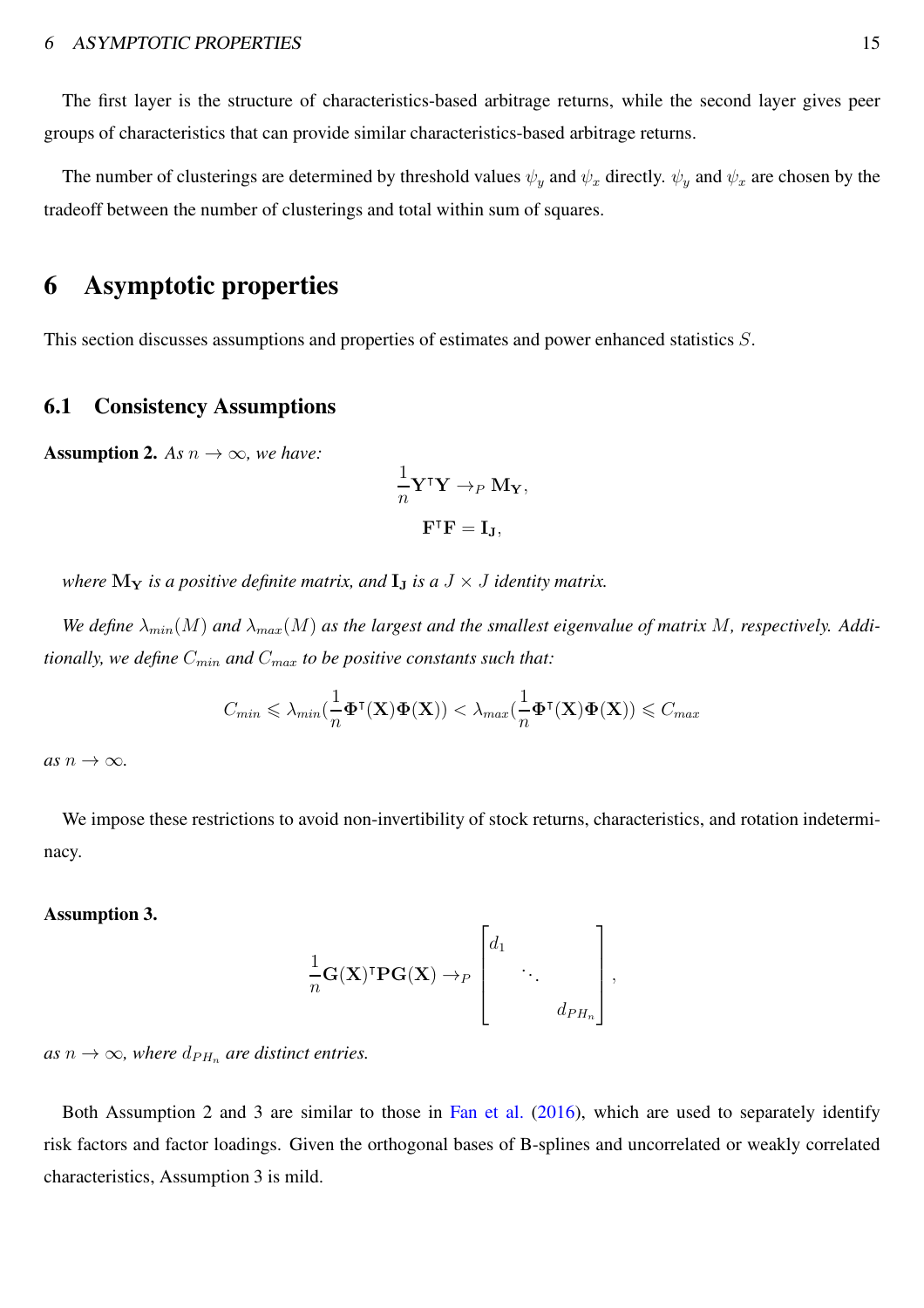**Assumption 4.**  $K_{min}$  and  $K_{max}$  are positive constants such that:

$$
K_{min} \leqslant \lambda_{min}(\frac{1}{n}\mathbf{G}(\mathbf{X})^{\intercal}\mathbf{PG}(\mathbf{X})) < \lambda_{min}(\frac{1}{n}\mathbf{G}(\mathbf{X})^{\intercal}\mathbf{PG}(\mathbf{X})) \leqslant K_{max}
$$

 $as n \rightarrow \infty$ .

This assumption requires nonvanishing explanatory power of the B-spline bases  $\Phi(X)$  on the factor loading matrix  $G(X)$ .

**Assumption 5.**  $\epsilon_{it}$  is realized i.i.d. idiosyncratic shocks with  $E(\epsilon_{it}) = 0$  and  $var(\epsilon_{it}) = \sigma^2$ .

Heteroskedasticity is caused by  $\gamma_i$ , namely,  $var(\gamma_i + \epsilon_{it}) = \sigma_i^2$ .

#### 6.2 Main Results

<span id="page-16-0"></span>**Theorem 6.1.** Let  $\hat{\mathbf{F}}$  be the  $J \times T$  matrix estimate of latent risk factors. Under Assumption 1-4,  $\hat{\mathbf{F}} \to^P \mathbf{F}$ , as  $n \to \infty$ .

<span id="page-16-1"></span>**Theorem 6.2.** Define the  $n \times J$  matrix  $\hat{G}(X)$  as the estimate of factor loadings  $G(X)$ . Under Assumption 1-4 *and Theorem 6.1, as*  $n \to \infty$ *, then*  $\hat{G}(X) \to^P G(X)$ *.* 

<span id="page-16-2"></span>**Theorem 6.3.** Let the  $PH_n \times 1$  vector  $\hat{A}$  be the solution of constrained OLS, then

$$
\hat{\mathbf{A}} = \mathbf{M}\tilde{\mathbf{A}},
$$

*where*

$$
\begin{aligned} \mathbf{M}=&\ \mathbf{I}-(\Phi(\mathbf{X})^{\intercal}\Phi(\mathbf{X}))^{-1}\Phi(\mathbf{X})^{\intercal}\hat{\mathbf{G}}(\mathbf{X})(\hat{\mathbf{G}}(\mathbf{X})^{\intercal}\Phi(\mathbf{X})(\Phi(\mathbf{X})^{\intercal}\Phi(\mathbf{X}))^{-1}\Phi(\mathbf{X})^{\intercal}\hat{\mathbf{G}}(\mathbf{X}))^{-1}\hat{\mathbf{G}}(\mathbf{X})^{\intercal}\Phi(\mathbf{X}),\\ &\tilde{\mathbf{A}}=\frac{1}{T}(\Phi(\mathbf{X})^{\intercal}\Phi(\mathbf{X}))^{-1}\Phi(\mathbf{X})^{\intercal}(\mathbf{Y}-\hat{\mathbf{G}}(\mathbf{X})\hat{\mathbf{F}}^{\intercal})\mathbf{1}_{\mathbf{T}}^{\intercal}. \end{aligned}
$$

*Under Assumption 1-4,*  $\Phi(\mathbf{X})\hat{\mathbf{A}} \to^P h(\mathbf{X})$ *, as*  $n \to \infty$ *.* 

<span id="page-16-3"></span>**Theorem 6.4.** *Under Assumption 3 and Assumption 5,*  $E(Z) = \sqrt{2 \log PH_n}$ .

<span id="page-16-4"></span>**Theorem 6.5.** *Define*  $\eta_n$  *as the threshold value to control the maximum noise, then:* 

$$
\inf_{\mathbf{A}=\mathbf{0}} \Pr(\max_{p\leq P,h\leq H} |\hat{\alpha}_{ph} - \alpha_{ph}|/\hat{\sigma}_{ph} \leq \eta_n|\mathbf{A}) \to 1.
$$

*Under*  $n \to \infty$  *and*  $H_0$ *, given the properties of*  $S_0$  *and*  $S_1$ *, then:* 

$$
S \to^d N(0, 1),
$$

*The power of* S *is approaching to* 1 *as:*

$$
\inf_{\mathbf{A}\in\mathcal{A}} \Pr(\text{reject } H_0|\mathbf{A}) \to 1.
$$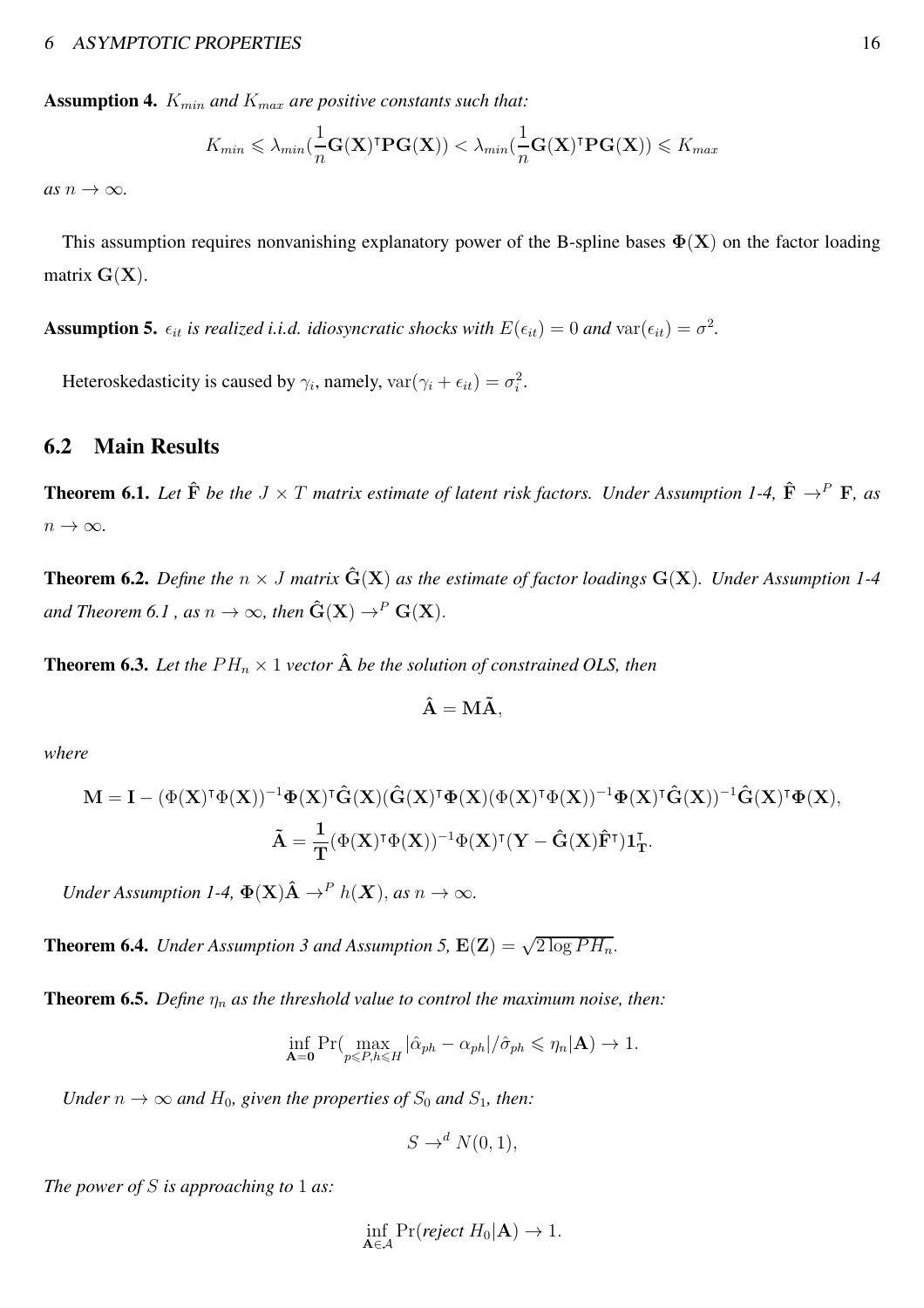# 7 Numerical Study

In this section, we use Compustat and Fama-French three and five factors data to simulate stocks returns and then evaluate the performance of our estimation and hypothesis test procedures.

#### 7.1 Data Generation

Firstly, we use Fama-French three factors monthly returns and all the characteristics that will be included in the empirical study to mimic the stocks excess returns. Most of the characteristics are updated annually so we treat those variables as time-invariant during each one-year rolling block. For the characteristics that are updated every month, we substitute the mean values as their fixed values for each fiscal year. We use Fama-French monthly returns from July of year t to June of year  $t+1$  and characteristics of fiscal year  $t-1$  to generate the stock returns from July of year t to June of year  $t + 1$ . The periods we generate are the same as the empirical study, namely, 50 years from July 1967 to June 2017. For each rolling block with 12 months we have:

<span id="page-17-0"></span>
$$
y_{it} = h(X_i) + \sum_{j=1}^{3} g_j(X_j) f_{jt} + \epsilon_{it},
$$
\n(6)

 $y_{it}$  is the generated stock's return;  $h(X_i)$  is the mispricing function consists of a non-linear characteristic function of  $x_i$ , which is to mimic the sparse structure of the mispricing function;  $g_j(\bm{X}_j)$  is the  $j^{th}$  characteristics-based factor loading, which has an additive semi-parametric structure;  $X_j$  is the  $j^{th}$  subset consisting of 4 characteristics;  $f_{jt}$  is the  $j^{th}$  Fama-French factor returns at time  $t$ ;  $\epsilon_{it}$  is the idiosyncratic shock for stock  $i$  at time  $t$ , generated from  $N(0, \sigma^2)$ .

We generate characteristic functions:

$$
h(X_i) = \sin X_i,
$$
  

$$
g_j(\mathbf{X}_j) = X_{j1}^2 + (3X_{j2}^3 - 2X_{j2}^2) + (3X_{j3}^3 - 2X_{j3}) + X_{j4}^2,
$$

 $X_{ji}$  is a randomly picked characteristic without replacement from the data in empirical study and  $j = 1, 2, 3$ ,  $i =$ 1, ..., 4. Description of these characteristics can be found in the Appendix. Additionally, all  $h(X_i)$ ,  $g_i(\mathbf{X}_i)$  are rescaled to have zero mean and unit variance. As we use real data to conduct the simulation, the assumption of independent  $X_i$  may not be satisfied. Although some characterisites are correlated, the semi-paramtric model overcomes this problem properly when compared with the parametric model that has serious size distortion.

We do not specify  $h(X_i)$  and  $g_i(\mathbf{X}_i)$  to be orthogonal explicitly, but we draw characteristics without replacement and employ sine-waves and polynomials to approximate the orthogonality as much as possible. Orthogonality is a strong assumption in reality, which is required for Theorem 6.5. In this simulatin, our method can only estimate the component of  $h(X_i)$  that is orthogonal to  $g_i(\mathbf{X}_i)$ . However, results reveal that one can still select the arbitrage characteristics even if we cannot estimate arbitrary  $h(X_i)$  unrestrictively.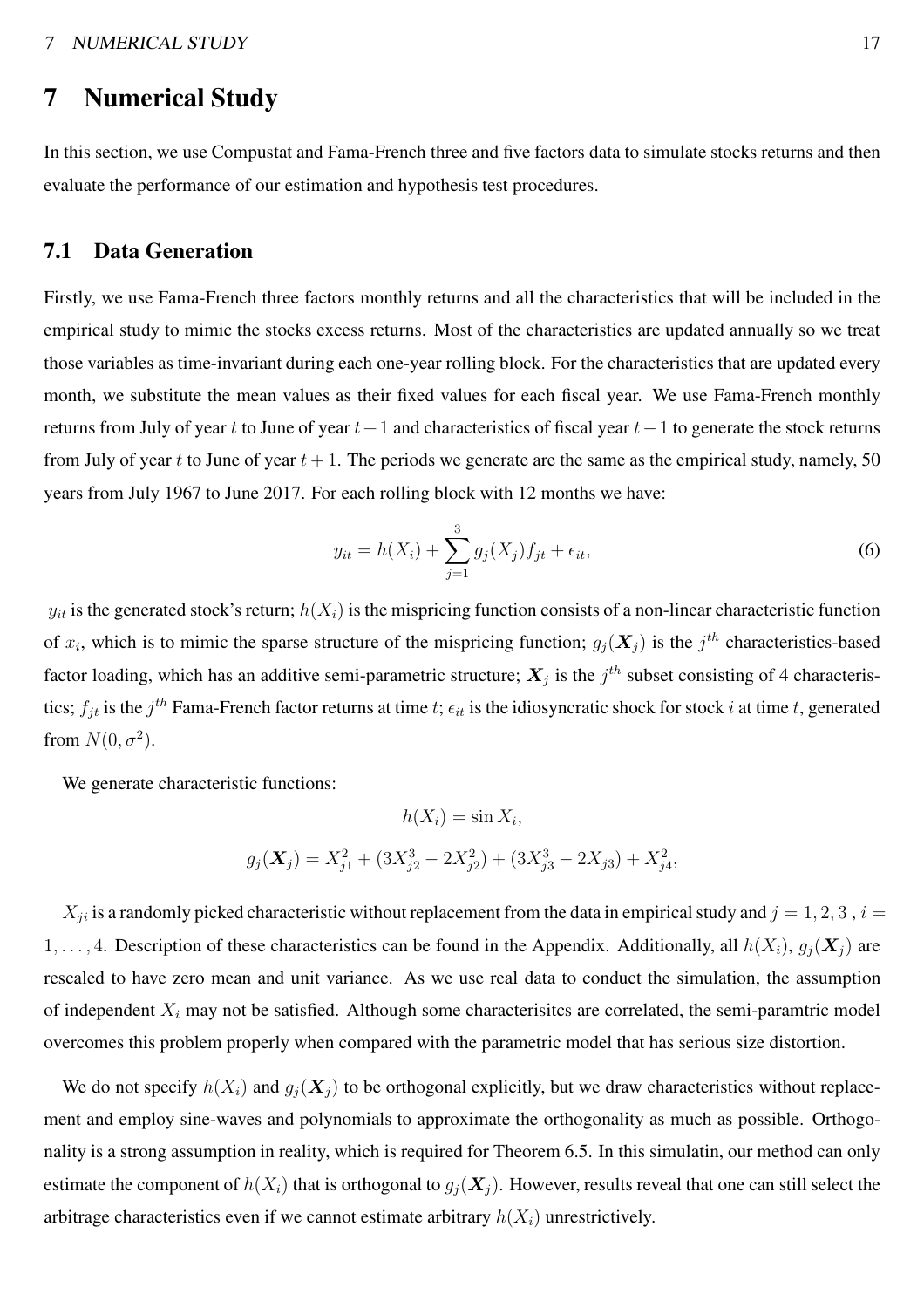#### 7.2 Model Misspecification

In this subsection, we show the necessity to consider semi-parametric analysis when the forms of factor loadings and mispricing functions are nonlinear.

Under the data generation process, we consider both semi-parametric and linear analysis to compare Mean Squared Error (MSE) and hypothesis test results under both specifications. We apply our estimation methodology in [section 3](#page-6-0) to estimate [Equation 7.1.](#page-17-0) For semi-parametric specification, we choose the number of B-Spline bases to be  $\lfloor n^{0.3} \rfloor$ . *n* is the number of assets in each balanced rolling window, and  $\lfloor \cdot \rfloor$  means the nearest integer. We orthogonalize these bases, and then use the Projected-PCA and restricted OLS to estimate model [Equation 7.1.](#page-17-0) As for the hypothesis test part, we choose threshold value to be  $\eta_n = H_n \sqrt{2 \log(PH_n)} = \lfloor n^{0.3} \rfloor \sqrt{2 \log(P\lfloor n^{0.3} \rfloor)}$ , where P is the number of characteristics, and n is the number of stocks in each rolling block. For the linear specification, each characteristic only has one basis, which is itself. In terms of hypothesis test, we use the same logic as in the semi-parametric settings, and we set  $\eta_n = \sqrt{3 \log(P)}$ .

In all the estimation above, we assume we know the real number of factors, which is three. We will discuss the situation when the number of factors is unknown in the next subsection. Mean Squared Error (MSE) is also reported to measure the fitness of the model [Equation 7.1.](#page-17-0)

From [Table 1,](#page-19-0) under different noise levels, namely  $\sigma^2 = 1$  and  $\sigma^2 = 4$ , the semi-parametric model outperforms the linear model in the following aspects:

- 1 The fitness of the semi-parametric model is much better than the linear model, which can be illustrated from MSE.
- 2 The semi-parametric model can enhance the power of  $S_1$  by non-zero  $S_0$ , which can not only select the correct mispricing characteristics but also avoid size distortions. As for the linear model, it is influenced by the correlated characteristics. Therefore, during certain periods we even obtain the non-invertible characteristic matrix. The linear model can also select the relevant covariates with decent probability, but it suffers from serious size distortions. In contrast, our semi-parametric model with orthogonal bases can mitigate this problem to a great extent.
- 3 Because  $S_1$  can be very small and even negative, especially when the noise  $\sigma_i$  is strong, the additional component  $S_0$  is necessary to strengthen the power of  $S_1$  and select the relevant characteristics that can explain the mispricing function.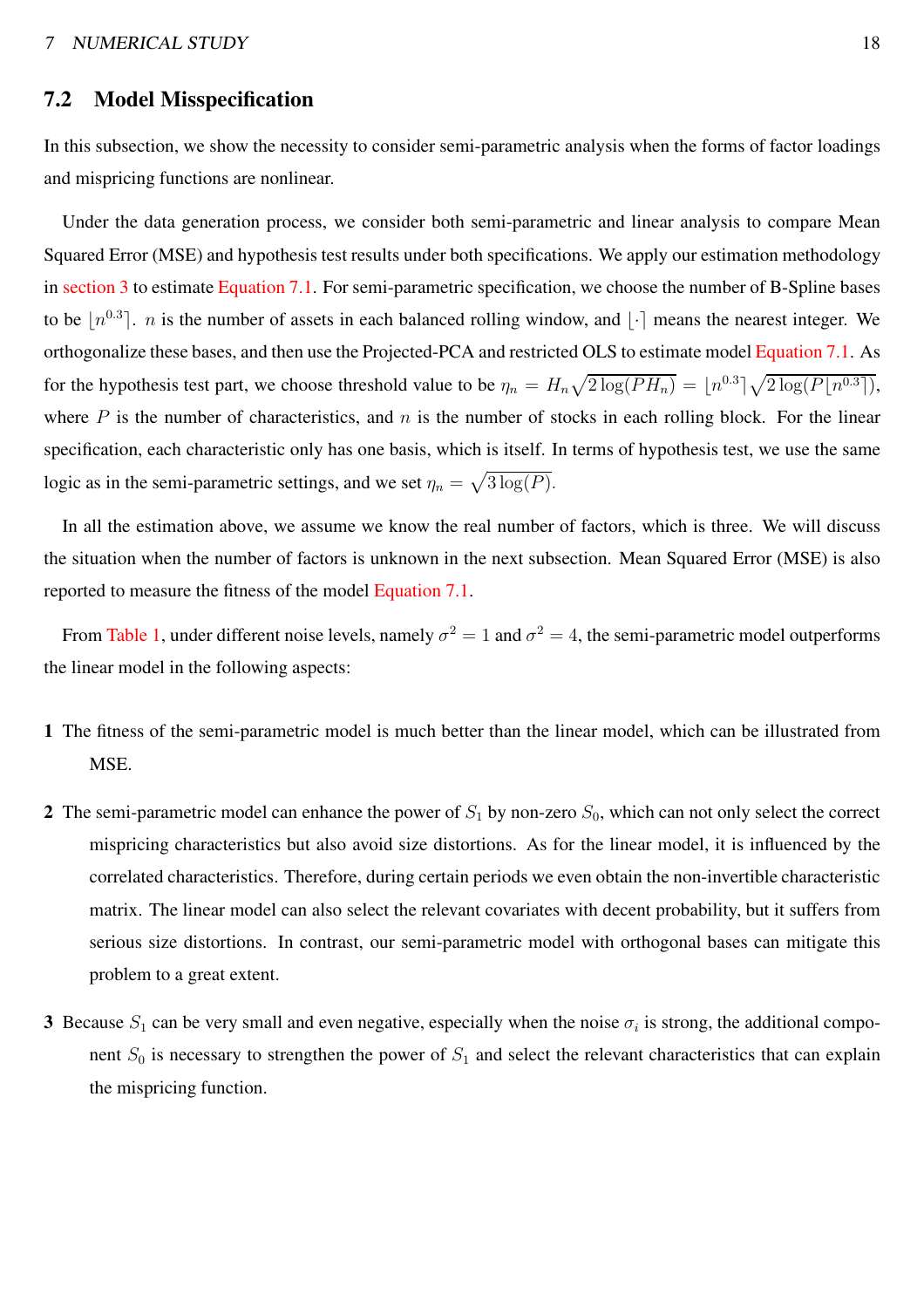|        |         |                  |                |                       |                         |                            | $\sigma^2=1$ |                |                |                     |                     |                       |                                  |                |              |                   |                    |              |                            | $\sigma^2=4$ |                   |                     |                   |                       |                                  |
|--------|---------|------------------|----------------|-----------------------|-------------------------|----------------------------|--------------|----------------|----------------|---------------------|---------------------|-----------------------|----------------------------------|----------------|--------------|-------------------|--------------------|--------------|----------------------------|--------------|-------------------|---------------------|-------------------|-----------------------|----------------------------------|
|        |         |                  |                |                       | <b>Linear Model</b>     |                            |              |                |                |                     |                     | Semi-parametric Model |                                  |                |              |                   |                    | Linear Model |                            |              |                   |                     |                   | Semi-parametric Model |                                  |
| Window | n       | S                | $S_0$          | $S_1$                 |                         | MSE Selected % Distortion% |              | S              | $S_0$          |                     |                     |                       | $S_1$ MSE Selected % Distortion% | S.             | $S_0$        | $S_1$             |                    |              | MSE Selected % Distortion% | S            | $S_0$             |                     |                   |                       | $S_1$ MSE Selected % Distortion% |
| 1      | 468     |                  | 24.9 11.5      | 13.4                  | 6.4                     | 100%                       | 100%         | $-0.5$         | 6.2            | $-5.7$              | -6                  | 81.2%                 | $0\%$                            | 14.2 10.8      |              | 3.4               | 8.6                | 100%         | 87.4%                      | $-8.2$       |                   | $0 - 8.2$           | 8.1               | $0\%$                 | $0\%$                            |
| 2      | 894     |                  | 32.8 11.6      | 21.2                  | 2                       | 100%                       | 100%         | 3.4            | 8              | $-4.6$              | -1.6                | 99.9%                 | $0\%$                            | 11.4           | 5.8          | 5.6               | 4.3                | 100%         | 2.1%                       | $-8.5$       |                   | $0 - 8.5$           | 3.7               | $0\%$                 | $0\%$                            |
|        | 3 1108  | 34.4             | 5.7            | 28.7                  | 11.9                    | 100%                       | $0\%$        | 8.6            | 9              | $-0.4$              | 11.5                | 100%                  | $0\%$                            | 17.1           |              | 5.7 11.4          | - 14.1             | 100%         | $0\%$                      | -7           |                   | $0.7 -7.7$          | 13.7              | 7.3%                  | $0\%$                            |
|        | 4 1199  | $-0.57$          | $\mathbf{0}$   | $-0.57$               | 10.2                    | $0\%$                      | $0\%$        | 9.2            | 9.1            | 0.1                 | 9.5                 | 96.8%                 | 4.3%                             | $-1.4$         | $\mathbf{0}$ | $-1.4$            | 12.5               | $0\%$        | $0\%$                      | $-6.1$       |                   | 0.06                | $-6.2$            | 7%                    | $0\%$                            |
|        | 5 1333  |                  | 92 19.6        | 72.4                  | 2.31                    | 100%                       | 100%         | 10.6           | 9              | 1.6                 | 2                   | 100%                  | $0\%$                            | 28.2           | 6.1          | 22                | 4.5                | 100%         | 6.5%                       | 0.2          |                   | $7.4 - 7.2$         | -4.1              | 82.8%                 | $0\%$                            |
|        | 6 1409  |                  | 90 28.5        | 61.5                  | -16                     | 100%                       | 100%         | 28.6           | 12.6 15.9      |                     | 15.8                | 100%                  | 28%                              | 45.3 16.1 29.2 |              |                   | 18.4               | 100%         | 73.4%                      |              | 16.3 10.9         | 5.4                 | 17.5              | 68.4%                 | 35.9%                            |
|        | 7 1466  |                  | 78.4 10.6      | 67.8                  | 6.4                     | 100%                       | 74.2%        | 19.5           |                | 9 10.5              | 6.2                 | 100%                  | $0\%$                            | 34.8           | 5.7          | 29.1              | 8.6                | 100%         | 0.02%                      | 4.3          | 9                 | $-4.7$              | 8.4               | 99.9%                 | $0\%$                            |
|        | 8 1560  |                  |                | 133 16.8 116.2        | 3.3                     | 100%                       | 100%         | 20.3           |                | 10 10.3             | 3.2                 | 100%                  | $0\%$                            | 45.2           |              | 6.1 39.1          | 5.5                | 100%         | $6.9\%$                    | 4.2          | 10                | $-5.8$              | 5.4               | 100%                  | 0%                               |
| 9      | 1494    | 117.7 13.6 104.1 |                |                       | 3.6                     | 100%                       | 100%         | 23.1           |                | 9 14.1              | 3.5                 | 100%                  | $0\%$                            | 44.1           |              | 7.6 36.5          | 5.8                | 100%         | 32.4%                      | 6            | 9                 | $-3$                | 5.6               | 100%                  | 0.01%                            |
|        | 10 1292 |                  | 90.7 11.5      | 79.2                  | 3.7                     | 100%                       | 100%         | 16.2           | 9              | 7.2                 | 3.6                 | 100%                  | $0\%$                            | 39.5           |              | 9.3 30.2          | 5.9                | 100%         | 61.1%                      | 3.6          | 8.9               | $-5.3$              | 5.7               | 99.7%                 | $0\%$                            |
|        | 11 1393 |                  | 84.7 10.6      | 74.1                  | 6.1                     | 100%                       | 85.1%        | 20.7           |                | 9.1 11.6            | -5.8                | 100%                  | $1.1\%$                          | 37.1           |              | 6.5 30.6          | 8.3                | 100%         | 12.9%                      | 8.9          | 8.9               | $\overline{0}$      | 7.8               | 98.1%                 | 1.3%                             |
|        | 12 1340 | 83.5             | 28             | 55.5                  | 2.38                    | 100%                       | 100%         | 10.6           | 9              | 1.6                 | 2                   | 100%                  | $0\%$                            | 26             |              | 6.2 19.8          | 4.6                | 100%         | 7.1%                       | $-1.8$       |                   | $5.7 -7.5$          | 4.1               | 63.7                  | $0\%$                            |
|        | 13 1285 | 113.8            | 16             | 97.8                  | 1.73                    | 100%                       | 100%         | 10.6           | 9              | 1.6                 | -1.6                | 100%                  | $0\%$                            | 34.5           |              | 6.6 27.9          | 4                  | 100%         | 15.3%                      | $-2.4$       |                   | $5.1 - 7.5$         | 3.7               | 57.1%                 | $0\%$                            |
|        | 14 1181 | 88.5             | 12.8           | 75.7                  | 4.7                     | 100%                       | 100%         | 15.8           | 9              | 6.8                 | 4.5                 | 100%                  | $0\%$                            | 31.2           |              | 5.9 25.3          | 6.9                | 100%         | 2.3%                       | 3.7          | 9                 | $-5.3$              | 6.6               | 100%                  | $0\%$                            |
|        | 15 1110 | 45.7             | 7.5            | 38.1                  | 8.9                     | 100%                       | 30.4%        | 11.5           | 9              | 2.5                 | 8.7                 | 100%                  | $0\%$                            | 23.9           |              | 5.8 18.1          | - 11.1             | 100%         | 0.6%                       | -2           | 4.8               | $-6.8$              | 10.8              | 0.54%                 | $0\%$                            |
|        | 16 1044 | 20.5             | 5.7            | 14.8                  | 18.4                    | 100%                       | 0%           | 9.9            | -9             | 0.9                 | 17.9                | 100%                  | $0\%$                            | 14.6           | 5.7          | 8.9               | -20.6              | 100%         | $0\%$                      | 1.2          |                   | $6.1 -4.9$          | 20                | 68.1%                 | 0.2%                             |
|        | 17 1125 |                  | 59.4 11.5      | 47.9                  | 9.2                     | 100%                       | 100%         | 13.2           | 9              | 4.2                 | - 9                 | 100%                  | $0\%$                            | 27.2           | 6.2          | 21                | 11.5               | 100%         | 8.4%                       | 2.6          | 8.8               | -6.2                | -11               | 97.9%                 | $0\%$                            |
|        | 18 2192 |                  | NA NA          | NA                    | NA                      | NA                         | NA           | 23.2           |                | 11 12.2             | 4.3                 | 100%                  | $0\%$                            |                | NA NA        | NA                | NA                 | NA           | NA                         | 6.7          |                   | $11 - -4.3$         | 6.4               | 100%                  | $0\%$                            |
|        | 19 2236 |                  | 56.1 11.5      | 44.6                  | 5.8                     | 100%                       | 100%         | 17.8           | 11             | 6.8                 | 5.2                 | 100%                  | $0\%$                            | 28.3           | 6.3          | 22                | -8                 | 100%         | 20.3%                      | 4.3          |                   | $11 - 6.7$          | 7.4               | 100%                  | $0\%$                            |
|        | 20 2273 | 43.3             | 5.7            | 37.6                  | 3.8                     | 100%                       | 0%           | 22.4           |                | 11 11.4             | 3.2                 | 100%                  | $0\%$                            | 22.4           |              | 5.7 16.7          | 6.1                | 100%         | $0\%$                      |              | $5 \t10.2 \t-5.2$ |                     | 5.4               | 92.6%                 | $0\%$                            |
|        | 21 2235 |                  | 59.8 11.8      | 48                    | 2.7                     | 100%                       | 100%         | 20.2           | 11             | 9.2                 | 2                   | 100%                  | $0\%$                            | 25             |              | 7.3 17.7          | 4.9                | 100%         | 28.2%                      | 4.6          |                   | $11 - 6.4$          | 4.2               | 100%                  | $0\%$                            |
|        | 22 2270 |                  | 40.2 11.5      | 28.7                  | 2.78                    | 100%                       | 99.5%        | 17.2 11.6      |                | - 5.6               | 2.1                 | 100%                  | $0\%$                            | 17.1           |              | 5.9 11.2          | 5                  | 100%         | 3.5%                       | -6           |                   | $0.1 -6.1$          | 4.2               | $1.1\%$               | $0\%$                            |
| 23     | 2405    | 41.4             | 8.9            | 32.5                  | -4.1                    | 100%                       | 54.2%        | 16.3           | 11             | 5.3                 | 3.3                 | 100%                  | $0\%$                            | 18.7           |              | 5.8 12.9          | 6.3                | 100%         | 7.1%                       | $-3.3$       | 3                 | $-6.3$              | 5.5               | 27.3%                 | $0\%$                            |
|        | 24 2376 | 19               | 9.7            | 9.3                   | -1.8                    | 100%                       | 69.9%        | 23.1           |                | 11 12.1             | - 1                 | 100%                  | $0\%$                            | 7.5            |              | 5.7 1.8           | 4                  | 100%         | $0\%$                      | 5.6          |                   | $11 - 5.4$          | 3.2               | $100\%$               | $0\%$                            |
|        | 25 2323 | 15.9             | 9.5            | 6.4                   | 3.5                     | 66.7%                      | 98.6%        | 20.6           | 11             | 9.6                 | 2.7                 | 100%                  | $0\%$                            | $1.1\,$        | $\bf{0}$     | - 1.1             | 5.8                | $0\%$        | $0\%$                      | 5.3          |                   | $11 - 5.7$          | 4.9               | 100%                  | $0\%$                            |
|        | 26 2344 |                  | NA NA          | NA                    | NA                      | NA                         | NA           | 24.9           | 12.9           | -12                 | 3.3                 | 100%                  | 17.1%                            |                | NA NA NA     |                   | NA                 | NA           | NA                         | 6.5          |                   | $11 - 4.5$          | 5.4               | 100%                  | $0\%$                            |
|        | 27 2434 |                  | NA NA          | NA                    | NA                      | NA                         | NA           | 27.3           |                | 11 16.3             | -1.2                | 100%                  | $0\%$                            |                | NA NA NA     |                   | NA                 | NA           | NA                         | 6.9          |                   | $11 - -4.1$         | 3.4               | 100%                  | $0\%$                            |
|        | 28 2548 | 0.9              | $\overline{0}$ | 0.9                   | 4.2                     | $0\%$                      | $0\%$        | 26.2           |                | 11 15.2             | 3.3                 | 100%                  | $0\%$                            | $-1.3$         | $\mathbf{0}$ | $-1.3$            | 6.5                | $0\%$        | $0\%$                      | 6.9          |                   | $11 -4.1$           | 5.5               | $100\%$               | $0\%$                            |
|        | 29 2741 | 10.3             | 5.7            | 4.5                   | 4.2                     | 100%                       | $0\%$        | 58.2 11.1 47.1 |                |                     | 3.4                 | 100%                  | 1.3%                             | 6.6            | 5.7          | 0.9               | 6.4                | 100%         | $0\%$                      | 17.6         | 11                | 6.6                 | 5.5               | $100\%$               | $0\%$                            |
|        | 30 2928 | 5.6              | -4.6           | -1                    | 7.1                     | 80.4%                      | $0\%$        |                | 59.2 11.8 47.4 |                     | 6.3                 | 100%                  | 7.8%                             | -0.4           | 0.1          | $-0.5$            | 9.3                | 2.5%         | $0\%$                      | 18.8         | 11                | 7.8                 | 8.5               | $100\%$               | 0.3%                             |
|        | 31 2894 | 13.4             | 5.7            | 7.7                   | 6.4                     | 100%                       | $0\%$        |                | 61 13.4 47.6   |                     | 5.7                 | 100%                  | 21.6%                            | 8.1            | 5.7          | 2.3               | 8.6                | 100%         | $0\%$                      | 17.7         |                   | 11 6.7              | 7.8               | $100\%$               | 0.2%                             |
|        | 32 2905 |                  | 23.1 11.5      | 11.6                  | - 5.9                   | 100%                       | 100%         |                | 33.2 11.3 21.9 |                     | 5.2                 | 100%                  | 3%                               | 12.9           | 8.5          | 4.4               | -8.1               | 100%         | 48.2%                      | 9.8          |                   | $11 - 1.2$          | 7.4               | 100%                  | $0\%$                            |
|        | 33 2804 | 9.8              | 5.7            | 4.1                   | 9.6                     | 100%                       | $0\%$        |                | 42.7 18.5 24.2 |                     | 8.9                 | 100%                  | 68.5%                            |                |              | $7.3$ $5.7$ $1.6$ | 11.9               | 100%         | $0\%$                      | 9.7          |                   |                     | $11 - 1.3$ $11.2$ | 100%                  | $0\%$                            |
|        | 34 2570 | 6.9              | 5.7            | 1.2                   | 22                      | 99.7%                      | $0\%$        |                |                | 37.3 12.2 25.1 21.2 |                     | 100%                  | 10.4%                            |                |              | $2 \t1.9 \t0.1$   | - 24               | 34.4%        | $0\%$                      | 12.7         |                   | $11 \t 1.7 \t 23.3$ |                   | 100%                  | 0.2%                             |
|        | 35 2516 |                  | 8.3 5.7        | 2.6                   | 7.9                     | 100%                       | $0\%$        | 41.3           |                | 11 30.3 7.2         |                     | 100%                  | 0.4%                             |                |              |                   | 5.1 5.02 0.08 10.1 | 87.3%        | $0\%$                      | 12.9         |                   |                     | 11 1.9 9.4        | 100%                  | $0\%$                            |
|        | 36 2491 |                  | $10.7$ 5.7     | 4.9                   | 2.1                     | 100%                       | $0\%$        | 41.3           |                | 11 30.3             | 1.4                 | 100%                  | 0.4%                             |                |              |                   | 0.5 0.25 0.25 4.4  | $4.5\%$      | $0\%$                      | 12.4         |                   |                     | $11 \t1.4 \t3.6$  | 100%                  | $0\%$                            |
|        | 37 2402 |                  | 14.1 5.7       | 8.4                   | 5.6                     | 100%                       | $0\%$        | 26.5 11.2 15.3 |                |                     | - 4.9               | 100%                  | 2.2%                             |                |              |                   | 8.8 5.7 3.1 7.9    | 100%         | $0\%$                      |              |                   |                     | 7.9 11 -3.1 7.1   | 100%                  | $0\%$                            |
|        | 38 2326 |                  | 19.7 9.6       | 10.1                  | $\overline{\mathbf{3}}$ | 100%                       | 66.8%        |                |                | 28.9 11.3 17.6      | 2.3                 | 100%                  | 2.1%                             |                |              |                   | 8.1 5.8 2.3 5.3    | 100%         | 0.3%                       | 8.7          |                   | $11 - -2.3$         | 4.4               | 99.9%                 | 0.1%                             |
|        | 39 2241 |                  | 17 5.7         | 16.1                  | 2.9                     | 100%                       | $0.2\%$      |                |                | $11 \t 11 \t 0$     | 1.7                 | 100%                  | $0\%$                            |                |              |                   | 9.1 5.8 2.3 5.3    | 100%         | 0.3%                       |              | $-7.5$ 0.1 $-7.6$ |                     | $\overline{4}$    | 1.1%                  | $0\%$                            |
|        |         |                  |                | 40 2178 21.8 5.7 16.1 | 2.9                     | 100%                       | $0\%$        |                |                |                     | $9.5$ 11 $-1.5$ 2.2 | 100%                  | $0.3\%$                          |                |              |                   | 12.2 5.7 6.5 5.2   | 100%         | $0\%$                      | $-8.1$       |                   |                     | $0 -8.1 4.4$      | $0\%$                 | $0\%$                            |

<span id="page-19-0"></span>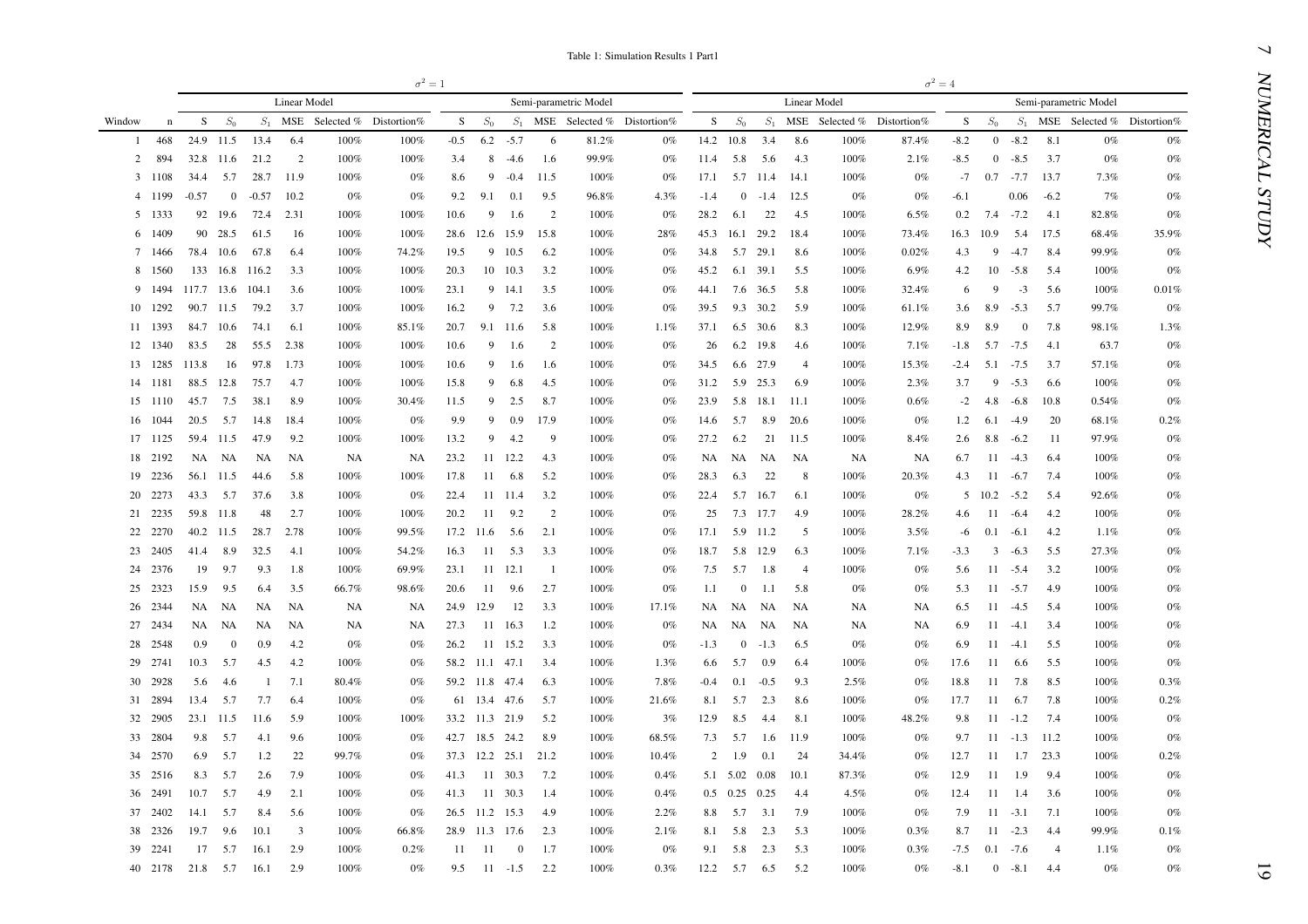| J. |  |  |  |
|----|--|--|--|
|    |  |  |  |

|              |                    |                    |       |                          |      |                     |                                                                                                                                                                                                                                                                                                                                                                                                                                                                 | $\sigma^2=1$ |           |             |     |                       |                                  |                |             |             |      |              |                            | $\sigma^2=4$ |                |             |     |                            |       |
|--------------|--------------------|--------------------|-------|--------------------------|------|---------------------|-----------------------------------------------------------------------------------------------------------------------------------------------------------------------------------------------------------------------------------------------------------------------------------------------------------------------------------------------------------------------------------------------------------------------------------------------------------------|--------------|-----------|-------------|-----|-----------------------|----------------------------------|----------------|-------------|-------------|------|--------------|----------------------------|--------------|----------------|-------------|-----|----------------------------|-------|
|              |                    |                    |       |                          |      | <b>Linear Model</b> |                                                                                                                                                                                                                                                                                                                                                                                                                                                                 |              |           |             |     | Semi-parametric Model |                                  |                |             |             |      | Linear Model |                            |              |                |             |     | Semi-parametric Model      |       |
| Window       | n                  | S                  | $S_0$ | $S_1$                    |      |                     | MSE Selected % Distortion%                                                                                                                                                                                                                                                                                                                                                                                                                                      | S            | $S_0$     |             |     |                       | $S_1$ MSE Selected % Distortion% |                | $S \t S_0$  | $S_1$       |      |              | MSE Selected % Distortion% | S            | $S_0$          | $S_1$       |     | MSE Selected % Distortion% |       |
|              | 41 2113 24.1 6.1   |                    |       | 18                       | 4.7  | 100%                | 7.5%                                                                                                                                                                                                                                                                                                                                                                                                                                                            | 7.8          |           | $10 -2.2$   | 3.9 | 100%                  | $0\%$                            | 13.9 5.7 8.2   |             |             | 6.9  | $100\%$      | $0\%$                      | $-8.1$       | $\overline{0}$ | $-8.1$      | 6.1 | $0\%$                      | $0\%$ |
|              | 42 2023            |                    |       | 18.4 5.7 12.7            | 6.8  | 100%                | $0\%$                                                                                                                                                                                                                                                                                                                                                                                                                                                           | 11.3         |           | $10 \t 1.3$ | 6   | 100%                  | $0\%$                            | 10.8 5.8 5.1   |             |             | 9    | 100%         | $0\%$                      | $-7.1$       |                | $0.3$ 7.4   | 8.2 | 2.7%                       | $0\%$ |
| 43           | 2007               |                    |       | 18.8 5.7 13.1            | 4.9  | 100%                | $0\%$                                                                                                                                                                                                                                                                                                                                                                                                                                                           | 9.1          | 10        | $-0.9$      | 4.1 | 100%                  | $0\%$                            | $10.5$ 5.7 4.8 |             |             | 7.1  | 100%         | $0\%$                      | $-8.3$       | $\overline{0}$ | $-8.3$      | 6.3 | $0\%$                      | $0\%$ |
| 44           | 1924               |                    |       | 16.6 5.8 10.8            | 8.18 | 100%                | 0.2%                                                                                                                                                                                                                                                                                                                                                                                                                                                            | 13.6         | 10.8      | 2.8         | 7.5 | 100%                  | 8%                               | 11.2 5.8 5.4   |             |             | 10.4 | 100%         | $0.3\%$                    | $-3.5$       |                | $2.7 - 6.2$ | 9.7 | 26.3%                      | 0.2%  |
| 45           | 1990 27.5 5.7 21.8 |                    |       |                          | 2.1  | 100%                | $0\%$                                                                                                                                                                                                                                                                                                                                                                                                                                                           | 8.1          |           | $10 - 1.9$  | 1.4 | 100%                  | $0\%$                            | 13.3 5.7 7.5   |             |             | 4.4  | 100%         | $0\%$                      | $-8$         | $\mathbf{0}$   | $-8$        | 3.6 | $0\%$                      | $0\%$ |
| 46           | 1937               |                    |       | 20.3 5.8 14.5            | 5.4  | $100\%$             | $0.9\%$                                                                                                                                                                                                                                                                                                                                                                                                                                                         | 19.7         | 11.8 7.9  |             | 4.7 | 100%                  | 18%                              | 12.6 5.9 6.7   |             |             | 7.6  | 100%         | 3%                         |              | $8$ 11.2 -3.2  |             | 6.8 | 100%                       | 12.3% |
| 47           | 1909               |                    |       | 13.2 5.7 7.5             | 5.2  | 100%                | $0\%$                                                                                                                                                                                                                                                                                                                                                                                                                                                           | 14.2         | 10.4      | 3.8         | 4.5 | 100%                  | 3.5%                             |                | 8.8 5.7 3.1 |             | 7.4  | 100%         | $0\%$                      | 2.7          |                | $8.4 - 5.7$ | 6.7 | 84.9%                      | $0\%$ |
| 48           | 1872 21.8 5.7 16.1 |                    |       |                          | 2.7  | 100%                | $0\%$                                                                                                                                                                                                                                                                                                                                                                                                                                                           | 11.4         | 10        | 1.4         | 2   | 100%                  | $0\%$                            | 11.1 5.8 5.3   |             |             | 4.9  | 100%         | $0\%$                      | $-6.8$       |                | $0.6 - 7.4$ | 4.2 | 5.7%                       | $0\%$ |
| 49           |                    | 1841 16.3 5.7 10.5 |       |                          | 2.1  | 100%                | $0\%$                                                                                                                                                                                                                                                                                                                                                                                                                                                           | 8.7          | 10        | $-1.3$      | 1.4 | 100%                  | $0.1\%$                          |                | 8.1 5.7 2.4 |             | 4.4  | 100%         | $0\%$                      | $-8.4$       | $\overline{0}$ | $-8.4$      | 3.6 | $0\%$                      | $0\%$ |
|              | 50 1826            |                    |       | $11 \quad 5.7 \quad 5.3$ | 4.3  | 100%                | $0\%$                                                                                                                                                                                                                                                                                                                                                                                                                                                           |              | 12.6 10.6 | 2           | 3.5 | 100%                  | 3.5%                             |                |             | 6.5 5.7 0.8 | 6.6  | 99.7%        | $0.3\%$                    | $-6.9$       |                | $0 - 6.9$   | 5.7 | $0\%$                      | $0\%$ |
| repetitions. |                    |                    |       |                          |      |                     | of 1000 estimations and test results. $S_1$ is the conventional Wald test while $S_0$ is the power-strengthened component. This table also compares the performance of both semi-parametric and linear models under different<br>causes by non-invertible characteristic matrices. "Selected" means the percentage of selecting the relevant characteristic in the mispricing function in 1000 experiments. Similarly, "distortion" represents the percentage o |              |           |             |     |                       |                                  |                |             |             |      |              |                            |              |                |             |     |                            |       |
|              |                    |                    |       |                          |      |                     |                                                                                                                                                                                                                                                                                                                                                                                                                                                                 |              |           |             |     |                       |                                  |                |             |             |      |              |                            |              |                |             |     |                            |       |
|              |                    |                    |       |                          |      |                     |                                                                                                                                                                                                                                                                                                                                                                                                                                                                 |              |           |             |     |                       |                                  |                |             |             |      |              |                            |              |                |             |     |                            |       |
|              |                    |                    |       |                          |      |                     |                                                                                                                                                                                                                                                                                                                                                                                                                                                                 |              |           |             |     |                       |                                  |                |             |             |      |              |                            |              |                |             |     |                            |       |
|              |                    |                    |       |                          |      |                     |                                                                                                                                                                                                                                                                                                                                                                                                                                                                 |              |           |             |     |                       |                                  |                |             |             |      |              |                            |              |                |             |     |                            |       |
|              |                    |                    |       |                          |      |                     |                                                                                                                                                                                                                                                                                                                                                                                                                                                                 |              |           |             |     |                       |                                  |                |             |             |      |              |                            |              |                |             |     |                            |       |
|              |                    |                    |       |                          |      |                     |                                                                                                                                                                                                                                                                                                                                                                                                                                                                 |              |           |             |     |                       |                                  |                |             |             |      |              |                            |              |                |             |     |                            |       |
|              |                    |                    |       |                          |      |                     |                                                                                                                                                                                                                                                                                                                                                                                                                                                                 |              |           |             |     |                       |                                  |                |             |             |      |              |                            |              |                |             |     |                            |       |
|              |                    |                    |       |                          |      |                     |                                                                                                                                                                                                                                                                                                                                                                                                                                                                 |              |           |             |     |                       |                                  |                |             |             |      |              |                            |              |                |             |     |                            |       |
|              |                    |                    |       |                          |      |                     |                                                                                                                                                                                                                                                                                                                                                                                                                                                                 |              |           |             |     |                       |                                  |                |             |             |      |              |                            |              |                |             |     |                            |       |
|              |                    |                    |       |                          |      |                     |                                                                                                                                                                                                                                                                                                                                                                                                                                                                 |              |           |             |     |                       |                                  |                |             |             |      |              |                            |              |                |             |     |                            |       |
|              |                    |                    |       |                          |      |                     |                                                                                                                                                                                                                                                                                                                                                                                                                                                                 |              |           |             |     |                       |                                  |                |             |             |      |              |                            |              |                |             |     |                            |       |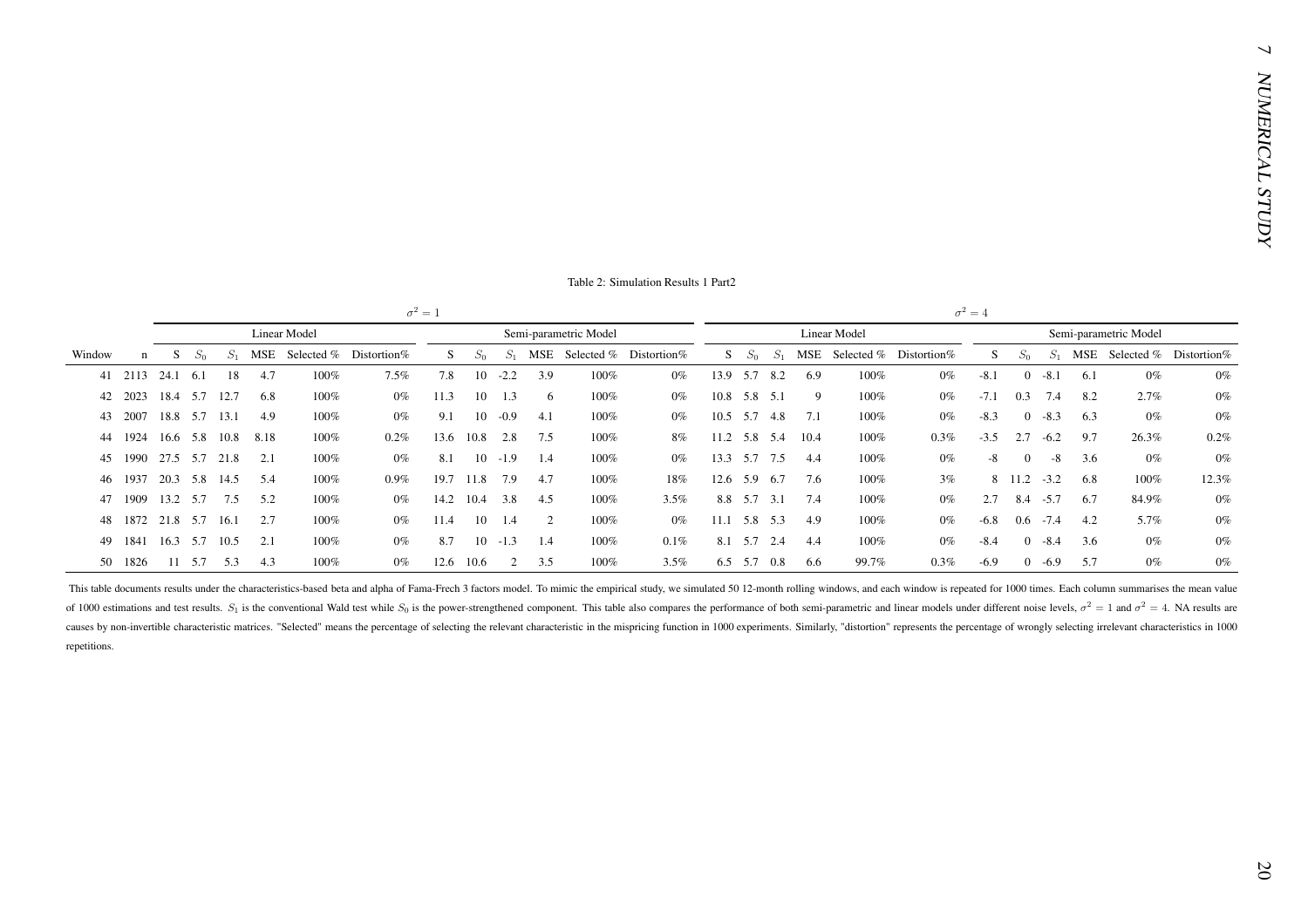#### 7.3 Robustness Under Stronger Noise

In [Table 1,](#page-19-0) we set two different noise levels of random shocks, namely  $\sigma^2 = 1$  and  $\sigma^2 = 4$ . Although  $\sigma^2 = 1$  is closer to the empirical data, we conduct this comparison to show the robustness of our methods. When the noise level becomes three times bigger, the accuracy of power enhanced tests gets much lower for certain windows. However, there are no size distortions under comparatively high noise level recalling that all the components of our simulation model are rescaled to have unit variance. Another fact is that the stronger noise does deteriorate the power of conventional Wald tests, leading to an even smaller value of  $S_1$ , which can be mitigated through adding  $S_0$ .

Therefore, we conclude that our methods are robust to a higher noise level regarding no size distortions. However, the accuracy of selecting relevant components and the role of enhancing the power of hypothesis tests will be influenced negatively.

#### 7.4 Number of Factors

In the empirical study, the number of factors is unknown. Therefore, in this subsection we will study whether our methodology is robust to a various numbers of factors considered.

We simulate according to another data generation process:

$$
y_{it} = h(X_i) + \sum_{j=1}^{5} g_j(X_j) f_{jt} + \epsilon_{it},
$$
\n(7)

,

similarly,  $y_{it}$  is the generated stock return;  $h(X_i)$  is the mispricing function consist of a non-linear characteristic function of  $X_i$ , to mimic the sparse structure of the mispricing function;  $g_j(\mathbf{X}_j)$  is the  $j^{th}$  characteristics-based factor loading, which has an additive semi-parametric structure;  $X_j$  is a subset consisting of four characteristics;  $f_{jt}$  is the j Fama-French 5-factor returns at time t;  $\epsilon_{it}$  is the idiosyncratic shock, generated from  $N(0, \sigma^2)$ . Moreover, we generate characteristic functions as:

$$
h(X_i) = \sin X_i,
$$

$$
g_j(\mathbf{X}_j) = X_{j1}^2 + (3X_{j2}^3 - 2X_{j2}^2) + (3X_{j3}^3 - 2X_{j3}) + X_{j4}^2
$$

where  $X_{ji}$  is a randomly picked characteristic without replacement from the data in empirical study with  $j =$  $1, \ldots, 5$ ,  $i = 1, \ldots, 4$ . Furthermore, all  $h(X_i)$  and  $g_i(\mathbf{X}_j)$  are rescaled to have zero mean and unit variance.

Given the above data generation process, together with the data generation process in Section 6.1, we test the influence of over and under-estimated number of factors. We choose the number of factors to be either three or five, and compare the results in [Table 3.](#page-23-0)

The first category column is the scenario of over estimating the number of factors. We simulate the data generation process using the Fama-French three factors model but estimate the number of factors to be five.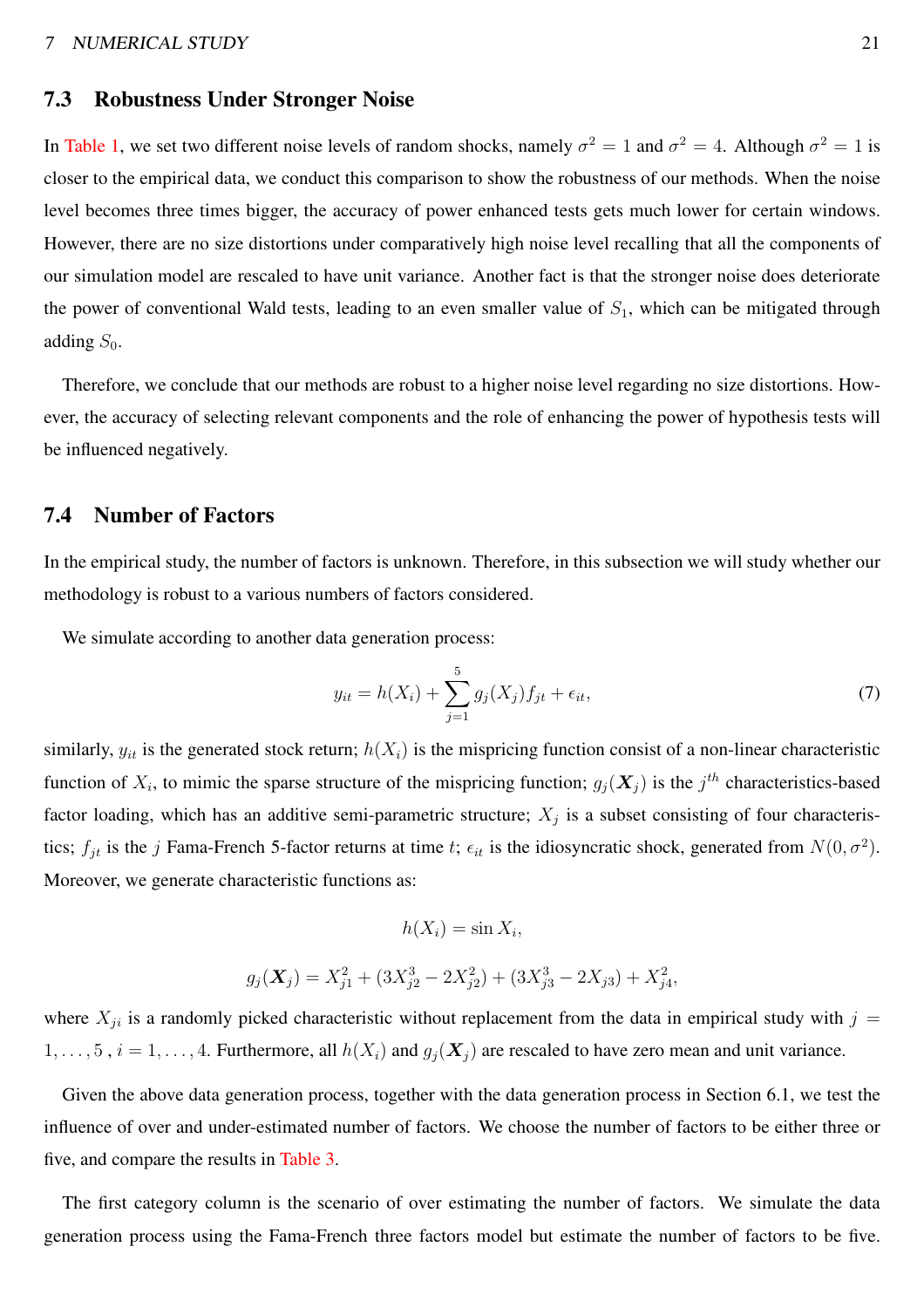#### <sup>7</sup> NUMERICAL STUDY 22

However, this does not cause any serious problems. For some rolling blocks, the probability of mistakenly selected irrelevant characteristics is slightly higher under over estimating the number of factors. Moreover, over estimating the number of factors can increase the model fitting marginally. Therefore, we conclude that over estimating the number of factors does not cause severe size distortion using our methods.

On the other hand, under estimating the number of factors can lead to misleading test results. We can conclude this from the last column where we estimate the number of factors to be three in a five-factor model. Compared with the correct specified model, under estimating causes not only higher MSE, but also higher distortions, which means it is more likely to select irrelevant characteristics. Therefore, in the empirical study we prefer the fivefactor model rather than the three-factor model.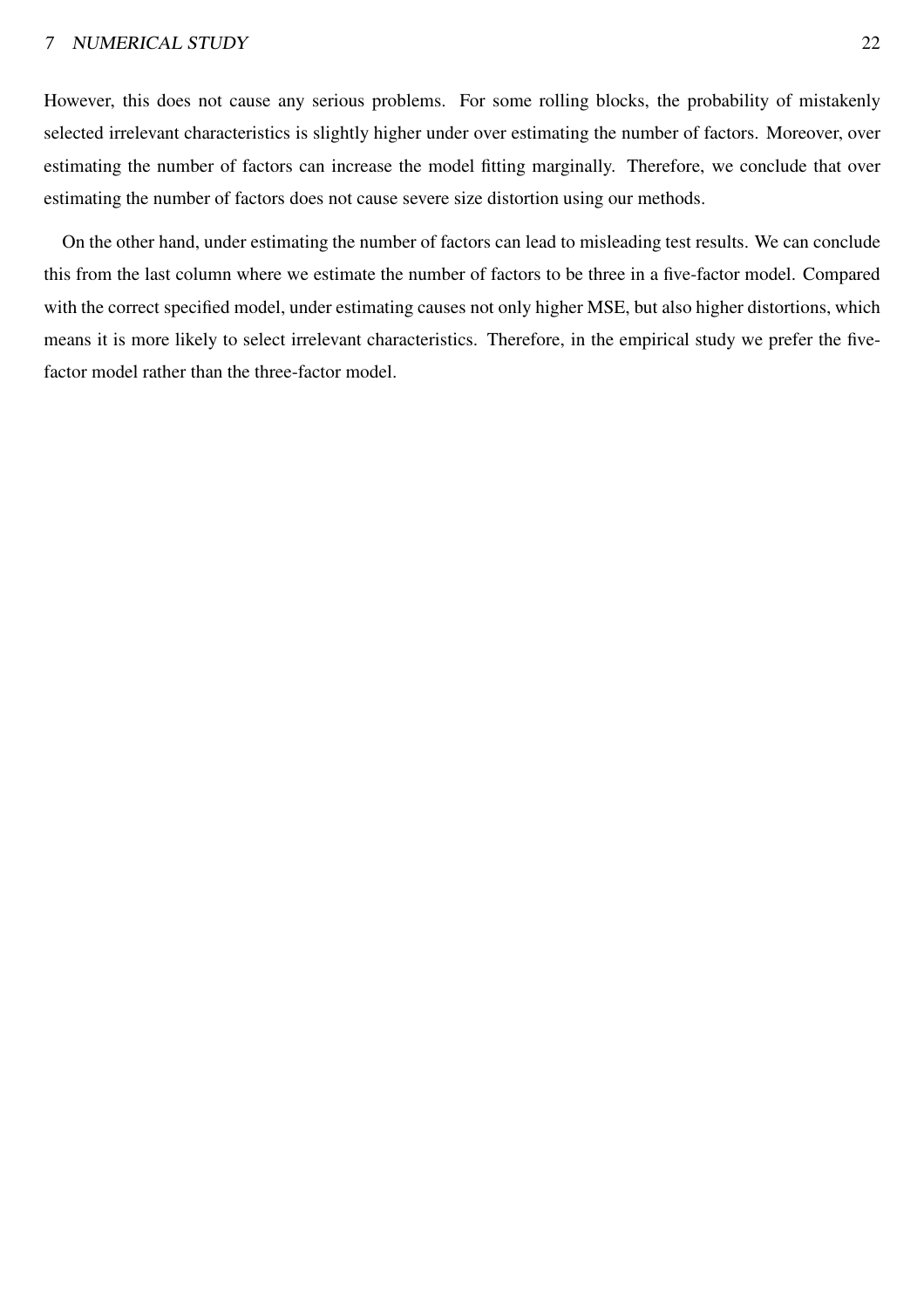<span id="page-23-0"></span>

| Table 3: Simulation Results 2 Part |  |  |  |
|------------------------------------|--|--|--|
|------------------------------------|--|--|--|

|        |         |                                 |                 |          |                         |                                     |                           |        |                |          |                         |                                     | Table 3: Simulation Results 2 Part1 |      |                |                |                     |                                     |                                  |            |              |                   |                |                                            |                                  |
|--------|---------|---------------------------------|-----------------|----------|-------------------------|-------------------------------------|---------------------------|--------|----------------|----------|-------------------------|-------------------------------------|-------------------------------------|------|----------------|----------------|---------------------|-------------------------------------|----------------------------------|------------|--------------|-------------------|----------------|--------------------------------------------|----------------------------------|
|        |         |                                 |                 |          |                         |                                     | Number of factors $J = 3$ |        |                |          |                         |                                     |                                     |      |                |                |                     |                                     | Number of factors $J = 5$        |            |              |                   |                |                                            |                                  |
|        |         |                                 |                 |          |                         | Number of estimated factors $J = 5$ |                           |        |                |          |                         | Number of estimated factors $J = 3$ |                                     |      |                |                |                     | Number of estimated factors $J = 5$ |                                  |            |              |                   |                | Number of estimated factors $\ddot{J} = 3$ |                                  |
| Window | n       | - S                             | $S_0$           | $S_1$    |                         | MSE Selected % Distortion%          |                           | S.     | $S_0$          |          |                         |                                     | $S_1$ MSE Selected % Distortion%    | S    | $S_0$          |                |                     |                                     | $S_1$ MSE Selected % Distortion% | S          | $S_0$        |                   |                |                                            | $S_1$ MSE Selected % Distortion% |
| -1     | 468     | 2.6                             | $7\phantom{.0}$ | $-4.4$   | 5.9                     | 99.6%                               | $0\%$                     | $-0.5$ | 6.2            | $-5.7$   | -6                      | 81.2%                               | $0\%$                               | 4.5  | 6.9            | $-2.4$         | 6                   | 97.4%                               | 1.3%                             | $-8.5$     | $\mathbf{0}$ | $-8.5$            | 6.9            | $0\%$                                      | $0\%$                            |
| 2      | 894     | 6                               | 8               | $-2$     | 1.5                     | 99.9%                               | $0\%$                     | 3.4    | 8              | $-4.6$   | -1.6                    | 99.9%                               | $0\%$                               | 5.5  | 8              | $-2.5$         | 2.3                 | $100\%$                             | $0\%$                            | $-6.5$     | -1           | $-7.5$            | $\overline{3}$ | 12.9%                                      | $0\%$                            |
| 3      | 1108    | 12.8                            | 9               | 3.8      | - 11.4                  | $100\%$                             | 0.1%                      | 8.6    | 9              | $-0.4$   | 11.5                    | 100%                                | $0\%$                               | 14.3 | 9              | 5.3            | 13.6                | 100%                                | 0.5%                             | 5.3        | 9            | $-3.7$            | 14.1           | 100%                                       | 0.1%                             |
|        | 1199    | 13.5                            | 10.3            | 3.2      | 9.4                     | 99.8%                               | 0%                        | 9.2    | 9.1            | 0.1      | 9.5                     | 96.8%                               | 4.3%                                |      | 16.6 11.7      | 4.9            | 9.8                 | 99.5%                               | 25.6%                            | 2.3        | 3            | $-0.7$            | 10.1           | 23.5%                                      | 10%                              |
| 5      | 1333    | 15.4                            | 9               | 6.4      | -1.8                    | 100%                                | 0.1%                      | 10.6   | 9              | 1.6      | 2                       | 100%                                | $0\%$                               | 16.7 | 9              | 7.6            | 2.7                 | $100\%$                             | $0\%$                            | 4.5        | 9            | $-4.5$            | 3.4            | $100\%$                                    | $0\%$                            |
|        | 1409    |                                 |                 |          | 41.6 17.5 24.1 15.6     | 100%                                | 51.3%                     |        | 28.6 12.6 15.9 |          | 15.8                    | 100%                                | 28%                                 |      | 58.7 28.3      | 30.4           | 13.5                | 100%                                | 90%                              | 106.1 29.9 |              | 76.2              | 13.2           | $100\%$                                    | 100%                             |
|        | 1466    | 26.8                            |                 | 9 17.8   | 6.1                     | 100%                                | 0.01%                     | 19.5   |                | 9 10.5   | 6.2                     | 100%                                | $0\%$                               | 26.3 | 9              | 17.3           | 9.2                 | 100%                                | 0.3%                             | 3.5        | -9           | $-5.5$            | - 11.7         | $100\%$                                    | $0\%$                            |
| 8      | 1560    | 27.6                            |                 | 10 17.6  | $\overline{\mathbf{3}}$ | 100%                                | $0\%$                     | 20.3   |                | 10 10.3  | 3.2                     | 100%                                | $0\%$                               | 30.4 |                | 10 20.4        | -5                  | 100%                                | 0.5%                             | 26.7       | 24           | 2.7               | 6.7            | 100%                                       | 100%                             |
| 9      | 1494    | 31.7                            |                 | 9.1 22.6 | 3.3                     | 100%                                | 0.7%                      | 23.1   |                | 9 14.1   | 3.5                     | 100%                                | $0\%$                               | 32.1 |                | 9.2 22.9       | 4.4                 | 100%                                | 1.4%                             | 29.1       | 18           | 11.1              | 4.6            | 100%                                       | 100%                             |
| 10     | 1292    | 22.5                            |                 | 9 13.5   | 3.4                     | 100%                                | 0.1%                      | 16.2   | 9              | 7.2      | 3.6                     | 100%                                | $0\%$                               | 26.3 | 10             | 16.3           | 4.3                 | 100%                                | 11.3%                            | 46.7       | 18           | 28.7              | -4.4           | 100%                                       | 100%                             |
|        | 11 1393 | 27.8                            |                 | 9.4 18.4 | 5.7                     | 100%                                | 4%                        | 20.7   |                | 9.1 11.6 | 5.8                     | 100%                                | 1.1%                                | 30   | 10.7           | 19.3           | 5.6                 | 100%                                | 17.2%                            | 49         | - 29.1       | 19.9              | 5.8            | 100%                                       | 100%                             |
|        |         | 12 1340 15.2                    | 9               | 6.2      | -1.8                    | 100%                                | $0\%$                     | 10.6   | 9              | -1.6     | 2                       | 100%                                | $0\%$                               | 15.2 | 9              | 6.2            | 1.8                 | 100%                                | $0\%$                            | 4          | -9           | $-5$              | 2.7            | 100%                                       | $0\%$                            |
|        |         | 13 1285 15.4                    | 9               | -6.4     | -1.4                    | 100%                                | 0.2%                      | 10.6   | 9              | -1.6     | -1.6                    | 100%                                | $0\%$                               | 15.1 | 9              | 6.1            | 1.4                 | 100%                                | $0.1\%$                          | 3.5        | 9            | $-4.5$            | 2.5            | 100%                                       | $0\%$                            |
|        |         | 14 1181 21.9                    |                 | 9 12.9   | 4.4                     | 100%                                | 0.2%                      | 15.8   | 9              | 6.8      | 4.5                     | 100%                                | $0\%$                               | 21.4 | 9              | 12.4           | 4.7                 | 100%                                | 0.2%                             | 4.5        | 9            | $-4.5$            | - 6            | 100%                                       | $0\%$                            |
|        | 15 1110 | - 16.4                          | 9               | 7.4      | 8.5                     | 100%                                | 0%                        | 11.5   | 9              | 2.5      | 8.7                     | 100%                                | $0\%$                               | 17.1 | 9              | 8.1            | 9.8                 | 100%                                | 0.1%                             | 5.3        | 9            | $-3.7$            | 10.2           | 100%                                       | $0\%$                            |
|        |         | 16 1044 13.3                    | 9.1             | 4.3      | 17.8                    | 100%                                | $0.8 \%$                  | 9.9    | 9              | 0.9      | 17.9                    | 100%                                | $0\%$                               | 14.9 | 9.2            | 5.7            | 17.8                | 100%                                | 2.1%                             |            | 40 22.4      | 17.6              | 16.8           | 100%                                       | 100%                             |
|        |         | 17 1125 18.7                    | 9               | 9.7      | 8.8                     | 100%                                | 0.1%                      | 13.2   | 9              | 4.2      | - 9                     | 100%                                | $0\%$                               | 24.1 |                | 9.7 14.4       | 10.7                | 100%                                | 7.1%                             | 101.4      | 27           | 74.4              | 10.3           | 100%                                       | 100%                             |
|        |         | 18 2192 31.8                    |                 | 11 20.8  | -4.1                    | 100%                                | 0.2%                      | 23.2   | 11             | 12.2     | 4.3                     | 100%                                | $0\%$                               |      |                | 69.8 28.6 41.2 | 5.4                 | 100%                                | 77.6%                            | 563.8      |              | 33 530.8          | 3.6            | 100%                                       | 100%                             |
|        |         | 19 2236 24.4                    |                 | 11 13.4  | 5.1                     | 100%                                | 0%                        | 17.8   | 11             | 6.8      | 5.2                     | 100%                                | $0\%$                               | 25.1 | 11             | - 14.1         | 5.4                 | 100%                                | $0\%$                            | 10.2       | 11           | -0.8              | 6.1            | $100\%$                                    | $0\%$                            |
| 20     | 2273    | 29.4                            |                 | 11 18.4  | $\overline{\mathbf{3}}$ | 100%                                | 0.4%                      | 22.4   |                | 11 11.4  | 3.2                     | 100%                                | $0\%$                               |      | 30.3 11.1      | 19.2           | 4.2                 | 100%                                | 0.7%                             | 61.1       | 33           | 28.1              | 5.3            | 100%                                       | 100%                             |
| 21     | 2235    | 27.5                            |                 | 11 16.5  | -1.8                    | 100%                                | 0%                        | 20.2   | 11             | 9.2      | 2                       | 100%                                | $0\%$                               | 29   | -11            | -18            | 2.2                 | 100%                                | 0.3%                             | 5.9        | -11          | $-5.1$            | 3.3            | $100\%$                                    | $0\%$                            |
| 22     | 2270    |                                 | 24.9 13.7 11.2  |          | -1.9                    | 100%                                | 23.9%                     |        | 17.2 11.6      | 5.6      | 2.1                     | 100%                                | $0\%$                               |      | 43.2 20.4      | 22.8           | 2.3                 | $100\%$                             | 56.7%                            |            | 41.6 22.1    | 19.5              | 2.1            | $100\%$                                    | 100%                             |
| 23     | 2405    | 22.5                            |                 | 11 11.5  | 3.2                     | 100%                                | 0.1%                      | 16.3   | -11            | 5.3      | 3.3                     | 100%                                | $0\%$                               | 21.7 |                | 11 10.7        | 3.3                 | 100%                                | $0\%$                            |            | 10.9 11.9    | $-1$              | 4.3            | 100%                                       | 7.8%                             |
|        | 24 2376 | 30.6                            |                 | 11 19.6  | 0.8                     | 100%                                | 0.1%                      | 23.1   |                | 11 12.1  | - 1                     | 100%                                | $0\%$                               | 30.3 |                | 11 19.3        | 1.2                 | 100%                                | $0\%$                            |            | 20.4 21.4    | $-1$              | 2.7            | $100\%$                                    | 94.8%                            |
| 25     | 2323    |                                 | 27.2 11.1 16.1  |          | 2.5                     | 100%                                | 0.4%                      | 20.6   | 11             | 9.6      | 2.7                     | 100%                                | $0\%$                               | 26.8 |                | 11 15.8        | 2.8                 | 100%                                | $0\%$                            | 8.5        | - 11         | $-2.5$            | 3.9            | $100\%$                                    | $0\%$                            |
| 26     | 2344    |                                 | 36.4 16.7 19.7  |          | 3.1                     | 100%                                | 51.3%                     |        | 24.9 12.9      | 12       | 3.3                     | 100%                                | 17.1%                               | 36.1 |                | 17 19.1        | 3.2                 | 100%                                | 54%                              |            | 47.5 23.3    | 24.2              | 4.3            | $100\%$                                    | 100%                             |
| 27     | 2434    |                                 | 36.3 11.1 25.2  |          | -1                      | 100%                                | $0.9\%$                   | 27.3   |                | 11 16.3  | 1.2                     | 100%                                | $0\%$                               |      | 38.3 11.3      | -27            | 1.3                 | 100%                                | 2.6%                             | 89.5       | 33           | 56.5              | 1.7            | $100\%$                                    | 100%                             |
| 28     | 2548    | 34.5                            |                 | 11 23.5  | 3.2                     | 100%                                | 0.1%                      | 26.2   |                | 11 15.2  | 3.3                     | 100%                                | $0\%$                               | 34.8 | -11            | 23.8           | 3.3                 | 0%                                  | 0.2%                             | 50.3       | 22           | 28.3              | $\overline{4}$ | $100\%$                                    | 100%                             |
| 29     | 2741    |                                 | 73 12.3 60.7    |          | 3.2                     | 100%                                | 10.9%                     |        | 58.2 11.1 47.1 |          | 3.4                     | 100%                                | 1.3%                                |      | 79.4 15.4      | -64            | 3.5                 | $100\%$                             | 36.8%                            | 439.7 62.7 |              | 377               | 3.6            | $100\%$                                    | 100%                             |
| 30     | 2928    |                                 | 73.9 13.8 60.1  |          | 6.1                     | 24.1%                               | 0%                        |        | 59.2 11.8 47.4 |          | 6.3                     | 100%                                | 7.8%                                |      | 84.6 18.7 65.9 |                | 7.4                 | $100\%$                             | 52.2%                            |            | 94 32.6      | 61.4              | 7.2            | $100\%$                                    | 100%                             |
|        | 31 2894 | 77.3 16.3                       |                 | - 61     | 5.5                     | 100%                                | 45.4%                     |        | 61 13.4 47.6   |          | - 5.7                   | 100%                                | 21.6%                               |      | 77.2 16.3 60.9 |                | 5.5                 | $100\%$                             | 45.9%                            | 28.6       | -11          | 17.6              | 6.5            | $100\%$                                    | $0\%$                            |
| 32     | 2905    |                                 | 42.4 12.9 29.5  |          | 5                       | 100%                                | 16%                       |        | 33.2 11.3 21.9 |          | 5.2                     | 100%                                | 3%                                  |      | 41.7 12.8      | 28.9           | 6.1                 | $100\%$                             | 15.7%                            | 8.7        | -11          | $-2.3$            | 9.4            | 100%                                       | $0\%$                            |
|        |         | 33 2804 53.8 20.5 33.3          |                 |          | 8.8                     | 100%                                | 86.8%                     |        | 42.7 18.5 24.2 |          | 8.9                     | 100%                                | 68.5%                               |      |                | 54.1 20.4 33.6 | - 10.1              | 100%                                | 85.6%                            | 35.5       | 22           | 13.5 12.3         |                | $100\%$                                    | 100%                             |
|        |         | 34 2570 47.6 14.2 33.4 21.1     |                 |          |                         | 27.2%                               | $0\%$                     |        |                |          | 37.3 12.2 25.1 21.2     | 100%                                | 10.4%                               |      |                |                | 49.4 14.5 34.9 41.2 | 100%                                | 28.9%                            | 53.8       |              | 22 31.8 38.8      |                | 100%                                       | 100%                             |
|        |         | 35 2516 50.9 11.3 39.6          |                 |          | $\overline{7}$          | 100%                                | 2.9%                      |        |                |          | 41.3 11 30.3 7.2        | 100%                                | $0.4\%$                             |      |                |                | 38.4 11 27.4 18.4   | 100%                                | $0.4\%$                          |            |              | 51.2 33 18.2 20.8 |                | 100%                                       | 100%                             |
|        |         | 36 2491 51.3 11.8 39.5 1.3      |                 |          |                         | 100%                                | 6.8%                      |        |                |          | 41.3 11 30.3 1.4        | 100%                                | 0.4%                                |      |                |                | 50.5 11.3 39.2 1.6  | 100%                                | 3%                               | 15.9       | - 11         | 4.9               | 3.3            | 100%                                       | $0\%$                            |
|        |         | 37  2402  34.4  12.2  22.2  4.7 |                 |          |                         | 100%                                | 10.5%                     |        |                |          | 26.5 11.2 15.3 4.9      | 100%                                | 2.2%                                |      |                |                | 37.4 14.2 23.2 5.1  | 100%                                | 29.2%                            | 68.8       | 22           | 46.8              | 6.1            | 100%                                       | $0\%$                            |
|        |         | 38 2326 37.4 12.3 25.1 2.1      |                 |          |                         | 100%                                | 10.3%                     |        |                |          | 28.9 11.3 17.6 2.3      | 100%                                | 2.1%                                |      |                | 37.2 12.2 25   | 2.8                 | 100%                                | 9.4%                             | 44.6       | 22           | 22.6              | 3.4            | 100%                                       | $0\%$                            |
|        |         | 39  2241  14.8  11  3.8  1.6    |                 |          |                         | 100%                                | 0.1%                      |        |                |          | 11 11 0 1.7             | 100%                                | $0\%$                               |      |                | 14.9 11 3.9    | 1.7                 | 100%                                | $0\%$                            | 23.4       | 22           | 1.4               | 2.4            | 100%                                       | 100%                             |
|        |         |                                 |                 |          | 40 2178 13.1 11.1 2 2   | 100%                                | 1.1%                      |        |                |          | $9.5$ $11$ $-1.5$ $2.2$ | 100%                                | $0.3\%$                             |      |                |                | 12.9 11.2 1.8 2.2   | 100%                                | $1.3\%$                          |            |              | 20.4 13.1 7.3 3.4 |                | 13.3%                                      | 100%                             |
|        |         |                                 |                 |          |                         |                                     |                           |        |                |          |                         |                                     |                                     |      |                |                |                     |                                     |                                  |            |              |                   |                |                                            |                                  |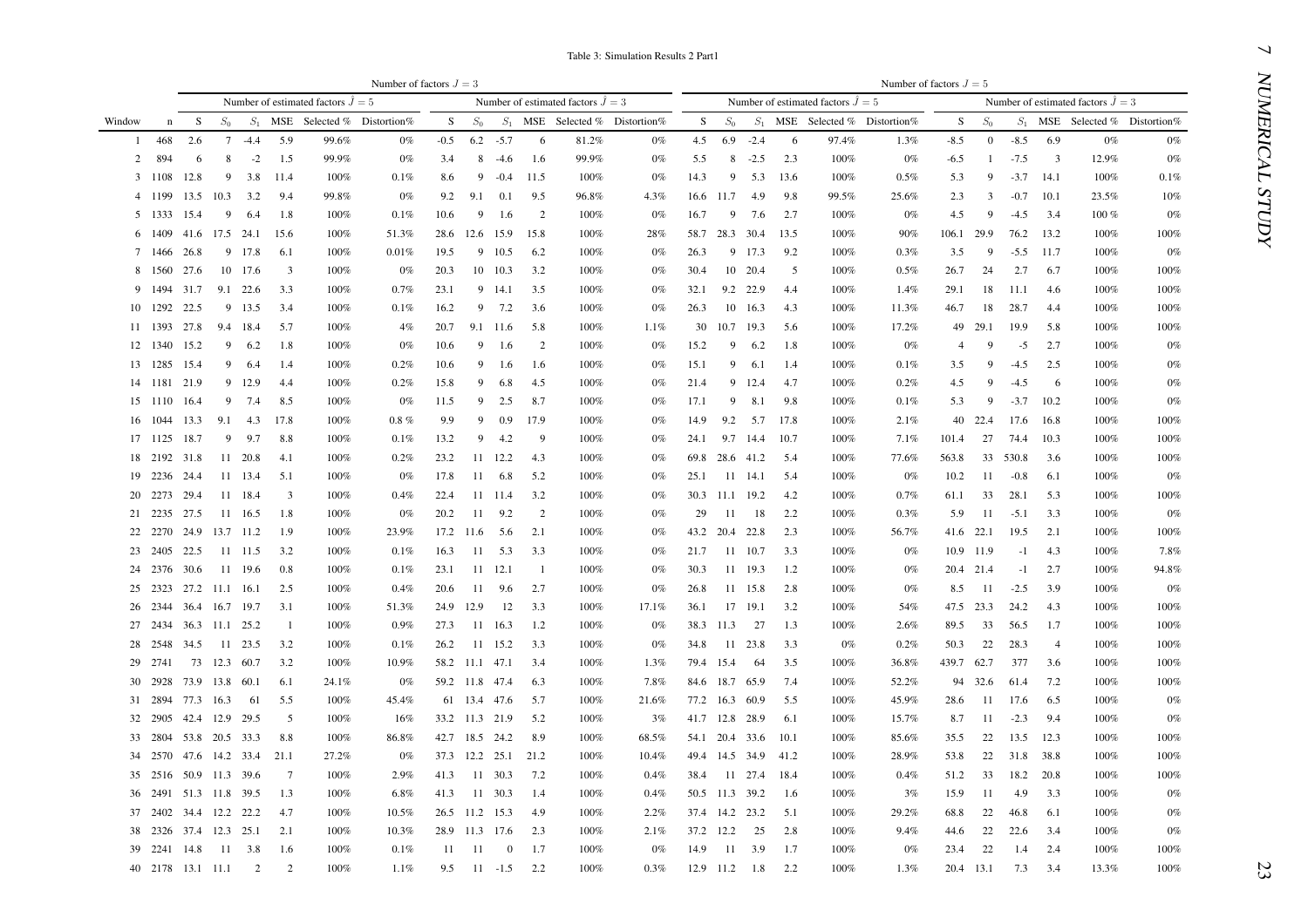| Number of estimated factors $\hat{J} = 5$<br>Number of estimated factors $\hat{J} = 3$<br>Number of estimated factors $\hat{J} = 5$<br>Number of estimated factors $\hat{J} = 3$<br>$S_1$ MSE Selected % Distortion%<br>S<br>$S_1$<br>MSE Selected % Distortion%<br>S<br>$S_1$ MSE Selected % Distortion%<br>S<br>$S_1$<br>S.<br>$S_0$<br>$S_0$<br>$S_0$<br>$S_0$<br>Window<br>$\mathbf n$<br>41 2113<br>3.8<br>$10 - 2.2$<br>3.9<br>11.5<br>10<br>1.5<br>4.5<br>41.1 32.4<br>8.7<br>99.9%<br>-11<br>10<br>100%<br>7.8<br>100%<br>$0\%$<br>100%<br>5.4<br>-1<br>0.2%<br>0.2%<br>10<br>10 1.3<br>10<br>5.7<br>2023<br>15.2<br>5.2<br>5.9<br>100%<br>$0\%$<br>11.3<br>100%<br>$0\%$<br>15.7<br>6.4<br>100%<br>$0\%$<br>$-8$<br>$\overline{0}$<br>$-8$<br>9.2<br>$0\%$<br>42<br>6<br>$10 - 0.9$<br>3.2<br>2007<br>12.6<br>10<br>2.6<br>100%<br>0.5%<br>9.1<br>13.4 10.2<br>4.7<br>100%<br>1.7%<br>$-0.1$<br>6.4<br>64.4%<br>$\overline{4}$<br>4.1<br>100%<br>$0\%$<br>$-6.5$<br>5.6<br>43<br>2.8<br>12.9<br>20<br>20<br>19.9<br>13.1<br>6.8<br>7.3<br>13.6<br>10.8<br>7.5<br>19.5<br>6.6<br>7.5<br>28.9%<br>$\overline{0}$<br>8.3<br>1924<br>$100\%$<br>30.7%<br>100%<br>8%<br>100%<br>100%<br>44<br>1990<br>10<br>1.2<br>0.1%<br>8.1<br>$10 - 1.9$<br>20.7<br>14.6<br>1.8<br>45.2%<br>116<br>20<br>96<br>11.4<br>1.4<br>$100\%$<br>100%<br>$0\%$<br>6<br>100%<br>100%<br>45<br>1.4<br>1.7<br>11.8 7.9<br>28.3 14.8 13.5<br>20<br>1937<br>27.1<br>14<br>13.1<br>4.5<br>37.7%<br>19.7<br>100%<br>18%<br>5.4<br>100%<br>45.8%<br>24.6<br>100%<br>$100\%$<br>4.7<br>4.6<br>6.2<br>46<br>14.2<br>10.4<br>51.7<br>35.2 16.5<br>1909<br>19.5 11.7<br>7.8<br>16.1%<br>3.8<br>14<br>10<br>38.1%<br>4.4<br>$100\%$<br>4.5<br>$100\%$<br>3.5%<br>24<br>4.4<br>100%<br>5.4<br>$100\%$<br>47<br>15.2<br>11.4<br>10<br>15<br>10<br>0.1%<br>10<br>$-5$<br>1872<br>10<br>5.1<br>1.8<br>100%<br>0.2%<br>1.4<br>2<br>100%<br>$0\%$<br>5<br>2.1<br>100%<br>5<br>2.9<br>100%<br>48<br>$-10$<br>1841<br>12.3 10.1<br>1.1%<br>8.7<br>10<br>$-1.3$<br>0.1%<br>11.8 10.1<br>1.7<br>100%<br>$0.8\%$<br>$0\%$<br>2.2<br>1.2<br>$100\%$<br>1.4<br>100%<br>4.4<br>$\overline{0}$<br>$-10$<br>49<br>4.4<br>50 1826 18.5 12.4 6.1 3.3<br>100%<br>15%<br>12.6 10.6<br>$\overline{2}$<br>3.5<br>100%<br>3.5%<br>20.2 13.3 6.9<br>3.7<br>100%<br>19.3%<br>$-3.9$<br>$0.4 -4.3$<br>3.9%<br>4.4<br>characteristic matrices. "Selected" means the percentage of selecting the relevant characteristic in mispricing functions in 1000 repetitions. Similarly, "distortion" represents the percentage of wrongly selecting irreleva | MSE Selected % Distortion%<br>This table presents results under the characteristics-based beta and alpha of both Fama-French 3 and 5 factors model. To mimic the empirical study, we simulated 50 12-month rolling windows, and each window is repeated for<br>value of 1000 estimation and test results. We compare the results of both over and under estimating the number of factors, namely, $\hat{J} = 3$ and $\hat{J} = 5$ . $S_1$ is the conventional Wald test while $S_0$ is the power-st |  |  |  | Number of factors $J = 3$ |  |  |  |  |  | Number of factors $J = 5$ |  |  |       |
|----------------------------------------------------------------------------------------------------------------------------------------------------------------------------------------------------------------------------------------------------------------------------------------------------------------------------------------------------------------------------------------------------------------------------------------------------------------------------------------------------------------------------------------------------------------------------------------------------------------------------------------------------------------------------------------------------------------------------------------------------------------------------------------------------------------------------------------------------------------------------------------------------------------------------------------------------------------------------------------------------------------------------------------------------------------------------------------------------------------------------------------------------------------------------------------------------------------------------------------------------------------------------------------------------------------------------------------------------------------------------------------------------------------------------------------------------------------------------------------------------------------------------------------------------------------------------------------------------------------------------------------------------------------------------------------------------------------------------------------------------------------------------------------------------------------------------------------------------------------------------------------------------------------------------------------------------------------------------------------------------------------------------------------------------------------------------------------------------------------------------------------------------------------------------------------------------------------------------------------------------------------------------------------------------------------------------------------------------------------------------------------------------------------------------------------------------------------------------------------------------------------------------------------------------------------------------------------------|-----------------------------------------------------------------------------------------------------------------------------------------------------------------------------------------------------------------------------------------------------------------------------------------------------------------------------------------------------------------------------------------------------------------------------------------------------------------------------------------------------|--|--|--|---------------------------|--|--|--|--|--|---------------------------|--|--|-------|
|                                                                                                                                                                                                                                                                                                                                                                                                                                                                                                                                                                                                                                                                                                                                                                                                                                                                                                                                                                                                                                                                                                                                                                                                                                                                                                                                                                                                                                                                                                                                                                                                                                                                                                                                                                                                                                                                                                                                                                                                                                                                                                                                                                                                                                                                                                                                                                                                                                                                                                                                                                                              |                                                                                                                                                                                                                                                                                                                                                                                                                                                                                                     |  |  |  |                           |  |  |  |  |  |                           |  |  |       |
|                                                                                                                                                                                                                                                                                                                                                                                                                                                                                                                                                                                                                                                                                                                                                                                                                                                                                                                                                                                                                                                                                                                                                                                                                                                                                                                                                                                                                                                                                                                                                                                                                                                                                                                                                                                                                                                                                                                                                                                                                                                                                                                                                                                                                                                                                                                                                                                                                                                                                                                                                                                              |                                                                                                                                                                                                                                                                                                                                                                                                                                                                                                     |  |  |  |                           |  |  |  |  |  |                           |  |  |       |
|                                                                                                                                                                                                                                                                                                                                                                                                                                                                                                                                                                                                                                                                                                                                                                                                                                                                                                                                                                                                                                                                                                                                                                                                                                                                                                                                                                                                                                                                                                                                                                                                                                                                                                                                                                                                                                                                                                                                                                                                                                                                                                                                                                                                                                                                                                                                                                                                                                                                                                                                                                                              |                                                                                                                                                                                                                                                                                                                                                                                                                                                                                                     |  |  |  |                           |  |  |  |  |  |                           |  |  | 100%  |
|                                                                                                                                                                                                                                                                                                                                                                                                                                                                                                                                                                                                                                                                                                                                                                                                                                                                                                                                                                                                                                                                                                                                                                                                                                                                                                                                                                                                                                                                                                                                                                                                                                                                                                                                                                                                                                                                                                                                                                                                                                                                                                                                                                                                                                                                                                                                                                                                                                                                                                                                                                                              |                                                                                                                                                                                                                                                                                                                                                                                                                                                                                                     |  |  |  |                           |  |  |  |  |  |                           |  |  | $0\%$ |
|                                                                                                                                                                                                                                                                                                                                                                                                                                                                                                                                                                                                                                                                                                                                                                                                                                                                                                                                                                                                                                                                                                                                                                                                                                                                                                                                                                                                                                                                                                                                                                                                                                                                                                                                                                                                                                                                                                                                                                                                                                                                                                                                                                                                                                                                                                                                                                                                                                                                                                                                                                                              |                                                                                                                                                                                                                                                                                                                                                                                                                                                                                                     |  |  |  |                           |  |  |  |  |  |                           |  |  | $0\%$ |
|                                                                                                                                                                                                                                                                                                                                                                                                                                                                                                                                                                                                                                                                                                                                                                                                                                                                                                                                                                                                                                                                                                                                                                                                                                                                                                                                                                                                                                                                                                                                                                                                                                                                                                                                                                                                                                                                                                                                                                                                                                                                                                                                                                                                                                                                                                                                                                                                                                                                                                                                                                                              |                                                                                                                                                                                                                                                                                                                                                                                                                                                                                                     |  |  |  |                           |  |  |  |  |  |                           |  |  | 100%  |
|                                                                                                                                                                                                                                                                                                                                                                                                                                                                                                                                                                                                                                                                                                                                                                                                                                                                                                                                                                                                                                                                                                                                                                                                                                                                                                                                                                                                                                                                                                                                                                                                                                                                                                                                                                                                                                                                                                                                                                                                                                                                                                                                                                                                                                                                                                                                                                                                                                                                                                                                                                                              |                                                                                                                                                                                                                                                                                                                                                                                                                                                                                                     |  |  |  |                           |  |  |  |  |  |                           |  |  | 100%  |
|                                                                                                                                                                                                                                                                                                                                                                                                                                                                                                                                                                                                                                                                                                                                                                                                                                                                                                                                                                                                                                                                                                                                                                                                                                                                                                                                                                                                                                                                                                                                                                                                                                                                                                                                                                                                                                                                                                                                                                                                                                                                                                                                                                                                                                                                                                                                                                                                                                                                                                                                                                                              |                                                                                                                                                                                                                                                                                                                                                                                                                                                                                                     |  |  |  |                           |  |  |  |  |  |                           |  |  | 100%  |
|                                                                                                                                                                                                                                                                                                                                                                                                                                                                                                                                                                                                                                                                                                                                                                                                                                                                                                                                                                                                                                                                                                                                                                                                                                                                                                                                                                                                                                                                                                                                                                                                                                                                                                                                                                                                                                                                                                                                                                                                                                                                                                                                                                                                                                                                                                                                                                                                                                                                                                                                                                                              |                                                                                                                                                                                                                                                                                                                                                                                                                                                                                                     |  |  |  |                           |  |  |  |  |  |                           |  |  | 100%  |
|                                                                                                                                                                                                                                                                                                                                                                                                                                                                                                                                                                                                                                                                                                                                                                                                                                                                                                                                                                                                                                                                                                                                                                                                                                                                                                                                                                                                                                                                                                                                                                                                                                                                                                                                                                                                                                                                                                                                                                                                                                                                                                                                                                                                                                                                                                                                                                                                                                                                                                                                                                                              |                                                                                                                                                                                                                                                                                                                                                                                                                                                                                                     |  |  |  |                           |  |  |  |  |  |                           |  |  | $0\%$ |
|                                                                                                                                                                                                                                                                                                                                                                                                                                                                                                                                                                                                                                                                                                                                                                                                                                                                                                                                                                                                                                                                                                                                                                                                                                                                                                                                                                                                                                                                                                                                                                                                                                                                                                                                                                                                                                                                                                                                                                                                                                                                                                                                                                                                                                                                                                                                                                                                                                                                                                                                                                                              |                                                                                                                                                                                                                                                                                                                                                                                                                                                                                                     |  |  |  |                           |  |  |  |  |  |                           |  |  | $0\%$ |
|                                                                                                                                                                                                                                                                                                                                                                                                                                                                                                                                                                                                                                                                                                                                                                                                                                                                                                                                                                                                                                                                                                                                                                                                                                                                                                                                                                                                                                                                                                                                                                                                                                                                                                                                                                                                                                                                                                                                                                                                                                                                                                                                                                                                                                                                                                                                                                                                                                                                                                                                                                                              |                                                                                                                                                                                                                                                                                                                                                                                                                                                                                                     |  |  |  |                           |  |  |  |  |  |                           |  |  |       |
|                                                                                                                                                                                                                                                                                                                                                                                                                                                                                                                                                                                                                                                                                                                                                                                                                                                                                                                                                                                                                                                                                                                                                                                                                                                                                                                                                                                                                                                                                                                                                                                                                                                                                                                                                                                                                                                                                                                                                                                                                                                                                                                                                                                                                                                                                                                                                                                                                                                                                                                                                                                              |                                                                                                                                                                                                                                                                                                                                                                                                                                                                                                     |  |  |  |                           |  |  |  |  |  |                           |  |  |       |
|                                                                                                                                                                                                                                                                                                                                                                                                                                                                                                                                                                                                                                                                                                                                                                                                                                                                                                                                                                                                                                                                                                                                                                                                                                                                                                                                                                                                                                                                                                                                                                                                                                                                                                                                                                                                                                                                                                                                                                                                                                                                                                                                                                                                                                                                                                                                                                                                                                                                                                                                                                                              |                                                                                                                                                                                                                                                                                                                                                                                                                                                                                                     |  |  |  |                           |  |  |  |  |  |                           |  |  | $0\%$ |
|                                                                                                                                                                                                                                                                                                                                                                                                                                                                                                                                                                                                                                                                                                                                                                                                                                                                                                                                                                                                                                                                                                                                                                                                                                                                                                                                                                                                                                                                                                                                                                                                                                                                                                                                                                                                                                                                                                                                                                                                                                                                                                                                                                                                                                                                                                                                                                                                                                                                                                                                                                                              |                                                                                                                                                                                                                                                                                                                                                                                                                                                                                                     |  |  |  |                           |  |  |  |  |  |                           |  |  |       |
|                                                                                                                                                                                                                                                                                                                                                                                                                                                                                                                                                                                                                                                                                                                                                                                                                                                                                                                                                                                                                                                                                                                                                                                                                                                                                                                                                                                                                                                                                                                                                                                                                                                                                                                                                                                                                                                                                                                                                                                                                                                                                                                                                                                                                                                                                                                                                                                                                                                                                                                                                                                              |                                                                                                                                                                                                                                                                                                                                                                                                                                                                                                     |  |  |  |                           |  |  |  |  |  |                           |  |  |       |
|                                                                                                                                                                                                                                                                                                                                                                                                                                                                                                                                                                                                                                                                                                                                                                                                                                                                                                                                                                                                                                                                                                                                                                                                                                                                                                                                                                                                                                                                                                                                                                                                                                                                                                                                                                                                                                                                                                                                                                                                                                                                                                                                                                                                                                                                                                                                                                                                                                                                                                                                                                                              |                                                                                                                                                                                                                                                                                                                                                                                                                                                                                                     |  |  |  |                           |  |  |  |  |  |                           |  |  |       |
|                                                                                                                                                                                                                                                                                                                                                                                                                                                                                                                                                                                                                                                                                                                                                                                                                                                                                                                                                                                                                                                                                                                                                                                                                                                                                                                                                                                                                                                                                                                                                                                                                                                                                                                                                                                                                                                                                                                                                                                                                                                                                                                                                                                                                                                                                                                                                                                                                                                                                                                                                                                              |                                                                                                                                                                                                                                                                                                                                                                                                                                                                                                     |  |  |  |                           |  |  |  |  |  |                           |  |  |       |
|                                                                                                                                                                                                                                                                                                                                                                                                                                                                                                                                                                                                                                                                                                                                                                                                                                                                                                                                                                                                                                                                                                                                                                                                                                                                                                                                                                                                                                                                                                                                                                                                                                                                                                                                                                                                                                                                                                                                                                                                                                                                                                                                                                                                                                                                                                                                                                                                                                                                                                                                                                                              |                                                                                                                                                                                                                                                                                                                                                                                                                                                                                                     |  |  |  |                           |  |  |  |  |  |                           |  |  |       |
|                                                                                                                                                                                                                                                                                                                                                                                                                                                                                                                                                                                                                                                                                                                                                                                                                                                                                                                                                                                                                                                                                                                                                                                                                                                                                                                                                                                                                                                                                                                                                                                                                                                                                                                                                                                                                                                                                                                                                                                                                                                                                                                                                                                                                                                                                                                                                                                                                                                                                                                                                                                              |                                                                                                                                                                                                                                                                                                                                                                                                                                                                                                     |  |  |  |                           |  |  |  |  |  |                           |  |  |       |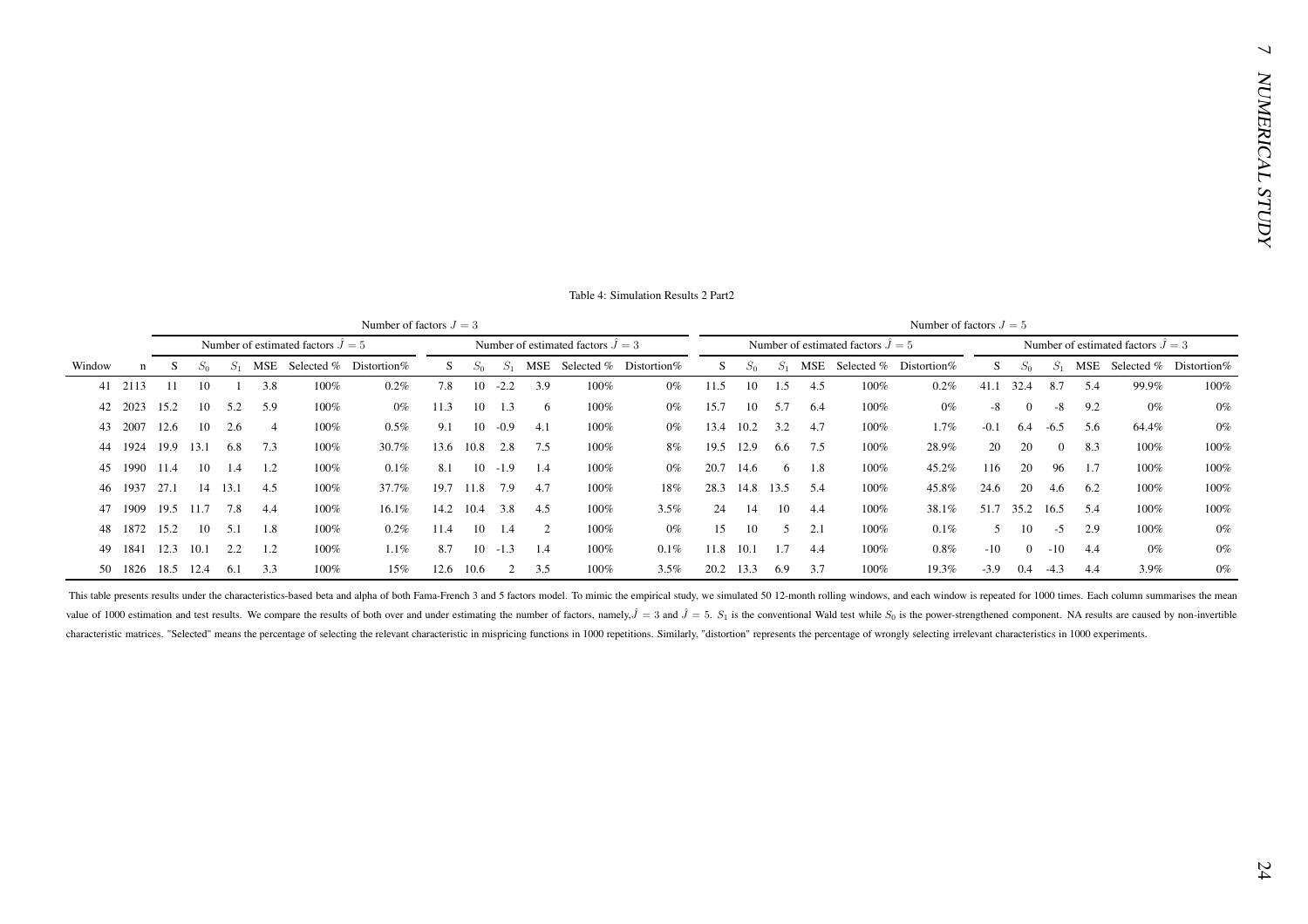# 8 Empirical Study

#### 8.1 Data

We use monthly stock returns from CRSP and firms' characteristics from Compustat, ranged from 1965 to 2017. We construct 33 characteristics following the methods of [Freyberger et al.](#page-47-4) [\(2017](#page-47-4)). Details of these characteristics can be found in the appendix. We use characteristics from fiscal year  $t - 1$  to explain stock returns between July of year t to June of year  $t + 1$ . After adjusting the dates from the balance sheet data, we merge two data sets from CRSP and Compustat. We require all of the firms included in our analysis to have at least three years of characteristics data in Compustat.

Data is modified with regards to the following aspects:

- 1 Delisting is quite common for CRSP data. We use the way of [Hou et al.](#page-48-1) [\(2015\)](#page-48-1) to correct the returns of delisting stocks for all the delisted assets before 2018. Detailed methods can be found in the appendix.
- 2 Projected-PCA works well, even under small  $T$  circumstances. Thus, we choose the width of our window to be 12 months. Another reason for the short window width is that we assume mispricing functions are time-invariant in each window. One of the limitations of Projected-PCA is that it can only be used for a balanced panel, which means the number of stocks will vary when we applied one-year rolling windows to obtain a short time balanced panel. Meanwhile, we take monthly updated characteristics' mean values of 12 months as fixed characteristic values in each window. We also use rolling window method to detect peer groups of arbitrage characteristics.
- 3 B-splines are based on each time-invariant characteristic among  $n$  firms which are not delisted in each window.
- 4 Rolling windows are moving at a 12-month step from Jul. 1967 to Jun. 2017. The first 24 months returns are not included as they do not have corresponding characteristics.
- 5 Excess returns are obtained by the difference between monthly stock returns and Fama-French risk-free monthly returns.

#### 8.2 Estimation

We construct B-spline bases based on evenly distributed knots, and the degree of each basis is three. We choose  $v = 0.3$ , which means the number of bases for each characteristic in each window is  $\lfloor n^{0.3} \rfloor$ , and n is the number of stocks. To get a relatively large balanced panel in each window, some characteristics with too many missing values are eliminated. Therefore, only 33 characteristics are left. Firms kept in balanced panels in our dataset range from 468 to 2928, which means that both n and  $\hat{A} \in \mathbb{R}^{PH_n}$  are diverging. Large n can satisfy asymptotic requirements.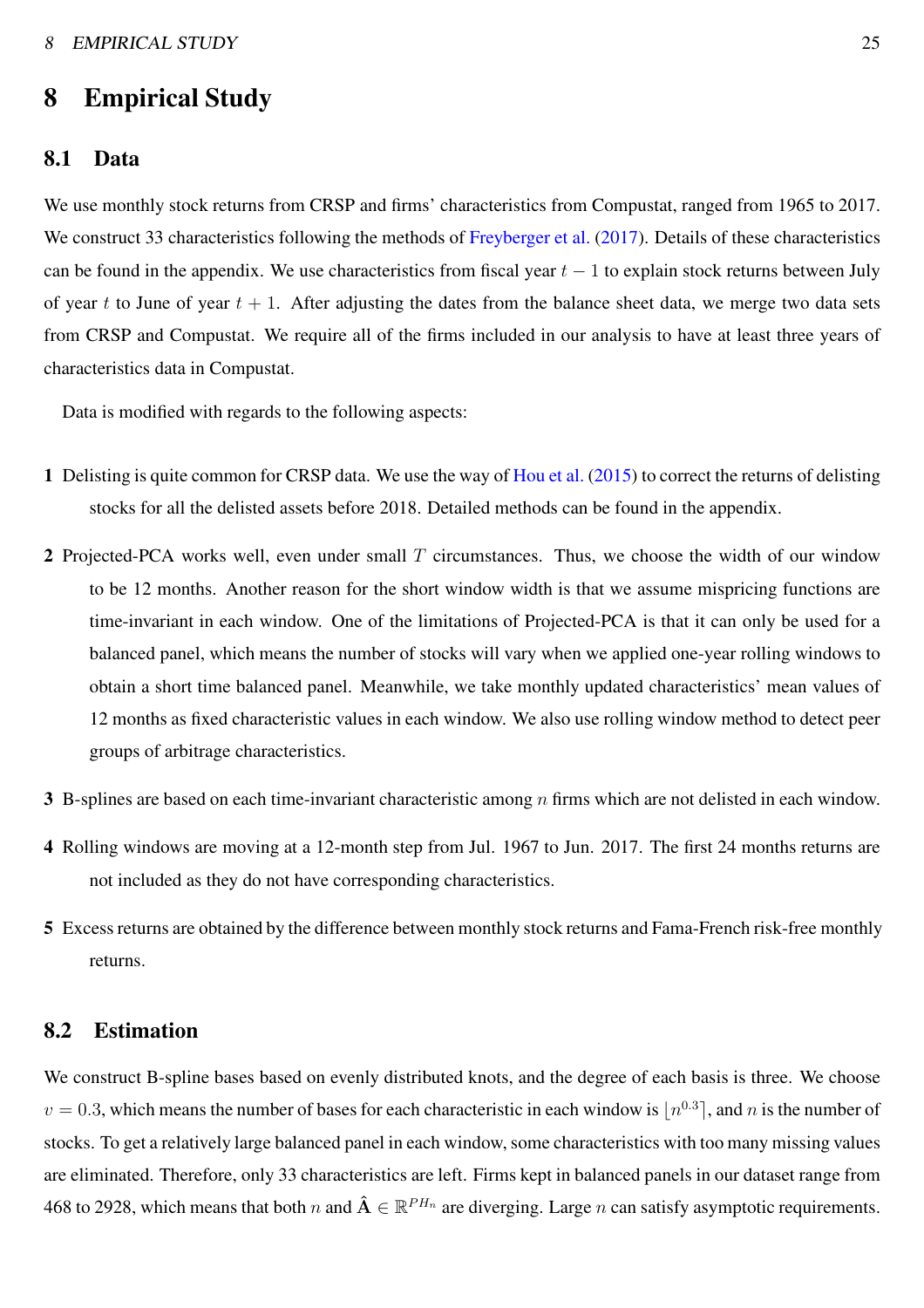These facts emphasize the necessity of introducing a power enhanced component into the hypothesis test. Before the next step, we use time-demeaning matrix  $D_T$  to demean excess return matrix in each window.

Next, we project the time-demeaned monthly excess return matrix  $\tilde{Y}$  to the B-spline space spanned by characteristics  $\Phi(X)$ , and then we collect the fitted value  $\hat{Y}$ . We apply Principle Component Analysis on  $\frac{1}{n}\hat{Y}^{\dagger}\hat{Y}$ , and attain the first five eigenvectors corresponding to the first five biggest eigenvalues as the estimates of unobservable factors F. We choose the number of factors to be five according to simulation results.

Then, we estimate factor loading matrix by:

$$
\hat{\mathbf{G}}(\mathbf{X}) = \tilde{\mathbf{Y}} \hat{\mathbf{F}} (\hat{\mathbf{F}}^{\mathsf{T}} \hat{\mathbf{F}})^{-1}.
$$

Moveover, we use equality-constrained OLS to estimate the mispricing function. We project excess monthly return matrix on the characteristic space  $\Phi(X)$  that is orthogonal to factor loading matrix  $\hat{G}(X)$ .

Another goal of this paper is to conduct a power enhanced test on the mispricing function. Therefore, our final step is to estimate covariance matrix  $\Sigma$  of  $\hat{A}$ .

#### 8.3 Power Enhanced Hypothesis Tests

In this section, we conduct a power enhanced test in each rolling block. Firstly, we set threshold value for each window,  $\eta_n = H_n \sqrt{2 \log(PH_n)}$ , where  $H_n$  is the number of bases for each characteristic whereas P is the number of total characteristics in each window, with  $P = 33$ .  $\eta_n$  is data-driven critical value and it diverges as the number of firms increases. We use indicator function  $\mathbf{I}(\sum_{h=1}^{H_n}|\hat{\alpha}_{ph}|/\hat{\sigma}_{ph}\geq \eta_n)$  with critical value  $\eta_n = H_n\sqrt{2\log(PH_n)}$ to achieve three goals.

- 1 This indicator function select the most relevant characteristics that can explain the variation of the mispric-ing function. Results of last column in [Table 5](#page-28-0) are characteristics selected in  $\hat{\mathcal{M}} = \{X_p \in \hat{\mathcal{M}} :$  $\sum_{h=1}^{H} |\hat{\alpha}_{ph}|/\hat{\sigma}_{ph} \ge \eta_n$ ,  $h = 1, 2, ..., H_n$ ,  $p = 1, 2, ..., P$ .
- 2 It contributes to the test statistics S by adding a diverging power enhanced component  $S_0$ . As  $T = 12$  is small in this empirical study, we assume the homoskedasticity of  $\epsilon_{it}$ . We also specify a overshrunk covariance matrix by setting off-diagonal elements to be zeros.
- 3 It avoids size-distortion by the conservative critical value  $\eta_n$ .

The diagonal elements of  $\hat{\Sigma}$  are estimated variances of mispricing coefficients. These elements can be substituted into the indicator function  $\mathbf{I}(|\hat{\alpha}_{ph}|/\hat{\sigma}_{ph} \geq \eta_n)$ , where  $\hat{\sigma}_{ph}$  is the  $ph^{th}$  diagonal element of  $\hat{\Sigma}$ .

Finally, the new statistics  $S$  can be calculated as:

$$
S = S_0 + S_1,
$$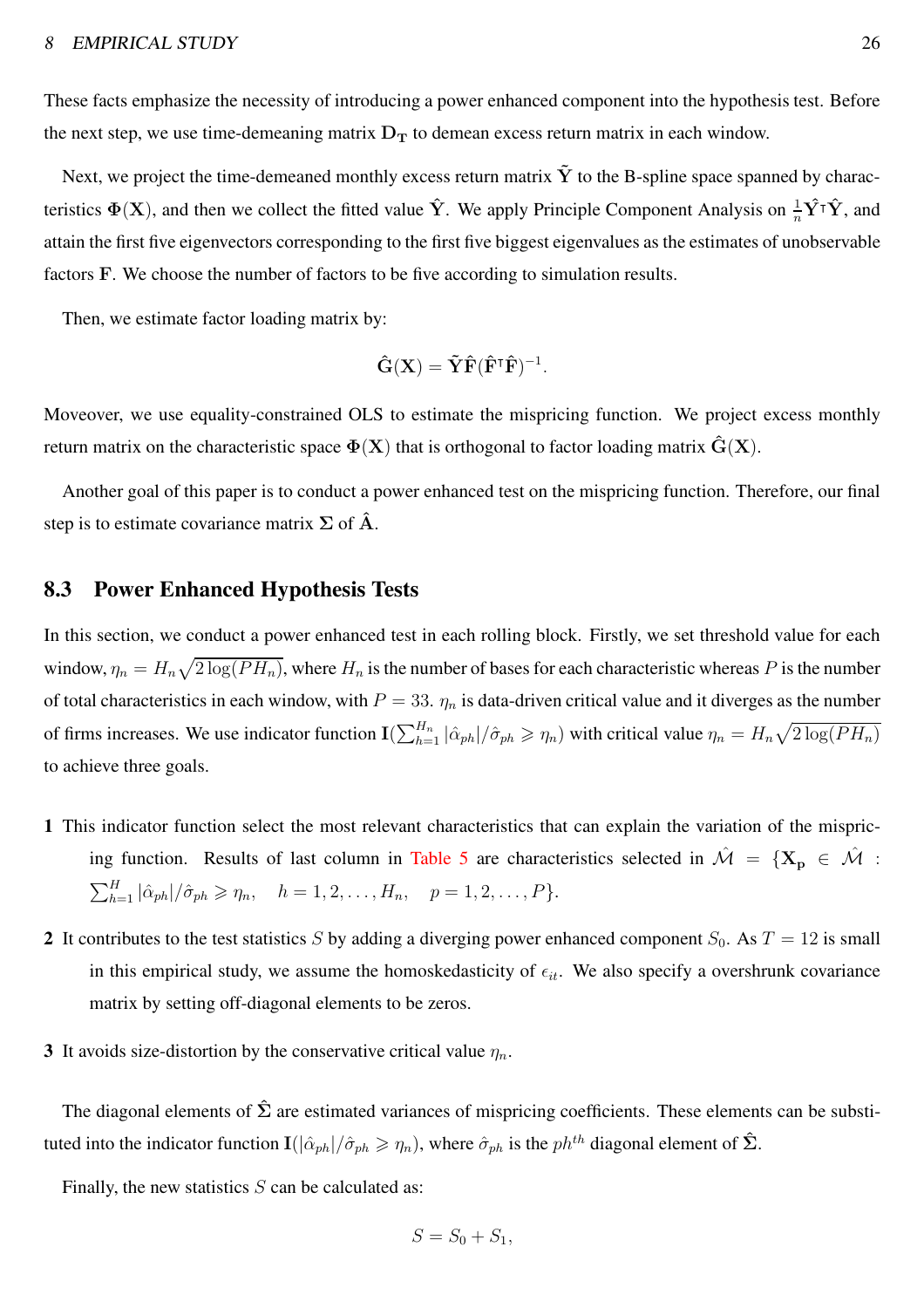#### 8 EMPIRICAL STUDY 27

$$
S_0 = H_n \sum_{p=1}^P \mathbf{I}(\sum_{h=1}^{H_n} |\hat{\alpha}_{ph}|/\hat{\sigma}_{ph} \ge \eta_n), \quad S_1 = \frac{\hat{\mathbf{A}}\hat{\mathbf{\Sigma}}^{-1}\hat{\mathbf{A}}^{\mathsf{T}} - PH_n}{\sqrt{2PH_n}}.
$$

#### 8.4 Test Results

This section presents the empirical results. Details can be found in [Table 5,](#page-28-0) which list the results of 50 rolling windows from Jul.1967 to Jun.2017. Generally, the number of firms included in the 12-month rolling block is increasing period by period. The number of our characteristic B-spline bases is a function of the number of firms n in each block, which is  $[n^{0.3}]$ . Therefore, the dimension of mispricing coefficient vector  $\hat{A} \in \mathcal{R}^{PH_n}$  is also diverging. This verifies the necessity of using power enhanced component  $S_0$ .

Recalling that  $S|H_0 \to^d N(0, 1)$ , some of the test statistics S are big enough to reject the null hypothesis. However, for some testing windows, there are no strong signals showing the existence of characteristics-based mispricing functions after subtracting systematic effects. Moreover, most  $S_1$  values are small and even negative, which may be caused by the sparsity structure of the mispricing function or/and the low power problems due to diverging dimension of mispricing coefficients.

The power enhanced component  $S_0$  works well in the empirical study. It selects the most important explaining characteristics and strengthens the power of  $S_1$ , mitigating the low power problem.

Apart from contributing to the power of tests, the indicator function in the power enhanced component can also screen out the most relevant explanatory characteristics, which are concluded as "Characteristics Selected" in [Table 5.](#page-28-0)

Some empirical findings are worth discussing. Although short-term cumulative returns like  $r_{2,1}$  are always selected, we cannot take this as evidence of arbitrage opportunities as we construct  $r_{2-1}$  as time-invariant monthly average of the last month returns. Higher average one month lagged returns imply higher monthly returns. However, this is not the case for long-term and mid-term cumulative returns like  $r_{12-2}$ ,  $r_{12-7}$  and  $r_{6-2}$ , because these average returns of these variables contain a lot of information from another rolling window.

Apart from the cumulative returns, some other characteristics contribute to the arbitrage opportunities as well. PCM (Price to Cost Margin) appears twice. From [Figure 2,](#page-38-0) we find that the PCM mispricing curve is nonlinear and generally decreasing as the value of PCM increases. ROA (Return-on-asset) also plays a role during 1988- 1989. It behaves like a parabola with fluctuations near zero in [Figure 3.](#page-38-1) As for Lev (ratio of long-term debt and debt in the current liabilities), it is decreasing for Lev<0 and increasing afterwards as in [Figure 7.](#page-39-0) In [Figure 8,](#page-40-0) IPM (pre-tax profit margin) function behaves like a "V" shape with the turning point zero during 2004-2005. DelGmSale (Difference in the percentage in gross margin and the percentage change in sales) experiences a bump at the zero during 2015-2016 in [Figure 9.](#page-40-1) C2D curve behaves like "V" around the zero in 2016-2017, (see [Figure 10\)](#page-41-0). All characteristics in above figures are standardized as uniform distributed characteristics in the interval [−100, 100]. This is for presentation purpose only since most characteristics are unevenly distributed.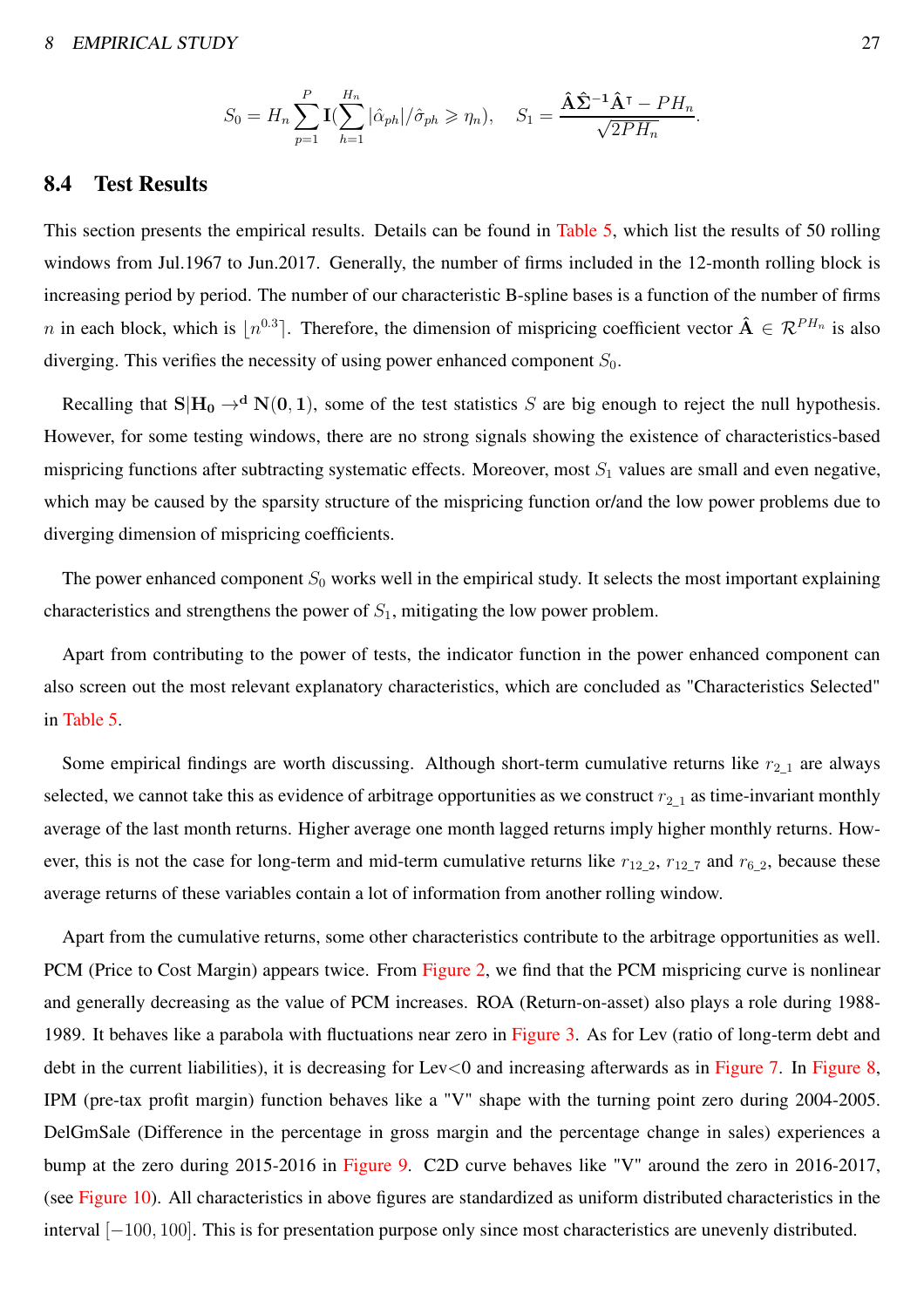<span id="page-28-0"></span>

| Time period       | n    | $\, S \,$  | $S_0$        | $S_1$   | MSE   | <b>Characteristics Selected</b>              |
|-------------------|------|------------|--------------|---------|-------|----------------------------------------------|
| Jul.1967-Jun.1968 | 468  | $-9.6$     | $\mathbf{o}$ | $-9.6$  | 0.005 | <b>NONE</b>                                  |
| Jul.1968-Jun.1969 | 951  | $-0.45$    | 8            | $-8.45$ | 0.004 | $r_{2\_1}$                                   |
| Jul.1969-Jun.1970 | 1108 | 1.7        | 9            | $-7.3$  | 0.005 | $r_{2\_1}$                                   |
| Jul.1970-Jun.1971 | 1199 | $-8.7$     | $\Omega$     | $-8.7$  | 0.006 | <b>NONE</b>                                  |
| Jul.1971-Jun.1972 | 1333 | $-10$      | $\mathbf{o}$ | $-10$   | 0.004 | <b>NONE</b>                                  |
| Jul.1972-Jun.1973 | 1409 | 12.7       | 18           | $-5.3$  | 0.005 | $r_{12\_2}, r_{6\_2}$                        |
| Jul.1973-Jun.1974 | 1466 | 2.1        | 9            | $-6.9$  | 0.005 | $r_{2\_1}$                                   |
| Jul.1974-Jun.1975 | 1560 | $-10.7$    | $\mathbf{o}$ | $-10.7$ | 0.01  | <b>NONE</b>                                  |
| Jul.1975-Jun.1976 | 1494 | 0.1        | 9            | 8.9     | 0.05  | $r_{2\_1}$                                   |
| Jul.1976-Jun.1977 | 1292 | <b>O.1</b> | 9            | -9      | 0.004 | $r_{2\_1}$                                   |
| Jul.1977-Jun.1978 | 1393 | $-9.4$     | $\mathbf{o}$ | $-9.4$  | 0.005 | <b>NONE</b>                                  |
| Jul.1978-Jun.1979 | 1340 | 8.6        | 18           | $-9.4$  | 0.005 | $r_{2\_1}, r_{12\_7}$                        |
| Jul.1979-Jun.1980 | 1285 | 1          | 9            | -8      | 0.005 | $r_{2\_1}$                                   |
| Jul.1980-Jun.1981 | 1181 | 9.7        | 18           | $-8.2$  | 0.006 | $r_{12\_7}, r_{12\_2}$                       |
| Jul.1981-Jun.1982 | 1110 | 1.2        | 9            | $-7.8$  | 0.01  | $r_{2\_1}$                                   |
| Jul.1982-Jun.1983 | 1044 | 33.1       | 36           | $-3$    | 0.01  | $r_{12}$ $_2, r_{12}$ $_7, r_6$ $_2, r_{21}$ |
| Jul.1983-Jun.1984 | 1125 | $-0.9$     | 9            | $-9.9$  | 0.006 | $r_{2\_1}$                                   |
| Jul.1984-Jun.1985 | 2192 | $-0.2$     | 11           | $-11.2$ | 0.01  | $r_{2\_1}$                                   |
| Jul.1985-Jun.1986 | 2236 | 13.1       | 22           | $-8.94$ | 0.01  | $r_{12\_7}, r_{12\_2}$                       |
| Jul.1986-Jun.1987 | 2273 | 1.7        | 11           | $-9.3$  | 0.01  | <b>PCM</b>                                   |
| Jul.1987-Jun.1988 | 2235 | 0.9        | 11           | $-10.1$ | 0.01  | $r_{2\_1}$                                   |
| Jul.1988-Jun.1989 | 2270 | 1.2        | 11           | $-9.8$  | 0.01  | <b>ROA</b>                                   |
| Jul.1989-Jun.1990 | 2405 | $-0.1$     | 11           | $-11.1$ | 0.01  | $r_{2\_1}$                                   |
| Jul.1990-Jun.1991 | 2376 | 1.1        | 11           | $-9.9$  | 0.02  | $r_{2\_1}$                                   |
| Jul.1991-Jun.1992 | 2323 | 2.1        | 11           | $-8.9$  | 0.02  | $r_{2\_1}$                                   |
| Jul.1992-Jun.1993 | 2344 | 12.2       | 22           | $-9.8$  | 0.02  | $r_{12\_7}, r_{12\_2}$                       |
| Jul.1993-Jun.1994 | 2434 | 0.4        | 11           | $-10.6$ | 0.01  | $r_{2\_1}$                                   |
| Jul.1994-Jun.1995 | 2548 | 2.4        | 11           | $-8.6$  | 0.01  | $r_{2\_1}$                                   |
| Jul.1995-Jun.1996 | 2741 | 14.1       | 22           | $-7.9$  | 0.02  | $BEME, r_{2\_1}$                             |
| Jul.1996-Jun.1997 | 2928 | 18.1       | 22           | $-3.9$  | 0.01  | $BEME, r_{2_1}$                              |
| Jul.1997-Jun.1998 | 2894 | 26.5       | 33           | $-6.5$  | 0.02  | $r_{2\_1}, r_{12\_7}, r_{12\_2}$             |
| Jul.1998-Jun.1999 | 2905 | 24.6       | 33           | $-8.4$  | 0.02  | $AT, LME, r_{2\_1}$                          |
| Jul.1999-Jun.2000 | 2804 | 13.8       | 22           | $-8.2$  | 0.03  | $r_{2\_1}, r_{12\_7}$                        |
| Jul.2000-Jun.2001 | 2570 | 37.7       | 44           | $-6.3$  | 0.02  | AT, LME, $r_{2\_1}$ , $r_{6\_2}$             |
| Jul.2001-Jun.2002 | 2516 | 1.3        | 11           | $-9.7$  | 0.02  | $r_{2\_1}$                                   |
| Jul.2002-Jun.2003 | 2491 | 15         | 22           | $-7$    | 0.02  | Lev, $r_{2\_1}$                              |
| Jul.2003-Jun.2004 | 2402 | 3.9        | 11           | $-7.1$  | 0.01  | $r_{2\_1}$                                   |
| Jul.2004-Jun.2005 | 2326 | 1.8        | 11           | $-9.2$  | 0.01  | <b>IPM</b>                                   |
| Jul.2005-Jun.2006 | 2241 | 2.5        | 11           | $-8.5$  | 0.01  | $r_{2\_1}$                                   |
| Jul.2006-Jun.2007 | 2178 | 1.5        | 11           | $-9.5$  | 0.01  | $r_{2\_1}$                                   |
| Jul.2007-Jun.2008 | 2113 | 12.6       | 20           | $-7.4$  | 0.01  | $r_{12\_2}, r_{2\_1}$                        |
| Jul.2008-Jun.2009 | 2023 | 1.7        | 1O           | $-8.3$  | 0.02  | $r_{2\_1}$                                   |
| Jul.2009-Jun.2010 | 2007 | 1          | 10           | -9      | 0.01  | $r_{2\_1}$                                   |
| Jul.2010-Jun.2011 | 1924 | 13.6       | 20           | $-6.4$  | 0.01  | $r_{2\_1}$                                   |
| Jul.2011-Jun.2012 | 1990 | 2.5        | 10           | $-7.5$  | 0.01  | $r_{2\_1}$                                   |
| Jul.2012-Jun.2013 | 1937 | 23.7       | 30           | $-6.3$  | 0.01  | $r_{2\_1}, r_{12\_7}, r_{12\_2}$             |
| Jul.2013-Jun.2014 | 1909 | 2.3        | 10           | $-7.7$  | 0.01  | $r_{2\_1}$                                   |
| Jul.2014-Jun.2015 | 1872 | 5.5        | 10           | $-4.5$  | 0.01  | $r_{2\_1}$                                   |
| Jul.2015-Jun.2016 | 1841 | 12.4       | 20           | $-7.6$  | 0.01  | DelGmSale, $r_{2,1}$                         |
| Jul.2016-Jun.2017 | 1826 | 26.1       | 30           | $-3.9$  | 0.01  | $C2D, PCM, r_{12_7}$                         |

#### Table 5: Empirical Study Results

This table summaries the empirical results, where n represents the number of stocks in this rolling window.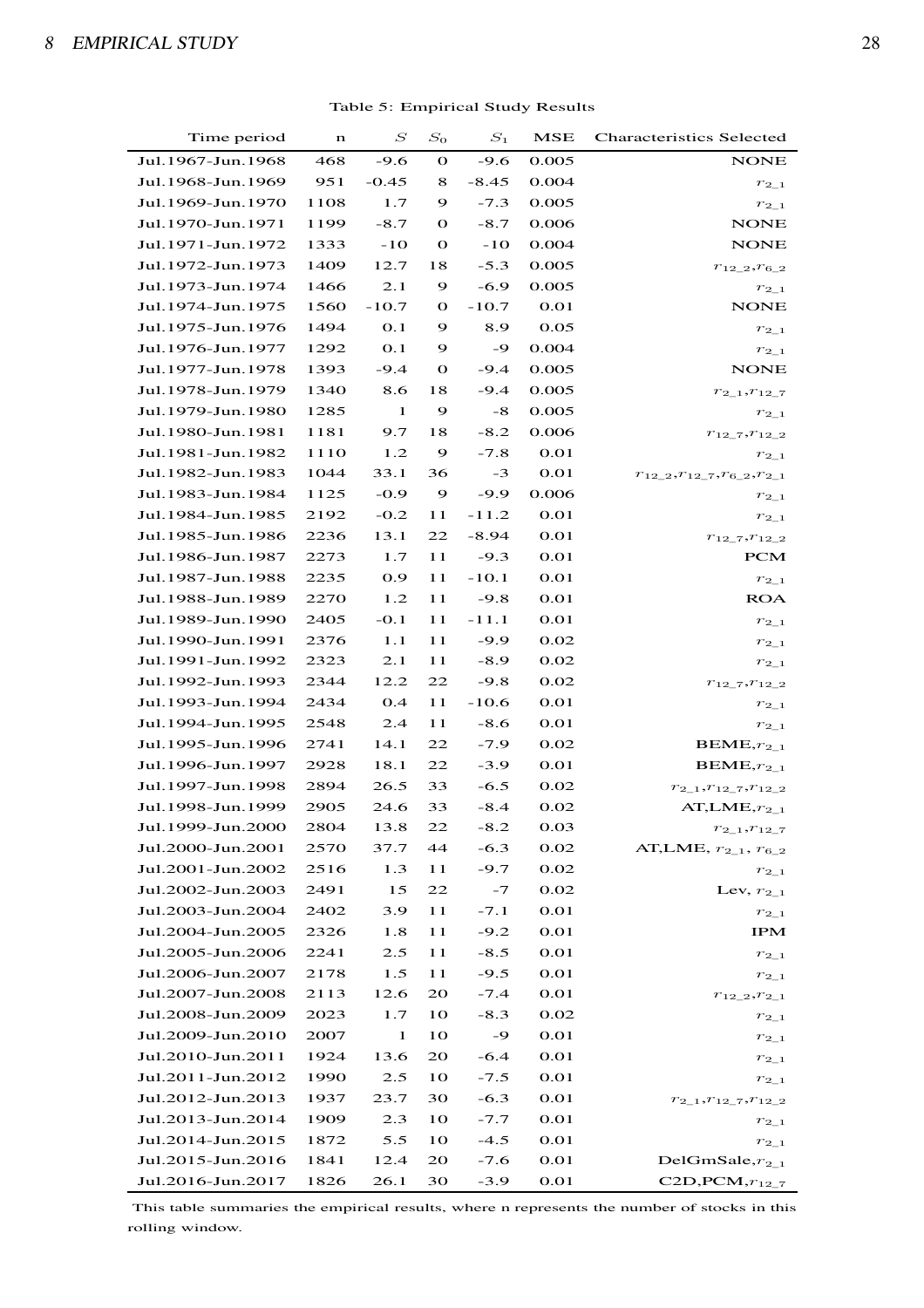|     | Group number Group centeroid Group size |                |
|-----|-----------------------------------------|----------------|
| 435 | 0.0059                                  | 1              |
| 26  | 0.1205                                  | $\overline{2}$ |
| 428 | $-0.0082$                               | 3              |
| 189 | 0.0399                                  | 4              |
| 71  | 0.0697                                  | 5              |
| 29  | $-0.1018$                               | 6              |
| 110 | $-0.0617$                               | 7              |
| 250 | $-0.0390$                               | 8              |
| 349 | $-0.0225$                               | 9              |
| 386 | 0.0208                                  | 10             |

<span id="page-29-0"></span>Table 6: First layer 1986-1987 (clusterings of  $\ddot{y}_{it}$ )

Another finding is the persistence of some arbitrage characteristics. Arbitrage characteristics can be persistent for two years once appear, such as BEME (Ratio of the book value of equity and market value of equity) in [Figure 4.](#page-38-2) Some persistent arbitrage characteristics even have similar shapes of mispricing functions in different rolling windows, such as AT (Total asset) in [Figure 6](#page-39-1) and LME (Total market capitalization of the previous month) in [Figure 5.](#page-39-2)

#### 8.5 Dynamic Peer Groups of Arbitrage Characteristics

In this section, we illustrate that there are distinguishable peer groups of the same arbitrage characteristics resulting in similar unsystematic returns. We apply the methods in [section 5](#page-12-0) and take two rolling windows, namely, Jul.1986- Jun.1987 and Jul.2004-Jun.2005 as demonstrative examples.

In the rolling window Jul.1986-Jun.1987, PCM is selected as only arbitrage characteristic that explains arbitrage returns. We reveal that similar characteristic-based arbitrage returns are determined by distinguishable groups of the characteristic PCM. We first divide arbitrage returns  $\ddot{y}_{it}$  into different return groups. And then, we detect whether there are some clustering structures within groups of the highest and the lowest of characteristicbased arbitrage returns, respectively. As we have 2326 assets, for the visualization purpose, we set the threshold value of the K-means method to be relatively small to have as many as ten groups.

In [Table 6,](#page-29-0) group 2 has the largest positive average return while group 6 has the worst. Next, we detect the clusterings of characteristic "PCM" within each group individually, which is the second layer in [section 5.](#page-12-0)

In [Table 7,](#page-30-0) there are two clusterings of PCM that provide the highest positive characteristic-based arbitrage returns. Group 2.2, which has an extreme negative PCM value but a high characteristic-based arbitrage return, is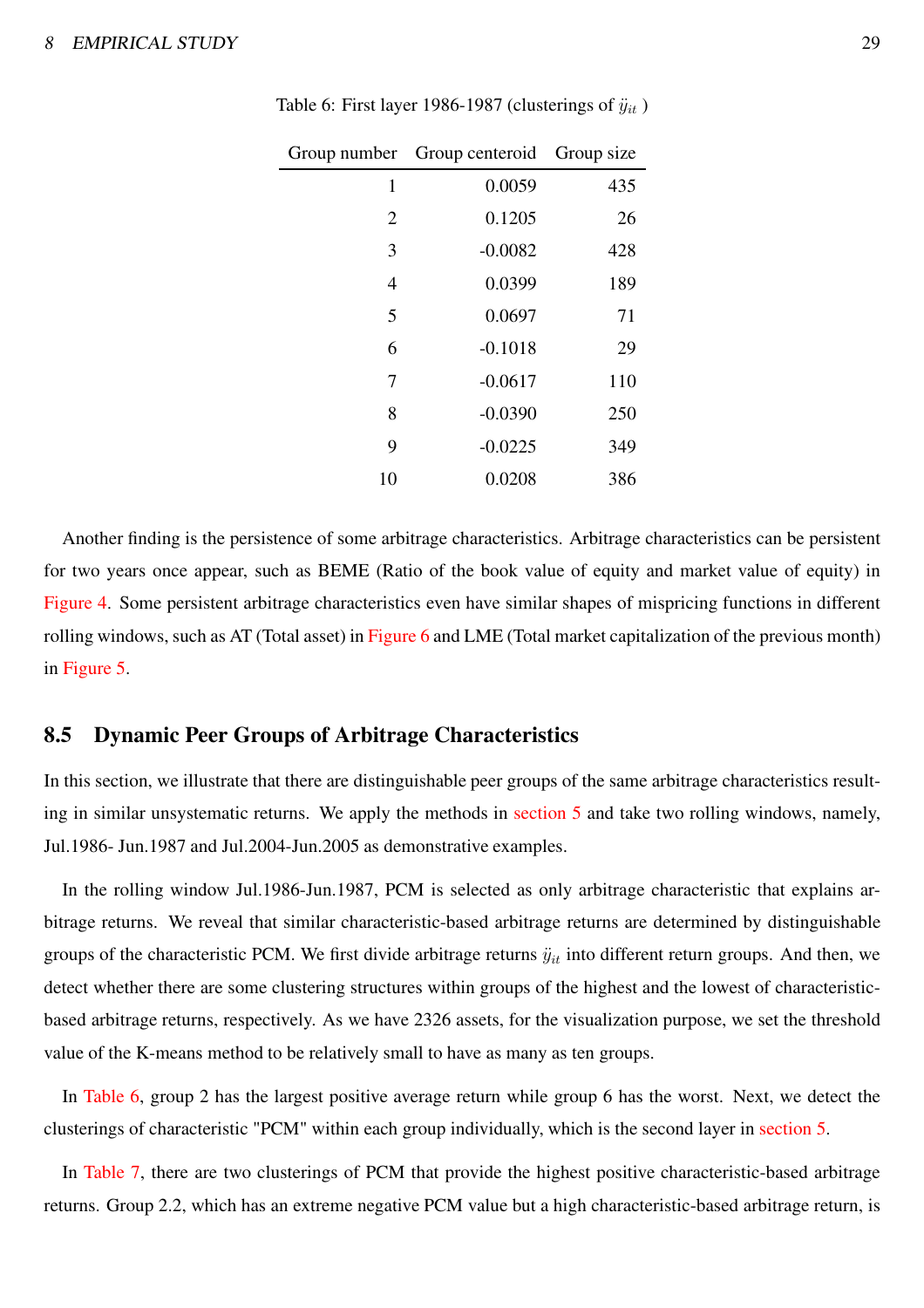<span id="page-30-1"></span><span id="page-30-0"></span>

|     | Group number Centeroids of Arbitrage returns Centeroids of PCM Group size |          |     |
|-----|---------------------------------------------------------------------------|----------|-----|
| 21  | 0.1211                                                                    | 0.2452   | -25 |
| 2.2 | 0.1039                                                                    | $-7.630$ |     |

Table 7: Second layer 1986-1987 (clusterings of characteristic PCM )

Table 8: Second layer 1986-1987 (clusterings of characteristic PCM )

|     | Group number Centeroids of Arbitrage returns Centeroids of PCM Group size |       |    |
|-----|---------------------------------------------------------------------------|-------|----|
| 6.1 | $-0.1085$                                                                 | 0.728 |    |
| 6.2 | $-0.0989$                                                                 | 0.288 | 20 |

an outlier. Members in group 2.1 with excellent arbitrage performance have positive and small PCM values.

[Table 8](#page-30-1) gives groups of PCM in group 6. Members of this group are divided into two clusterings. Group 6.1 has a relatively large PCM value, while group 6.2 has a smaller PCM, which is close to that in group 2.2 with the highest arbitrage return. This is an evident illustration of the nonlinear strucure of  $h(X)$  in this window. The structure of characteristic-based arbitrage returns during Jul.1986- Jun.1987 is:



The classification can be found at [Figure 11,](#page-41-1) where assets are labeled by their "PERMNO," and both axes are rescaled.

Another example is the characteristic-based arbitrage return  $\ddot{y}_{it}$  during the year 2004-2005. Power enhanced test selects characteristic "IPM" as the only explanatory variable.

We apply the Hierarchical K-means method. The results of the first layer classification can be found in [Table 9.](#page-31-0) There are ten groups in total according to the similarity of charateristic-based arbitrage returns. Next, we pick two groups with the highest and the lowest returns, respectively, to check clusters of "IPM" in these two groups.

Similarly, we show classification results in [Table 10](#page-31-1) and [Table 11.](#page-31-2) Positive IPM values give higher characteristicbased arbitrage returns. On the contrary, when IPM is close to zero or negative, the characteristic-based arbitrage returns fall into the lowest group (group 8).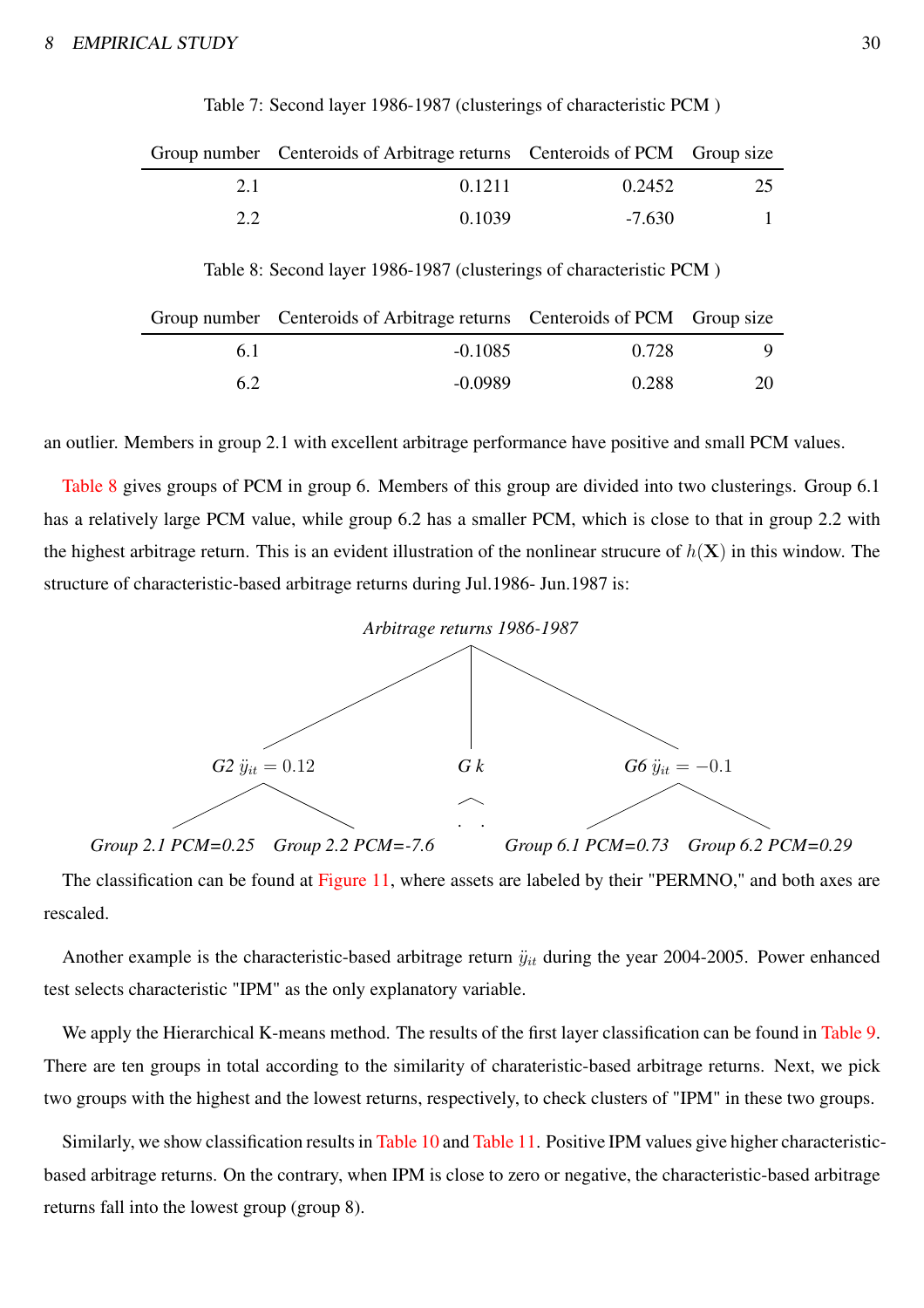<span id="page-31-0"></span>

|                | Group number Group centeroid Group size |     |
|----------------|-----------------------------------------|-----|
| 1              | 0.0421                                  | 276 |
| $\overline{2}$ | 0.0059                                  | 459 |
| 3              | 0.1537                                  | 26  |
| $\overline{4}$ | $-0.024$                                | 367 |
| 5              | 0.0659                                  | 166 |
| 6              | 0.023                                   | 387 |
| 7              | 0.0999                                  | 120 |
| 8              | $-0.0758$                               | 67  |
| 9              | $-0.0437$                               | 244 |
| 10             | $-0.0082$                               | 436 |

Table 9: First layer (clusterings of  $\ddot{y}_{it}$  )

Table 10: Second layer (clusterings of characteristic IPM )

<span id="page-31-1"></span>

|     | Group number Centeroids of Arbitrage returns Centeroids of PCM Group size |       |  |
|-----|---------------------------------------------------------------------------|-------|--|
| 31  | 0.1681                                                                    | 0.266 |  |
| 3.2 | 0.1502                                                                    | 0.143 |  |

Table 11: Second layer (clusterings of characteristic IPM )

<span id="page-31-2"></span>

|     | Group number Centeroids of Arbitrage returns Centeroids of PCM Group size |          |     |
|-----|---------------------------------------------------------------------------|----------|-----|
| 8.1 | $-0.0713$                                                                 | $-0.07$  | 10. |
| 8.2 | $-0.1016$                                                                 | $-0.134$ |     |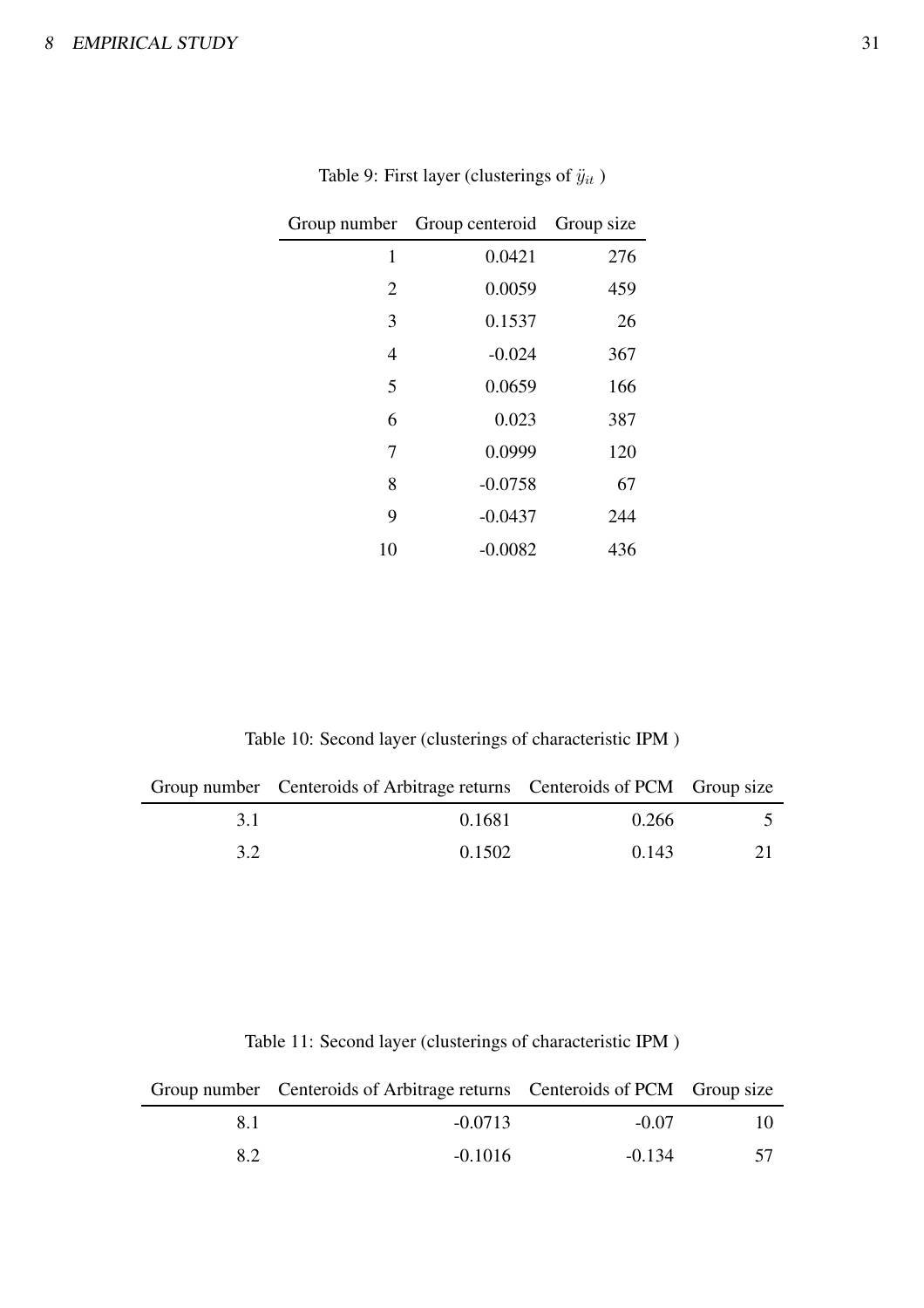

The plots of and IPM can be found at [Figure 12,](#page-41-2) where the axes are rescaled and assets are labeled by their "PERMNO" code with five digits.

Finally, it is obvious that peer groups of arbitrage characteristics are dynamic in two aspects. Firstly, the selected arbitrage characteristics are time-varying. Although some of the arbitrage characteristics can show up for more than one block once appear, no arbitrage characteristic can be substantially persistent. Secondly, as in [Figure 4,](#page-38-2) the same arbitrage characteristic can have different function forms in various rolling windows. However, the patterns of some characteristics show strong persistence in different time periods, such as AT in [Figure 6](#page-39-1) and LME in [Figure 5.](#page-39-2) In a word, under the flexible semiparametric setting, methods for contructing arbitrage portfolio in [Kim et al.](#page-48-2) [\(2019](#page-48-2)) may be improvable, although the characteristic-based mispricing function is significant for certain time periods. The arbitrage portfolios can perform better by considering peer groups of arbitrage characteristics.

### 9 Conclusion

We proposed a semi-parametric characteristics-based factor model, with a focus on the existence and structure of the mispricing function. Both unknown characteristics-based factor loadings and the mispricing component are approximated by B-spline sieve. We also develops a power enhanced test to investigate whether there are mispricing components, orthogonal to the main systematic factors. This is necessary because when the B-spline coefficients of the mispricing functions are diverging, the conventional Wald test has very low power. Our proposed methods work well for both simulations and the US stock market. Empirically, we found distinct clusters of the same characteristics resulting in similar arbitrage returns. The mispricing function and selected arbitrage characteristics are time-varying. We conclude that the traditional way of developing arbitrage portfolios can be improved by considering peer groups of arbitrage characteristics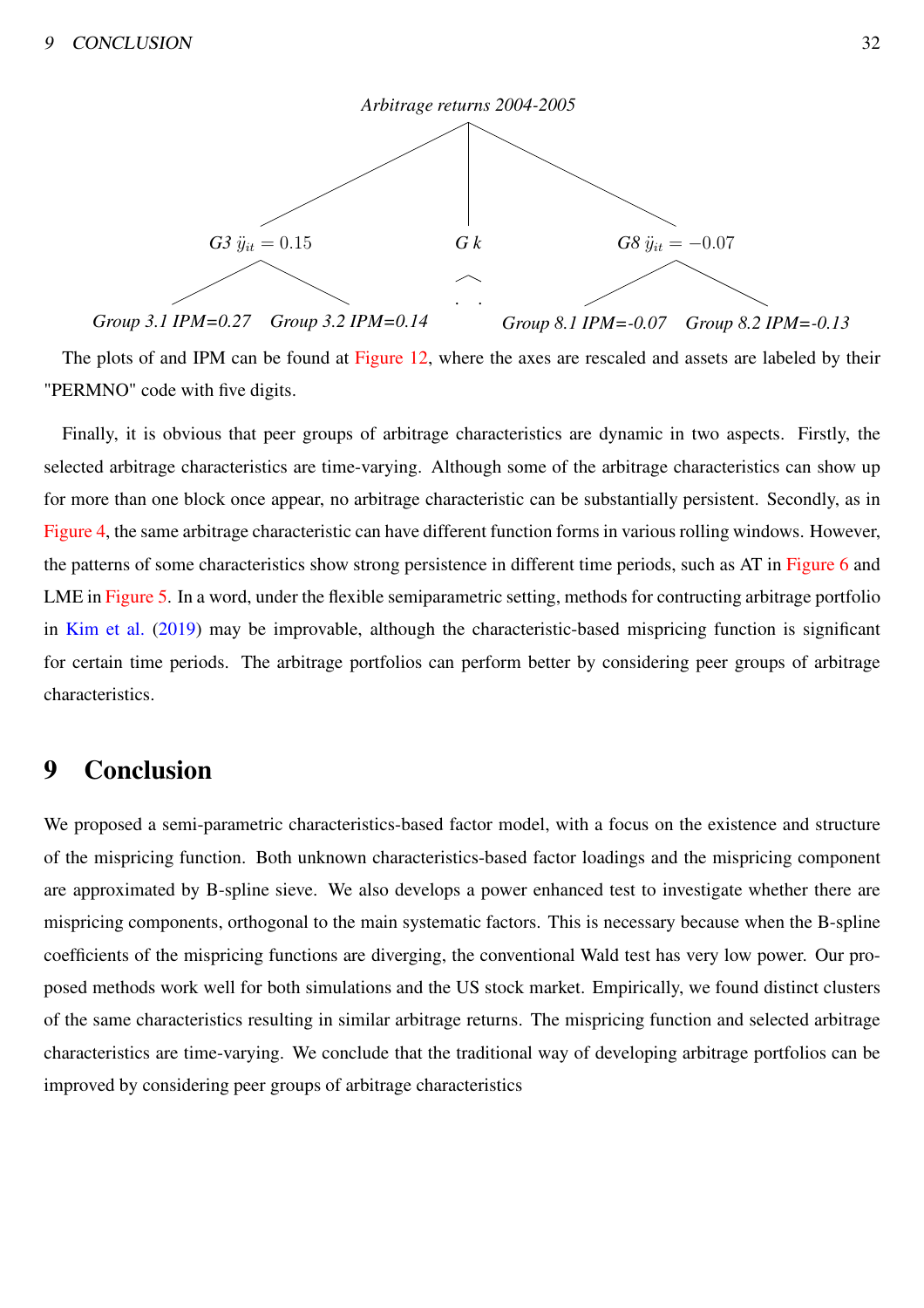# 10 Appendix

#### 10.1 Characteristic Description

#### Table 12: Characteristic Details

#### Name Description Reference

Bhandari (1988)

Soliman(2008)

Rosenberg, Reid and Lanstein

(1985) Davis, Fama, and French

(2000)

A2ME We define assets-market cap as total assets (AT) over market capitalization as of December t-1. Market capitalization is the product of shares outstanding (SHROUT) and price(PRC).

- AT Total assets (AT) Gandhi and Lusting (2015)
- ATO Net sales over lagged net operating assets. Net operating assets are the difference between operating assets and operating liabilities. Operating assets are total assets (AT) minus cash and short-term investments (CHE), minus investment and other advances (IVAO). Operating liabilities are total assets (AT), minus debt in current liabilities(DLC),minus long-term debt (DLTT),minus minority interest (MIB), minus preferred stock (PSTK), minus common equity (CEQ).
- BEME Ratio of book value of equity to market value of equity. Book equity is shareholder equity (SH) plus deferred taxes and investment tax credit (TXDITC), minus preferred stock (PS). SH is shareholder's equity (SEQ). If missing, SH is the sum of common equity (CEQ) and preferred stock (PS). If missing, SH is the difference between total assets (AT) and total liabilities (LT). Depending on availability, we use the redemption (item PSTKRV), liquidating (item PSTKL), or par value (item PSTK) for PS. The market value of equity is as of December t-1. The market value of equity is the product of shares outstanding (SHROUT) and price (PRC).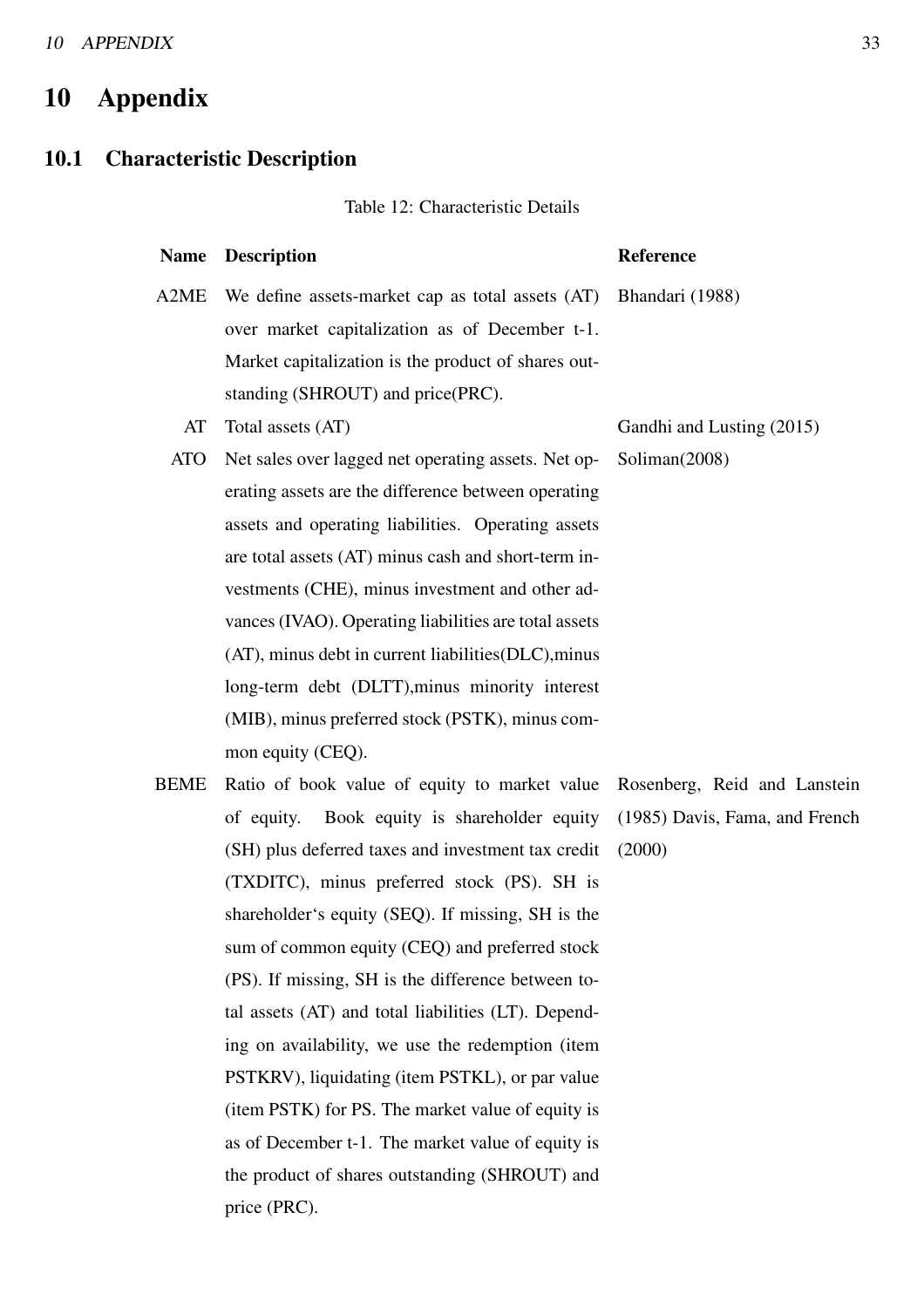- C Ration of cash and short-term investments (CHE) Palazzo to total assets (AT)
- C2D Cash flow to price is the ratio of income and extraoridinary items (IB) and depreciation and amortization (dp) to total liabilities (LT).
- CTO We define caoital turnover as ratio of net sales Haugen and Baker (1996) (SALE) to lagged total assets (AT).
- Debt2P Debt to price is the radio of long-term debt (DLTT) and debt in current liabilities (DLC) to the market capitalization as of December t-1 . Market capitalization is the product of shares outstanding (SHROUT) and price (PRC). Litzenberger and Ramaswamy (1979)
	- $\Delta$ ceq The percentage change in the book value of equity (CEQ). Richardson et al. (2005)
- $\Delta(\Delta Gm Sales)$  The difference in the percentage change in gross margin and the percentage change in sales (SALE). We define gross margin as the difference in sales (SALE) and costs of goods sold (COGS). Abarbanell and Bushee (1997)
	- $\Delta Shrout$  The definition of the percentage change in shares outstanding (SHROUT). Pontiff and Woodgate (2008)
		- $\Delta P I2A$  We define the change in property, plants , and equipment as changes in property,plants,and equipment (PPEGT) and inventory (INVT) over lagged total assets (TA). Lyandres , Sun, and Zhang (2008)
			- DTO We define turnover as ratio of daily volume (VOL) to shares outstanding (SHROUT) minus the daily market turnover and de-trend it by its 180 trading day median. We scale down the volume of NAS-DAQ securities by 38% after 1997 and by 50% before that to address the issue of double-counting of volume for NASDAQ securities. Garfinkel (2009); Anderson and Dyl (2005)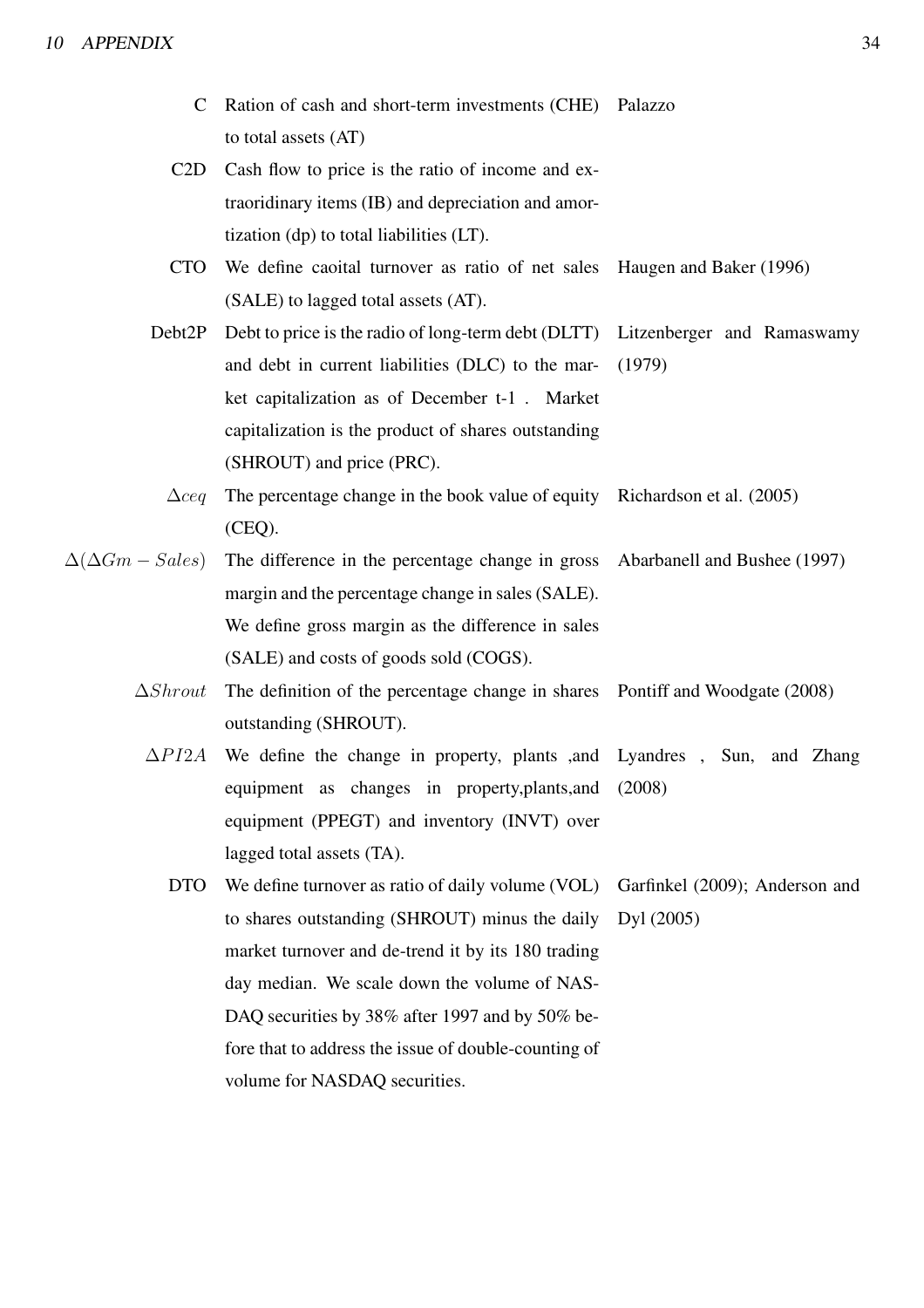| E2P        | We define earnings to price as the ratio of income Basu (1983)                 |                                 |
|------------|--------------------------------------------------------------------------------|---------------------------------|
|            | before extraordinary items (IB) to the market capi-                            |                                 |
|            | talization as December t-1 Market capitalization is                            |                                 |
|            | the product of share outstanding (SHROUT) and                                  |                                 |
|            | price (PRC).                                                                   |                                 |
| <b>EPS</b> | We define earnings per share as the ratio of income Basu (1997)                |                                 |
|            | before extraordinary items (IB) to share outstand-                             |                                 |
|            | ing (SHROUT) as of December t-1                                                |                                 |
| Investment | We define investment as the percentage year-on- Cooper, Gulen and Schill(2008) |                                 |
|            | year growth rate in total assets (AT).                                         |                                 |
| IPM        | We define pre-tax profit margin as ratio of pre-tax                            |                                 |
|            | income (PI) to sales (SALE).                                                   |                                 |
| Lev        | leverage is the ratio of long-term debt (DLTT) and Lewenllen (2015)            |                                 |
|            | debt in the current liabilities (DLC) to the sum                               |                                 |
|            | of long-term debt, debt in current liabilities, and                            |                                 |
|            | stockholders' equity (SEQ)                                                     |                                 |
| LME        | Size is the total market capitalization of the pre- Fama and French (1992)     |                                 |
|            | vious month defined as price (PRC) times shares                                |                                 |
|            | outstanding (SHROUT)                                                           |                                 |
| Turnover   | Turnover is last month's volume (VOL) over Datar, Naik and Radcliffe (1998)    |                                 |
|            | shares outstanding (SHROUT).                                                   |                                 |
| OL         | Operating leverage is the sum of cost of goods sold Novy-Marx (2011)           |                                 |
|            | (COGS) and selling, general, and administrative                                |                                 |
|            | expenses (XSGA) over total assets.                                             |                                 |
| <b>PCM</b> | The price-to-cost margin is the difference between                             | Gorodnichenko<br>Weber<br>and   |
|            | net sales (SALE) and costs of goods sold (COGS)                                | (2016)<br>and D'Acunto,<br>Liu, |
|            | divided by net sales (SALE).                                                   | Pflucger and Weber (2017)       |
| PM         | The profit margin is operating income after depre-                             | Soliman (2008)                  |
|            | ciation (OIADP) over sales (SALE)                                              |                                 |
| Q          | Tobin's Q is total assets (AT), the market value                               |                                 |
|            | of equity (SHROUT times PRC) minus cash                                        |                                 |
|            | and short-term investments (CEQ) minus deferred                                |                                 |
|            | taxes (TXDB) scaled by total assets (AT).                                      |                                 |
| <b>ROA</b> | Return-on-assets is income before extraordinary                                | Balakrishnan, Bartov and Faurel |
|            | items (IB) to lagged total assets (AT).                                        | (2010)                          |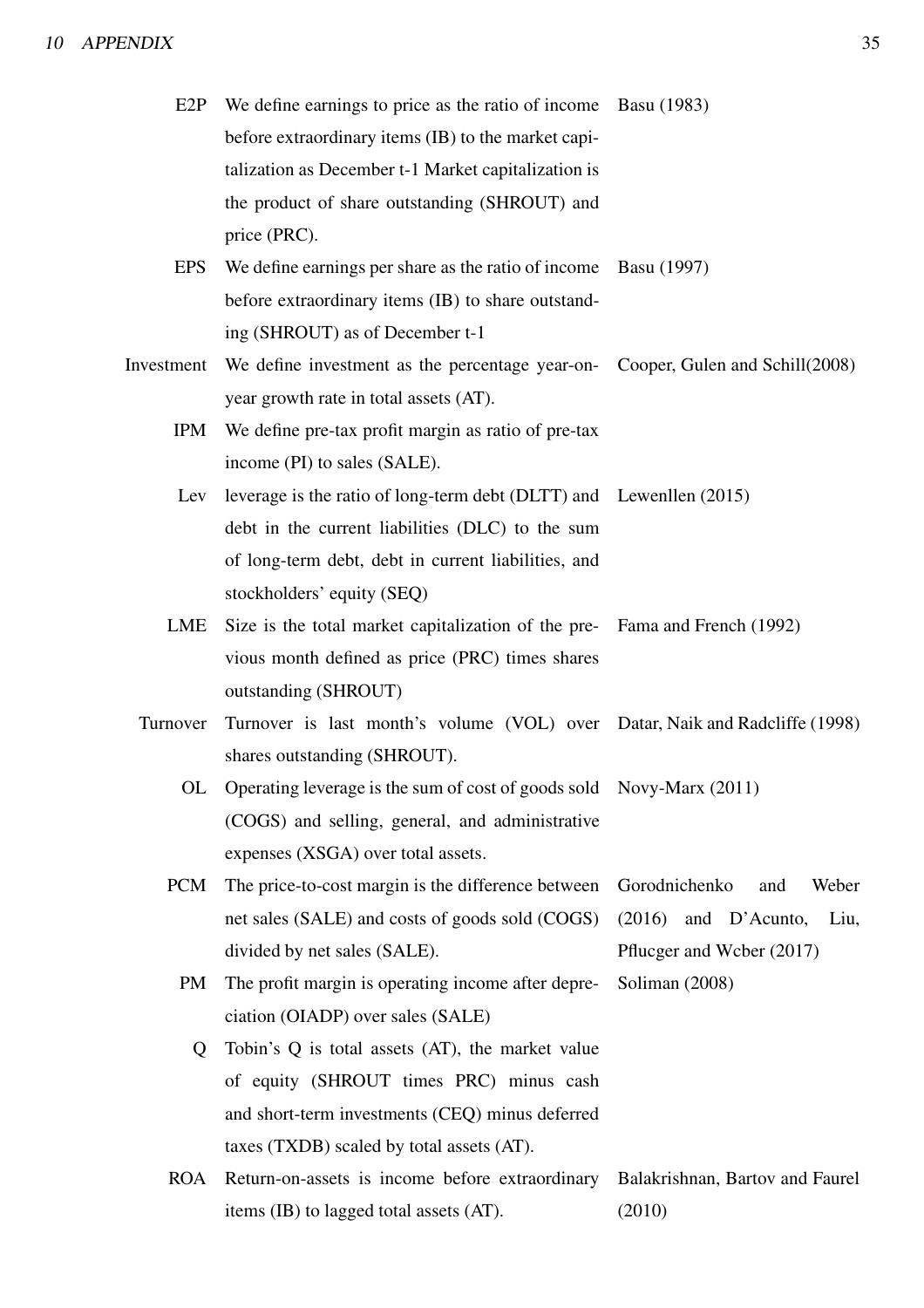| ROC ROC is the ratio of market value of equity (ME) Chandrashekar and Rao (2009) |  |
|----------------------------------------------------------------------------------|--|
| plus long-term debt (DLTT) minus total assets to                                 |  |
| Cash and Short-Term Investments (CHE).                                           |  |

- ROE Return-on-equity is income before extraordinary items (IB) to lagged book-value of equity. in Haugen and Baker (1996)
- $r_{12-2}$  We define momentum as cumulative return from 12 months before the return prediction to two months before. Fama and French (1996)
- $r_{12-7}$  We define intermediate momentum as cumulative Novy-Marx (2012) return from 12 months before the return prediction to seven months before.
- $r_{6-2}$  We define $r_{6-2}$  as cumulative return from 6 months before the return prediction to two months before. Jegadeesh and Titman (1993)
- $r_{2-1}$  We define short-term reversal as lagged one-month return. Jegadeesh(1990)
- S2C Sales-to-cash is the ratio of net sales (SALE) to Cash and Short-Term Investments (CHE). following Ou and Penman (1989)
- Sales-G Sales growth is the percentage growth rate in annual sales (SALE).
	- SAT We define asset turnover as the ratio of sales (SALE) to total assets (AT). Soliman (2008)
- SGA2S SGA to sales is the ratio of selling ,general and administrative expenses (XSGA) to net sales (SALE).

Lakonishok, Shleifer , and

Vishmy (1994)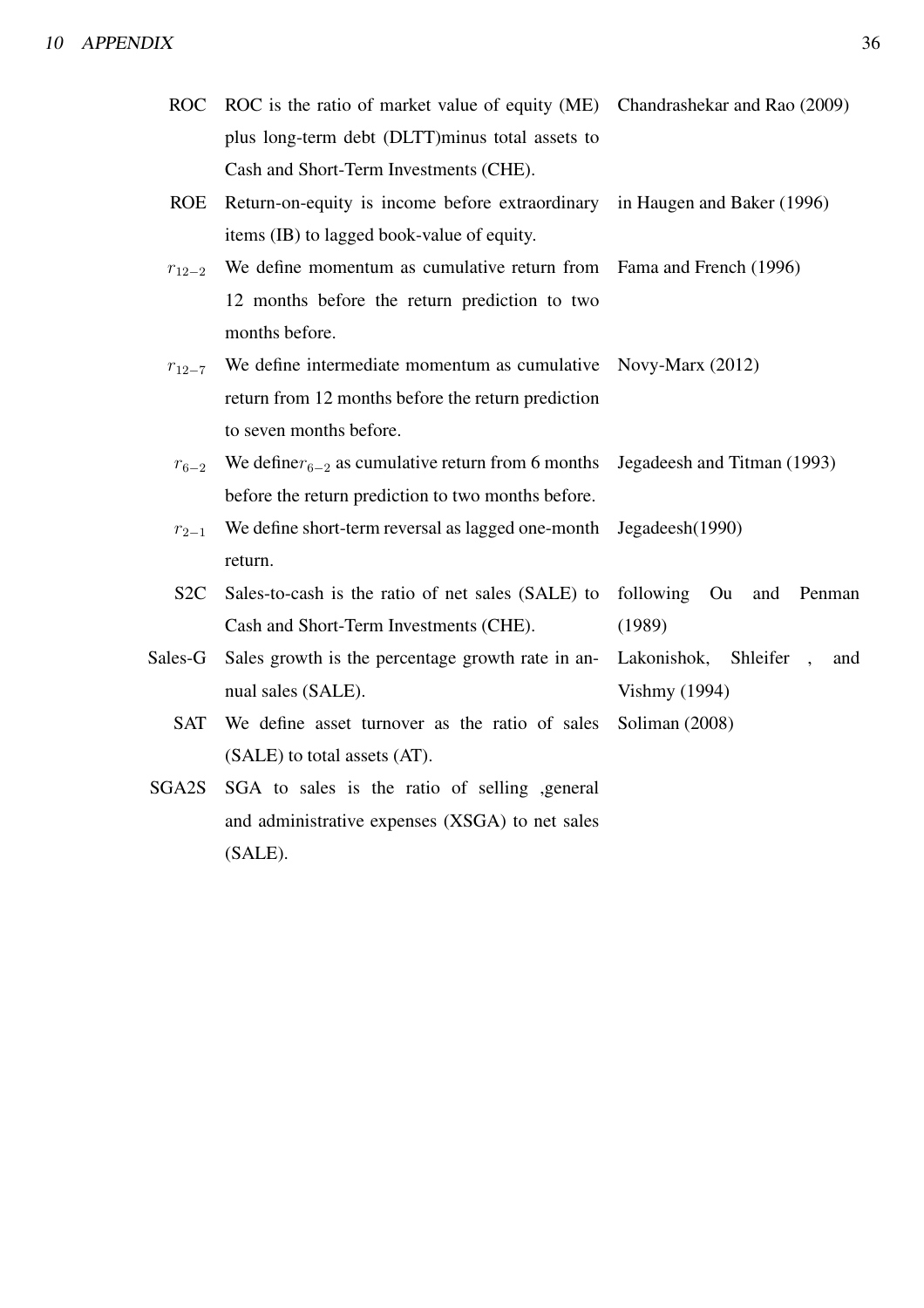

Figure 1: Mispricing Characteristic Curve of standardized  $r_{12-2}$  and  $r_{12-7}$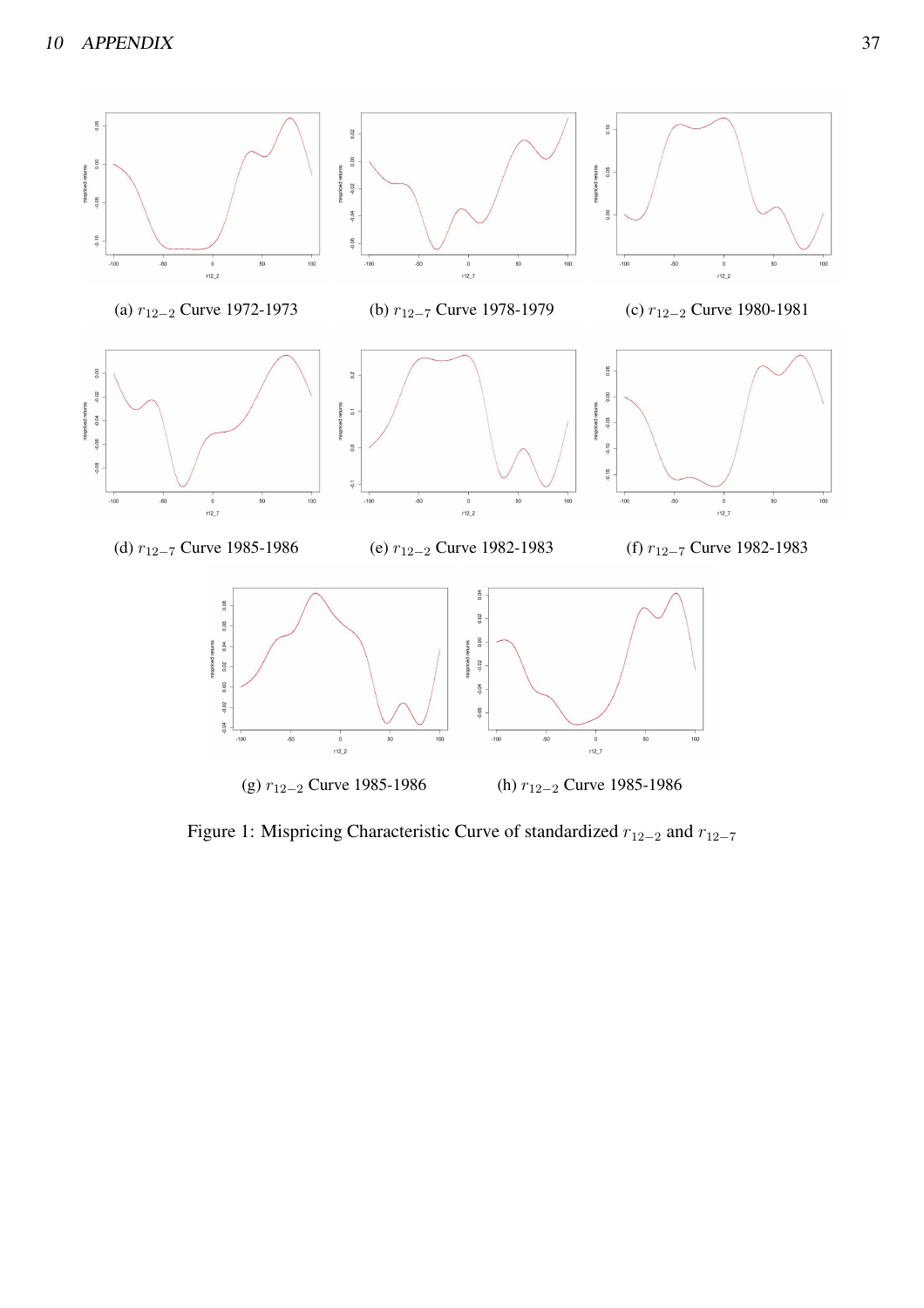<span id="page-38-0"></span>

<span id="page-38-1"></span>Figure 2: Mispricing Characteristic Curve of standardized PCM



<span id="page-38-2"></span>Figure 3: Mispricing Characteristic Curve of standardized ROA in 1988-1989



Figure 4: Mispricing Characteristic Curve of standardized BEME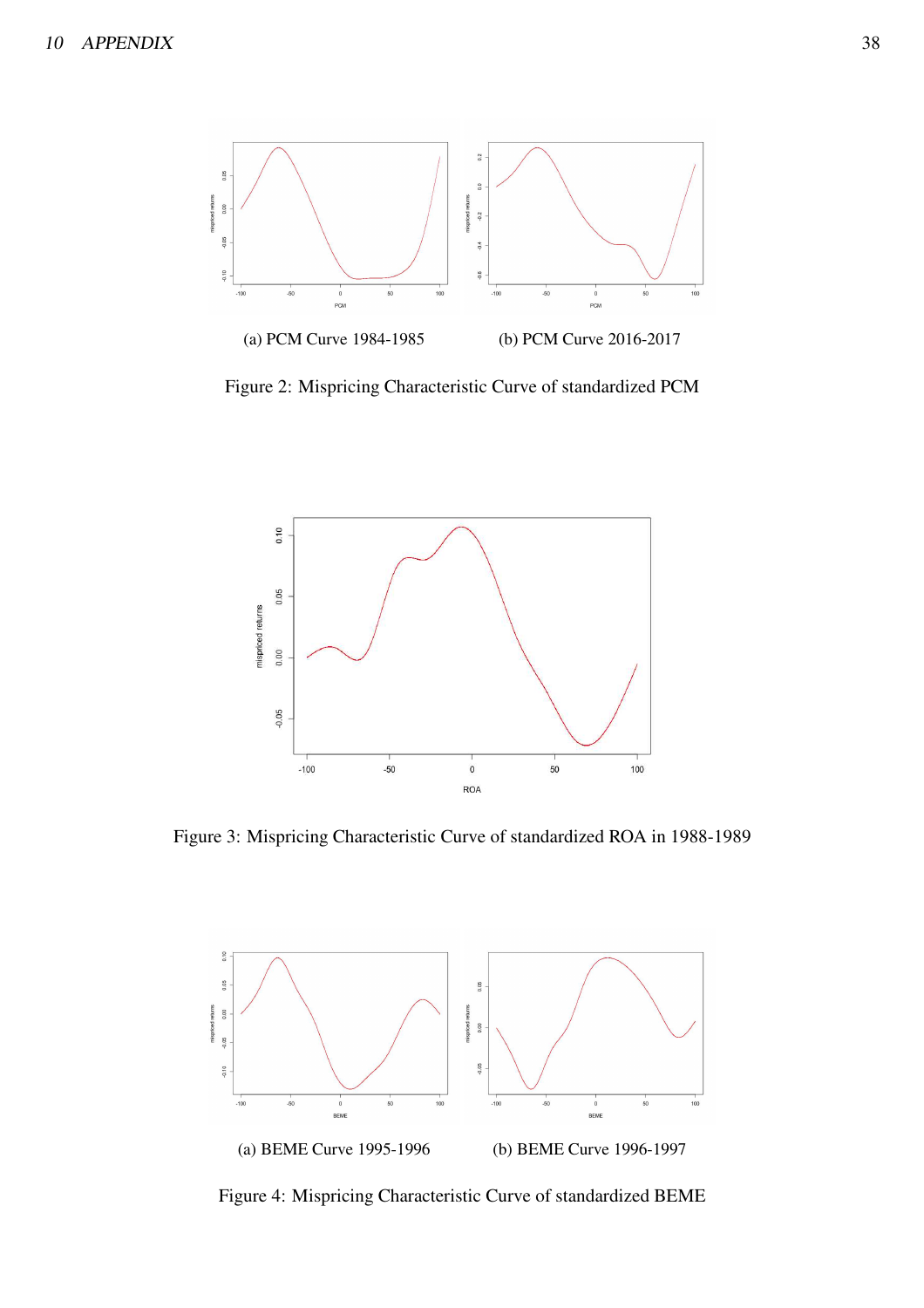<span id="page-39-2"></span>

Figure 5: Mispricing Characteristic Curve of standardized LME

<span id="page-39-1"></span>

Figure 6: Mispricing Characteristic Curve of standardized AT

<span id="page-39-0"></span>

Figure 7: Mispricing Characteristic Curve of standardized LEV in 2002-2003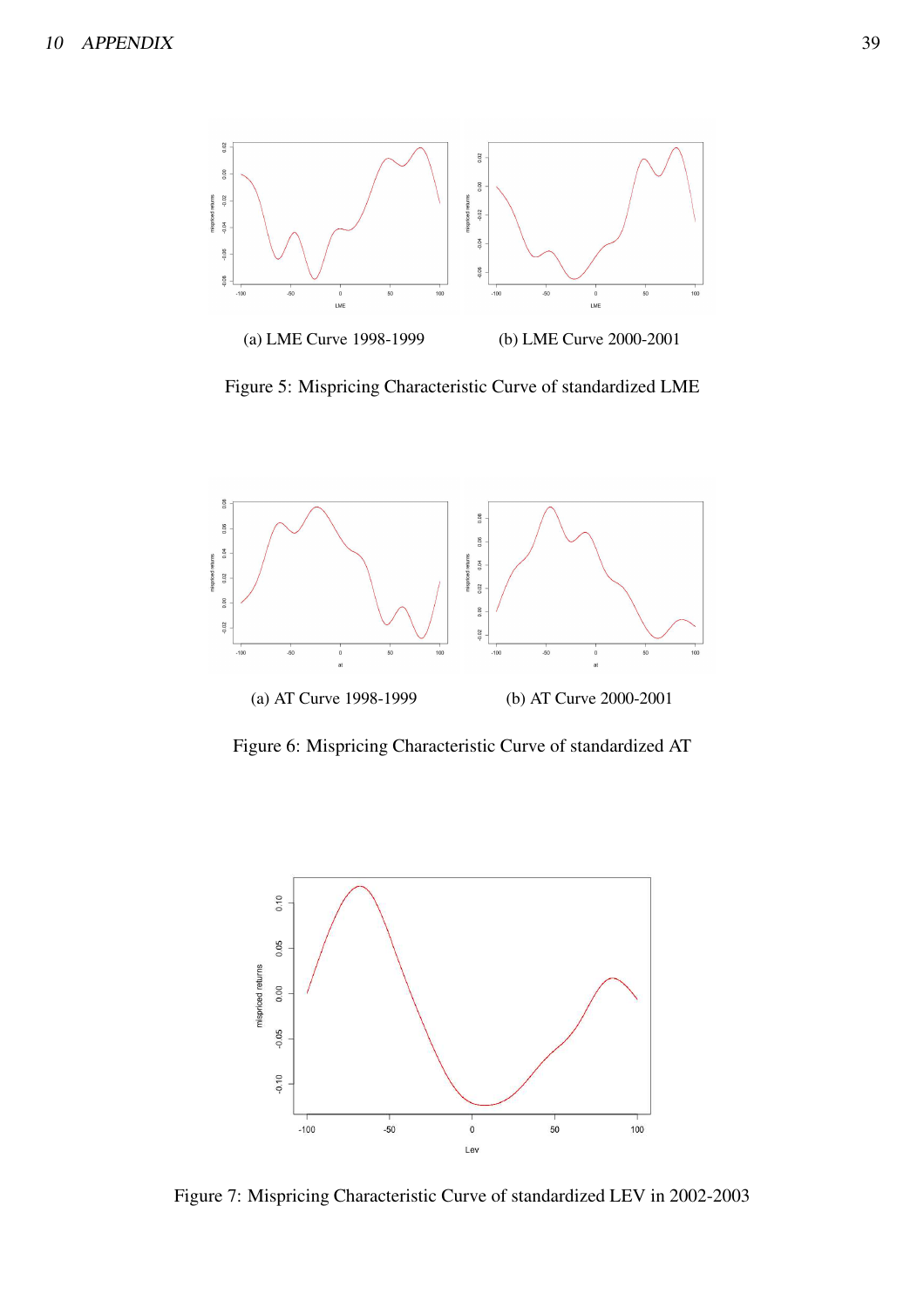<span id="page-40-0"></span>

Figure 8: Mispricing Characteristic Curve of standardized IPM in 2004-2005

<span id="page-40-1"></span>

Figure 9: Mispricing Characteristic Curve of standardized DelGmSale in 2015-2016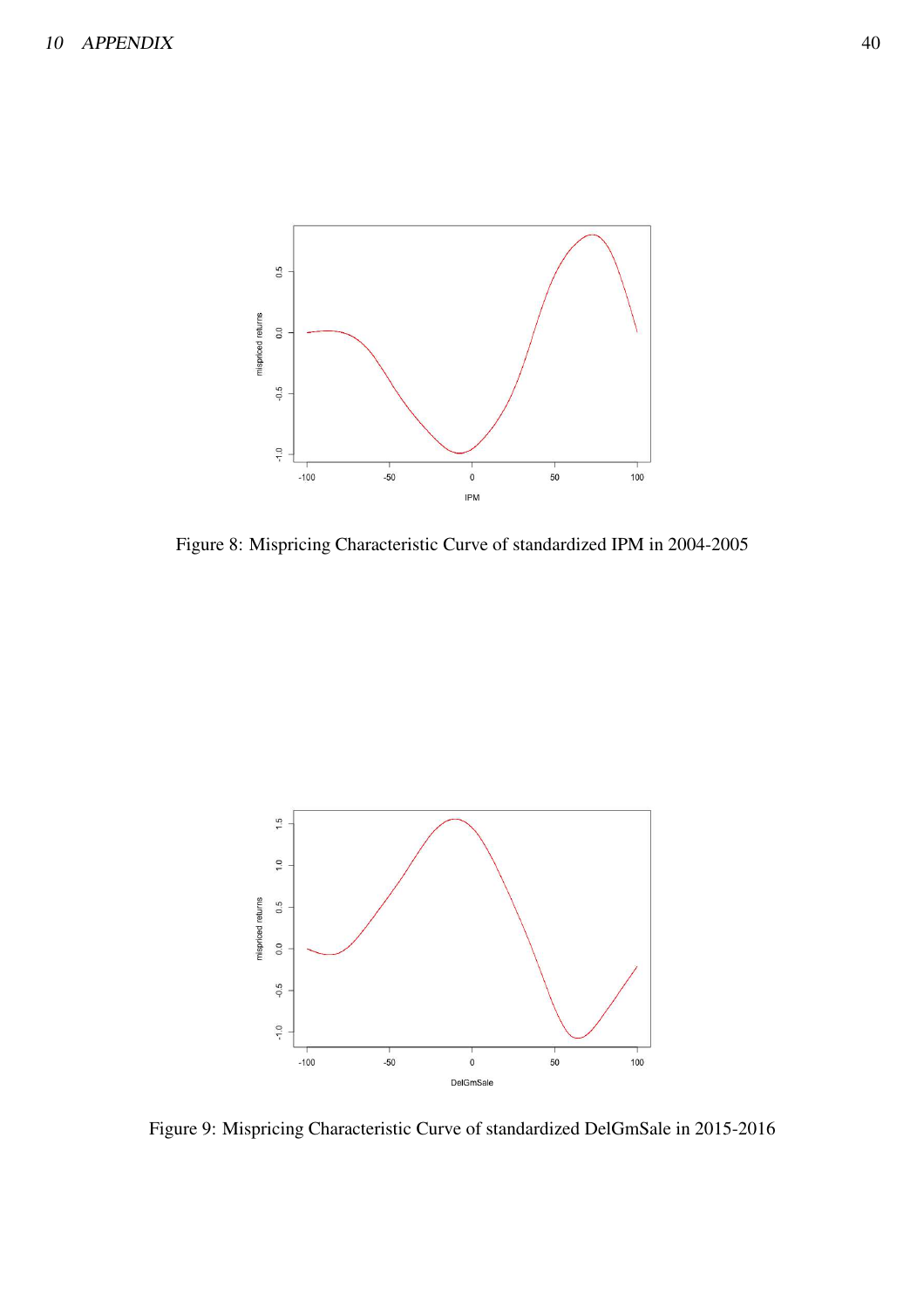<span id="page-41-0"></span>

Figure 10: Mispricing Characteristic Curve of standardized C2D in 2016-2017

<span id="page-41-1"></span>

Figure 11: Clustering of PCM 1986-1987

<span id="page-41-2"></span>



(a) Clustering of IPM with highest returns (b) Clustering of IPM with lowest returns

Figure 12: Clustering of IPM 2004-2005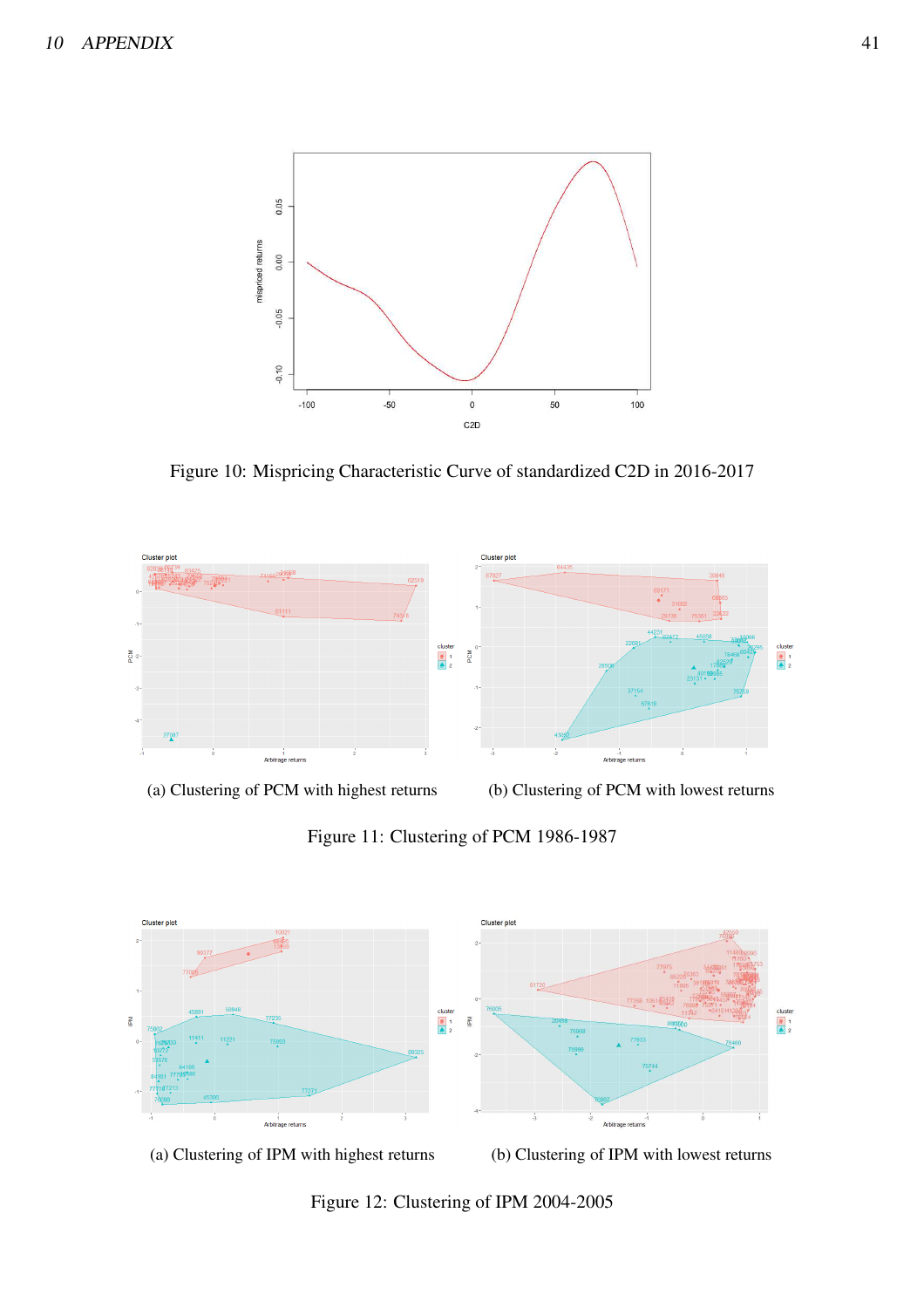#### 10.2 Proofs

Through out the proofs, we have the number of observations  $n \to \infty$ , and time T is fixed.

**Proof of Theorem [6.1](#page-16-0):** In equation 5, we have

$$
\mathbf{Y} = (\Phi(\mathbf{X})\mathbf{A} + \mathbf{\Gamma} + \mathbf{R}^{\mu}(\mathbf{X}))\mathbf{1}_{\mathbf{T}}^{\mathsf{T}} + (\Phi(\mathbf{X})\mathbf{B} + \mathbf{\Lambda} + \mathbf{R}^{\theta}(\mathbf{X}))\mathbf{F}^{\mathsf{T}} + \mathbf{U},
$$

Multiply time-demeaned matrix  $D_T$  on both sides, where  $D_T = I_T - \frac{1}{T}$  $\frac{1}{T}$ **1**<sub>T</sub>**1**<sub>T</sub>. Given time-invariant mispricing components, we obtain:

$$
\mathbf{YD}_{\mathbf{T}} = (\Phi(\mathbf{X})\mathbf{B} + \mathbf{\Lambda} + \mathbf{R}^{\theta}(\mathbf{X}))\mathbf{F}^{\mathsf{T}}\mathbf{D}_{\mathbf{T}} + \mathbf{U}\mathbf{D}_{\mathbf{T}},
$$

Onwards, we define  $YD_T = \tilde{Y}$  and  $F^{\dagger} = F^{\dagger}D_T$ . Time-demeaned factors do not change their properties.

Next, multiple both sides by  $\mathbf{P} = \Phi(\mathbf{X})(\Phi(\mathbf{X})^{\intercal}\Phi(\mathbf{X}))^{-1}\Phi(\mathbf{X})^{\intercal}$ ,

$$
\hat{\mathbf{Y}} = (\Phi(\mathbf{X})\mathbf{B} + \mathbf{P}\boldsymbol{\Lambda} + \mathbf{P}\mathbf{R}^\theta(\mathbf{X}))\mathbf{F}^\intercal + \mathbf{P}\mathbf{U}\mathbf{D}_\mathbf{T}.
$$

We decompose:

$$
\mathbf{P}\tilde{\mathbf{Y}}=\hat{\mathbf{Y}}=\Phi(\mathbf{X})\mathbf{B}\mathbf{F}^{\intercal}+\mathbf{P}\boldsymbol{\Lambda}\mathbf{F}^{\intercal}+\mathbf{P}\mathbf{U}\mathbf{D}_{\mathbf{T}}+\mathbf{P}\mathbf{R}^{\theta}(\mathbf{X})\mathbf{F}^{\intercal}=\mathbf{e}_{1}+\mathbf{e}_{2}+\mathbf{e}_{3}+\mathbf{e}_{4},
$$

as  $n \to \infty$  and  $n^v \to \infty$ , approximation error  $\mathbf{R}^{\theta}(\mathbf{X}) \to_P 0$  as in [Huang et al.](#page-48-5) [\(2010](#page-48-5)). Thus,  $\mathbf{e}_4^{\mathsf{T}} \to^P 0$ .

Under Assumption 1, we have following results:

for  $\frac{1}{n}\sum_{j=1}^3\bm{e}_2^{\intercal}\bm{e}_j,$ 

$$
\frac{1}{n}\mathbf{P}\mathbf{\Lambda} \to^P \mathbf{0},
$$

therefore,

$$
\frac{1}{n}\sum_{j=1}^3 \mathbf{e}_2^{\text{T}} \mathbf{e}_j + \frac{1}{n}\sum_{j=1}^3 \mathbf{e}_j^{\text{T}} \mathbf{e}_2 \rightarrow^P \mathbf{0}.
$$

For  $\frac{1}{n}\sum_{j=1}^3\bm{e}_3^{\intercal}\bm{e}_j$ ,

$$
\frac{1}{n}\mathbf{PU} \to^P \mathbf{0},
$$

therefore,

$$
\frac{1}{n}\sum_{j=1}^3 \mathbf{e}_2^{\text{T}} \mathbf{e}_j + \frac{1}{n}\sum_{j=1}^3 \mathbf{e}_j^{\text{T}} \mathbf{e}_2 \rightarrow^P \mathbf{0}.
$$

And only  $\frac{1}{n}$ **e**<sup>T</sup><sub>1</sub>**e**<sub>1</sub> left, namely,

$$
\frac{1}{n} \mathbf{e}_1^{\mathsf{T}} \mathbf{e}_1 = \mathbf{F} \frac{\mathbf{B}^{\mathsf{T}} \mathbf{\Phi}^{\mathsf{T}}(\mathbf{X}) \mathbf{\Phi}(\mathbf{X}) \mathbf{B}}{\mathbf{n}} \mathbf{F}^{\mathsf{T}}.
$$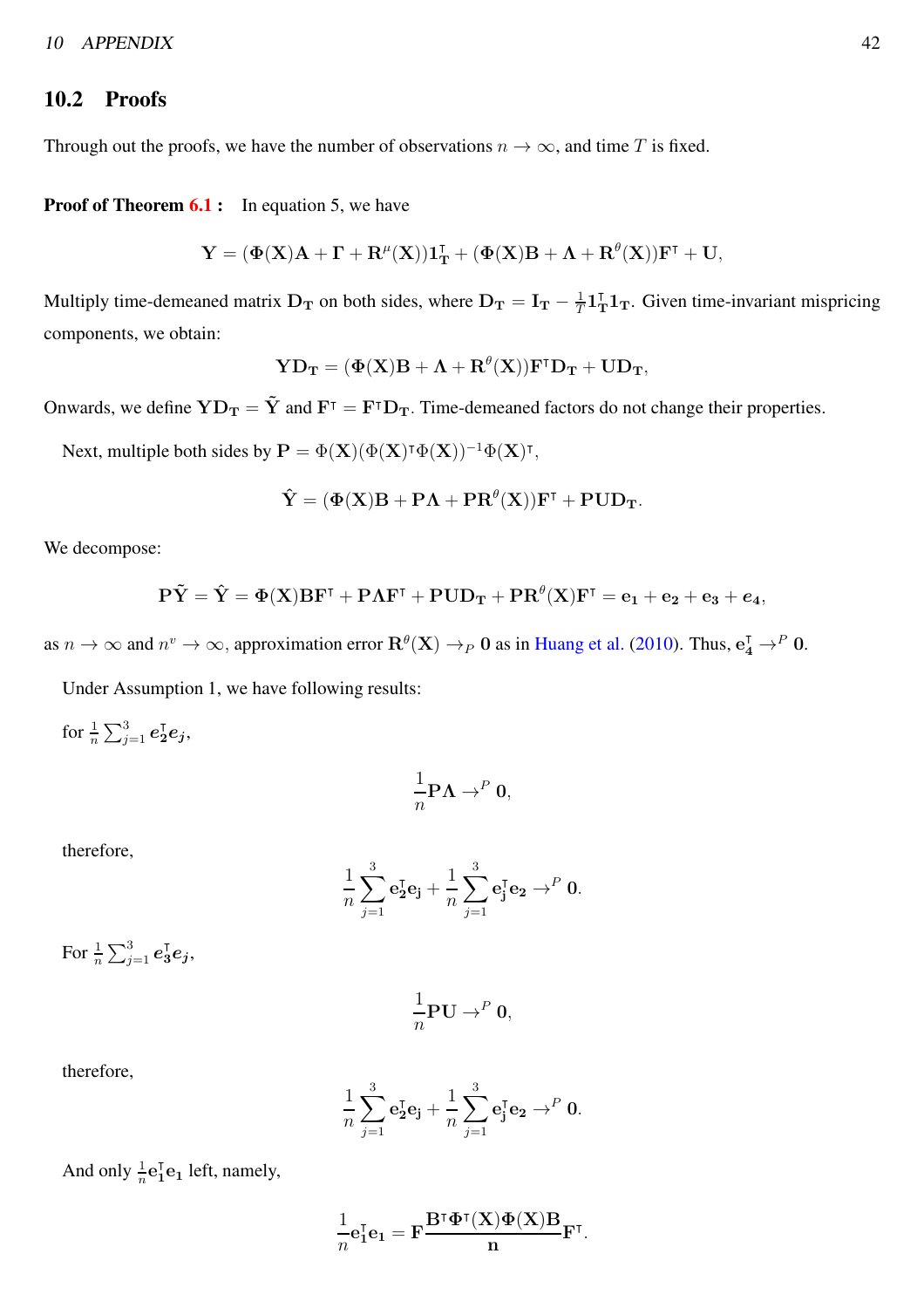Under Assumption 2-4 and fixed T. A much smaller  $T \times T$  matrix  $\frac{1}{n} \hat{Y}^\intercal \hat{Y}$  can be sovled by asymptotic principal component by [Connor and Korajczyk](#page-47-14) [\(1986](#page-47-14)).  $\hat{\mathbf{F}} = \frac{1}{\sqrt{2}}$  $\frac{1}{T} \{\psi_1, \psi_2, \dots, \psi_J\}$ , where $\{\psi_1, \psi_2, \dots, \psi_J\}$  are eigenvectors corresponding to the first *J* eigenvalues of  $\frac{1}{n}\hat{\mathbf{Y}}^{\intercal}\hat{\mathbf{Y}}$ .

Thus,  $\hat{\mathbf{F}} \to_P \mathbf{F}$  follows.

**Proof of Theorem [6.2](#page-16-1):** Given  $\hat{F}$ , we have:

$$
\mathbf{\hat{G}}(\mathbf{X}) = \mathbf{\hat{Y}} \mathbf{\hat{F}} (\mathbf{\hat{F}'} \mathbf{\hat{F}})^{-1},
$$

as  $\hat{\mathbf{F}}^{\dagger} \hat{\mathbf{F}} = \mathbf{I}_{\mathbf{J}}$ , therefore,

$$
\hat{\mathbf{G}}(\mathbf{X}) = \tilde{\mathbf{Y}} \hat{\mathbf{F}}.
$$

Then we need to show:

$$
E((\hat{\mathbf{G}}(\mathbf{X_i}) - \mathbf{G}(\mathbf{X_i}))^2) = 0.
$$

Take the sample analogue,

$$
\frac{1}{n}((\mathbf{\hat{G}}(\mathbf{X})-\mathbf{G}(\mathbf{X})))^{\intercal}((\mathbf{\hat{G}}(\mathbf{X})-\mathbf{G}(\mathbf{X}))).
$$

Given:

$$
G(X) = \Phi(X)B + R^{\theta}(X).
$$
  

$$
\hat{G}(X) = (\Phi(X)B + P\Lambda + PR^{\theta}(X))F^{\dagger}\hat{F} + PUD_{T}\hat{F}
$$

Furthermore,

$$
\mathbf{G}(\mathbf{X})-\hat{\mathbf{G}}(\mathbf{X})=(\Phi(\mathbf{X})\mathbf{B}+\mathbf{P}\boldsymbol{\Lambda}+\mathbf{P}\mathbf{R}^\theta(\mathbf{X}))\mathbf{F}^\intercal\hat{\mathbf{F}}+\mathbf{P}\mathbf{U}\mathbf{D}_\mathbf{T}\hat{\mathbf{F}}-\Phi(\mathbf{X})\mathbf{B}-\mathbf{R}^\theta(\mathbf{X})=\mathbf{q}_1+\mathbf{q}_2+\mathbf{q}_3+\mathbf{q}_4.
$$

Similar to the Proof of Theorem 6.1,

$$
\frac{1}{n}((\hat{G}(X)-G(X)))^{\intercal}((\hat{G}(X)-G(X))) \to^{P} \frac{1}{n}q_{1}^{\intercal}q_{1} + \frac{1}{n}q_{3}^{\intercal}q_{3} + \frac{1}{n}q_{1}^{\intercal}q_{3} + \frac{1}{n}q_{3}^{\intercal}q_{1}.
$$

For the first term,

$$
\frac{1}{n}\mathbf{q}_1^{\mathsf{T}}\mathbf{q}_1 = \mathbf{\hat{F}}^{\mathsf{T}}\mathbf{F}(\Phi(\mathbf{X})\mathbf{B} + \mathbf{P}\mathbf{\Lambda} + \mathbf{P}\mathbf{R}^{\theta}(\mathbf{X}))^{\mathsf{T}}(\Phi(\mathbf{X})\mathbf{B} + \mathbf{P}\mathbf{\Lambda} + \mathbf{P}\mathbf{R}^{\theta}(\mathbf{X}))\mathbf{F}^{\mathsf{T}}\mathbf{\hat{F}},
$$

due to

$$
\frac{1}{n}\sum_{j=1}^3{\mathbf e}_2^{\intercal}{\mathbf e}_j+\frac{1}{n}\sum_{j=1}^3{\mathbf e}_j^{\intercal}{\mathbf e}_2\to^P{\mathbf 0},
$$

and

$$
\frac{1}{n}{\bf e}_1^T{\bf e}_1\rightarrow^P {\bf F}\frac{{\bf B}^{\intercal}\pmb{\Phi}^{\intercal}({\bf X})\pmb{\Phi}({\bf X}){\bf B}}{n}{\bf F}^{\intercal}
$$

then,

$$
\frac{1}{n}\mathbf{q}_1^{\rm T}\mathbf{q}_1 \rightarrow^{P} \hat{\mathbf{F}}^{\rm T}\mathbf{F}\frac{\mathbf{B}^{\rm T}\pmb{\Phi}^{\rm T}(\mathbf{X})\pmb{\Phi}(\mathbf{X})\mathbf{B}}{\mathbf{n}}\mathbf{F}^{\rm T}\hat{\mathbf{F}}.
$$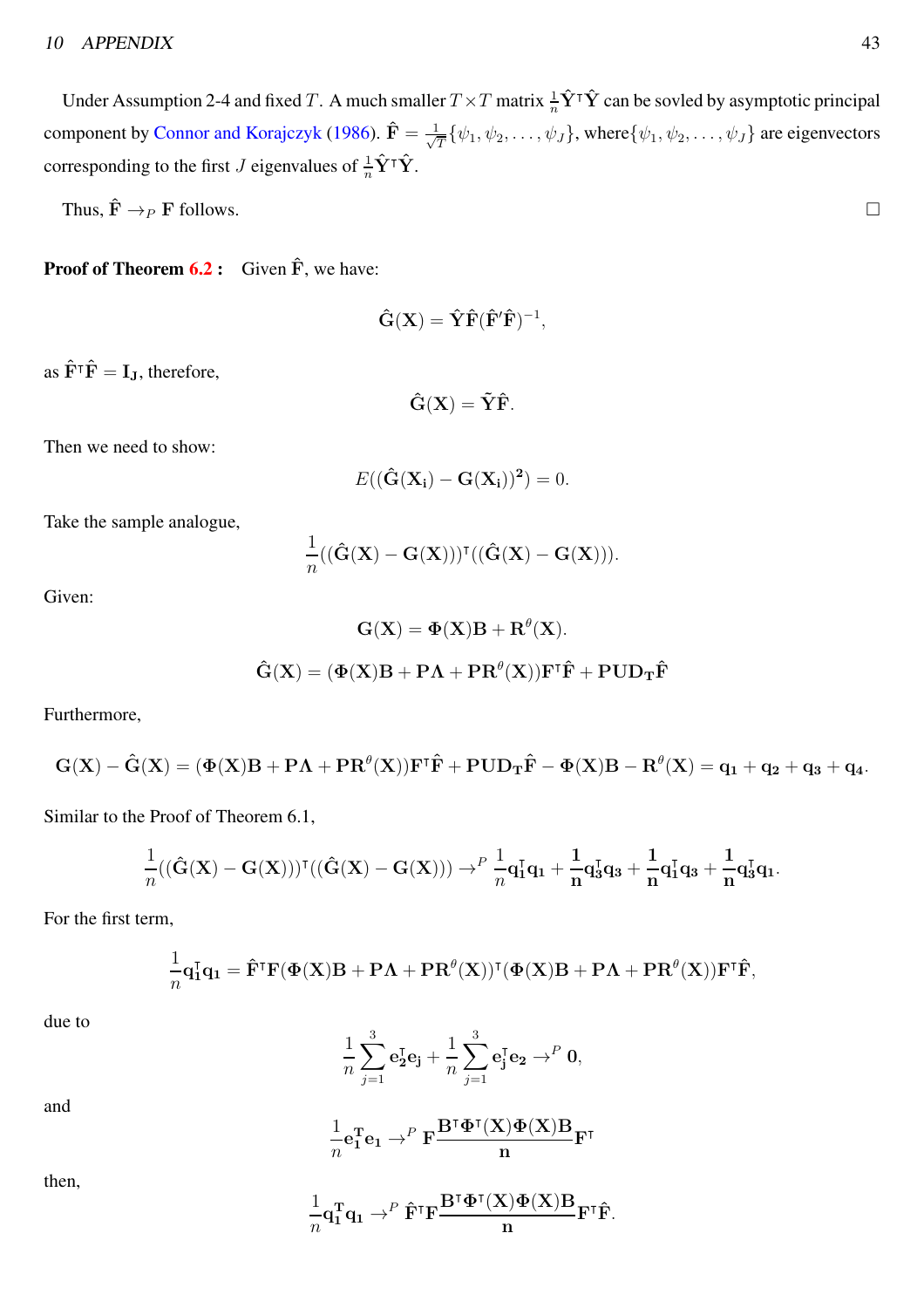Theorem 6.1 and Assumption 2 give  $\hat{F} \to F$  and  $F^T F = I_J$ , therefore:

$$
\frac{1}{n} \mathbf{q}_1^T \mathbf{q}_1 \rightarrow^P \frac{\mathbf{B}^{\intercal} \pmb{\Phi}^{\intercal}(\mathbf{X}) \pmb{\Phi}(\mathbf{X}) \mathbf{B}}{n},
$$

Similarly,

$$
\frac{1}{n}\mathbf{q}_3^{\mathrm{T}}\mathbf{q}_3 \rightarrow^{P} \frac{\mathbf{B}^{\mathrm{T}}\Phi^{\mathrm{T}}(\mathbf{X})\Phi(\mathbf{X})\mathbf{B}}{n}, \\ \frac{1}{n}\mathbf{q}_1^{\mathrm{T}}\mathbf{q}_3 \rightarrow^{P} - \frac{\mathbf{B}^{\mathrm{T}}\Phi^{\mathrm{T}}(\mathbf{X})\Phi(\mathbf{X})\mathbf{B}}{n}, \\ \frac{1}{n}\mathbf{q}_3^{\mathrm{T}}\mathbf{q}_1 \rightarrow^{P} - \frac{\mathbf{B}^{\mathrm{T}}\Phi^{\mathrm{T}}(\mathbf{X})\Phi(\mathbf{X})\mathbf{B}}{n}.
$$

Therefore,

$$
\frac{1}{n}\mathbf{q}_1^{\mathsf{T}}\mathbf{q}_1 + \frac{1}{n}\mathbf{q}_3^{\mathsf{T}}\mathbf{q}_3 + \frac{1}{n}\mathbf{q}_1^{\mathsf{T}}\mathbf{q}_3 + \frac{1}{n}\mathbf{q}_3^{\mathsf{T}}\mathbf{q}_1 \to 0.
$$

Then,

$$
\frac{1}{n}((\mathbf{\hat{G}}(\mathbf{X}) - \mathbf{G}(\mathbf{X})))^{\mathsf{T}}((\mathbf{\hat{G}}(\mathbf{X}) - \mathbf{G}(\mathbf{X}))) \rightarrow^{P} 0
$$

thus,

$$
\hat{\mathbf{G}}(\mathbf{X}) \to^{\mathbf{P}} \mathbf{G}(\mathbf{X}).
$$

Then Theorem 6.2 follows.

**Proof of Theorem [6.3](#page-16-2):** Let  $\dot{Y} = \frac{1}{T}$  $\frac{1}{T} (Y - \hat{G}(X)\hat{F}) \mathbb{1}_T$ . By substituting the restriction, we have the Lagrangian equation:

$$
\min_{\mathbf{A}} (\dot{\mathbf{Y}} - \mathbf{\Phi}(\mathbf{X})\mathbf{A})^{\mathsf{T}} (\dot{\mathbf{Y}} - \mathbf{\Phi}(\mathbf{X})\mathbf{A}) + \lambda \hat{\mathbf{G}}^{\mathsf{T}}(\mathbf{X}) \mathbf{\Phi}(\mathbf{X})\mathbf{A}
$$
(8)

Then we take the first order condition with respect to A and  $\lambda$  separately, and we obtain:

$$
\begin{pmatrix} 2\Phi(X)^{\dagger}\Phi(X) & \Phi(X)^{\dagger}\hat{G}(X) \\ \hat{G}(X)^{\dagger}\Phi(X)^{\dagger} & 0 \end{pmatrix} \begin{pmatrix} \hat{A} \\ \lambda \end{pmatrix} = \begin{pmatrix} 2\Phi(X)^{\dagger}\dot{Y} \\ 0 \end{pmatrix}.
$$
 (9)

Under Assumption 2, the above matrice are invertible, which can be written as:

$$
\begin{pmatrix}\n\hat{\mathbf{A}} \\
\lambda\n\end{pmatrix} = \begin{pmatrix}\n2\Phi'(X)\Phi(X) & \Phi'(X)\hat{\mathbf{G}}(X) \\
\hat{\mathbf{G}}(X)^{\dagger}\Phi(X)^{\dagger} & 0\n\end{pmatrix}^{-1} \begin{pmatrix}\n2\Phi'(X)\dot{Y} \\
0\n\end{pmatrix}.
$$
\n(10)

Therefore, we obtain:

$$
\mathbf{\hat{A}} = \mathbf{M}\mathbf{\tilde{A}},
$$

where

$$
\begin{aligned} \mathbf{M} &= \mathbf{I} - (\Phi(\mathbf{X})^{\intercal}\Phi(\mathbf{X}))^{-1}\Phi(\mathbf{X})^{\intercal}\hat{\mathbf{G}}(\mathbf{X})(\hat{\mathbf{G}}(\mathbf{X})^{\intercal}\hat{\mathbf{G}}(\mathbf{X}))^{-1}\hat{\mathbf{G}}(\mathbf{X})^{\intercal}\Phi(\mathbf{X}), \\ \tilde{\mathbf{A}} &= \frac{1}{T}(\Phi(\mathbf{X})^{\intercal}\Phi(\mathbf{X}))^{-1}\Phi(\mathbf{X})^{\intercal}\dot{\mathbf{Y}}\mathbf{1}_T. \end{aligned}
$$

 $\Box$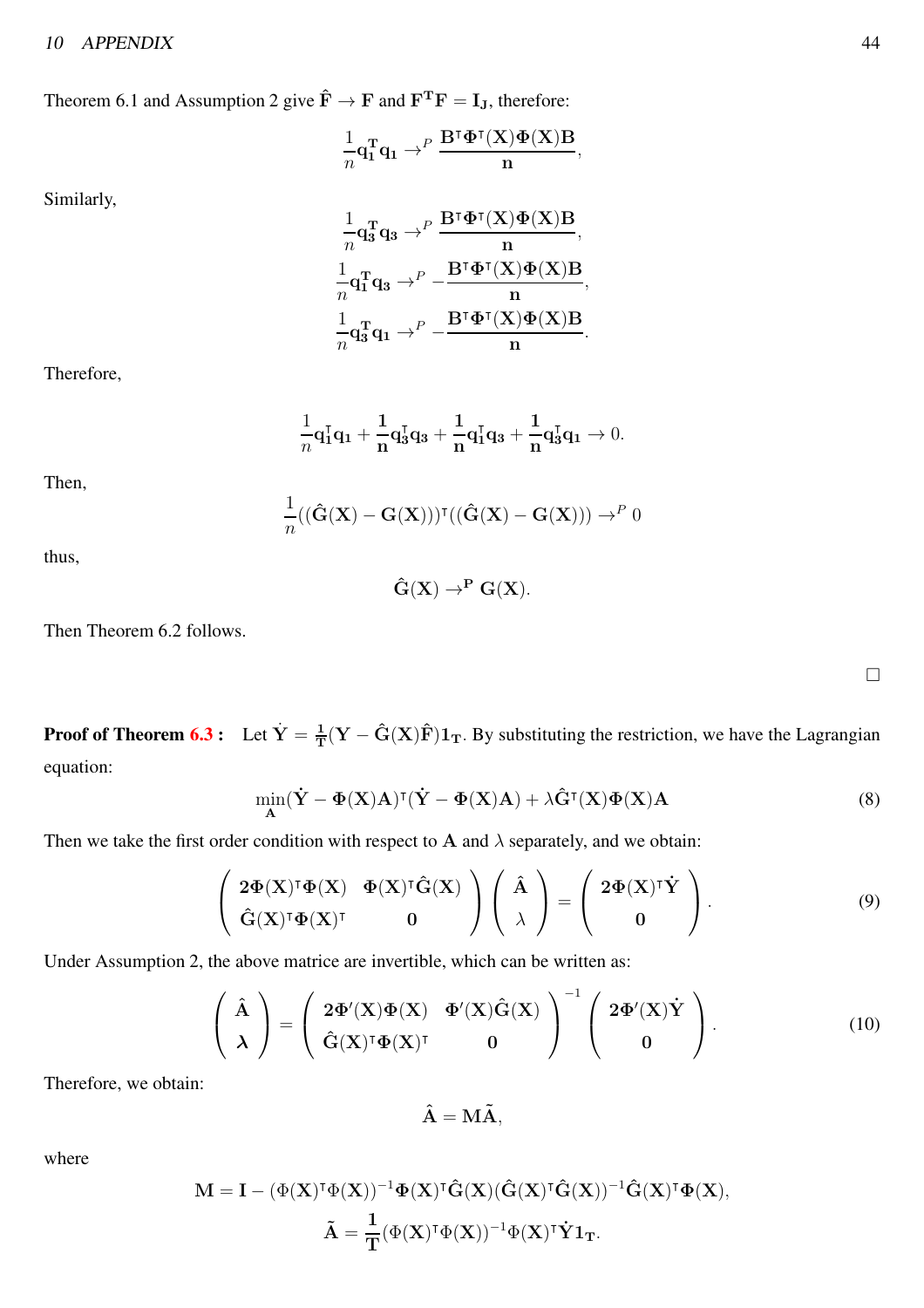Furthermore, let  $\Xi = \Phi(\mathbf{X})\hat{\mathbf{A}} - \mathbf{h}(\mathbf{X}) = \Phi(\mathbf{X})\mathbf{M}\tilde{\mathbf{A}} - \Phi(\mathbf{X})\mathbf{A} - \mathbf{R}^{\mu}(\mathbf{X})$ .

Under the restriction  $\hat{G}'(X)\Phi(X)A = 0$ , we can obtain:

<span id="page-45-1"></span>
$$
\Xi = \Phi(\mathbf{X})\mathbf{M}(\Phi(\mathbf{X})^{\mathsf{T}}\Phi(\mathbf{X}))^{-1}\Phi(\mathbf{X})\mathbf{I}\frac{1}{\mathbf{T}}(\Phi(\mathbf{X})\mathbf{A} + \mathbf{R}^{\mu}(\mathbf{X}) + \mathbf{\Gamma} + (\mathbf{\Lambda} + \mathbf{R}^{\theta}(\mathbf{X}))\mathbf{F}')\mathbf{1}_{\mathbf{T}} - \Phi(\mathbf{X})\mathbf{A} - \mathbf{R}^{\mu}(\mathbf{X}).
$$
 (11)

Furthermore, we have:

<span id="page-45-0"></span>
$$
\Phi(\mathbf{X})\mathbf{M}(\Phi(\mathbf{X})^{\intercal}\Phi(\mathbf{X}))^{-1}\Phi(\mathbf{X})^{\intercal} = (\mathbf{I} - (\Phi(\mathbf{X})^{\intercal}\Phi(\mathbf{X}))^{-1}\Phi(\mathbf{X})^{\intercal}\hat{\mathbf{G}}(\mathbf{X})(\hat{\mathbf{G}}(\mathbf{X})^{\intercal}\hat{\mathbf{G}}(\mathbf{X}))^{-1}\hat{\mathbf{G}}(\mathbf{X})^{\intercal})\mathbf{P}.
$$
 (12)

And then, substitute Equation 12 into [Equation 11](#page-45-1) and under Assumption 1 and Theorem 6.2:

$$
\Xi = \Phi(X)A - \Phi(X)A - R^{\mu}(X).
$$
  

$$
R^{\mu}(X) \to 0 \text{ as } n \to \infty,
$$

therefore,

$$
\frac{1}{n}\Xi^{\mathsf{T}}\Xi\to 0.
$$

And the Theorem 6.3 follows.

**Proof of Theorem [6.4](#page-16-3) :** Define  $Z = \max$  $\max_{\{1 \le p \le P, 1 \le h \le H_n\}} {\left\{ |\hat{\alpha}_{ph}| / \hat{\sigma}_{ph} \right\}}$ . Under Assumption 3.2.3, we have  $\hat{\alpha}_{ph}/\hat{\sigma}_{ph}|\mathbf{H_0} \rightarrow^d N(0, 1).$ 

Therefore, under the  $H_0$ , we have:

$$
e^{tE(Z)} \leqslant E[e^{tZ}]
$$
  
= 
$$
E[\max\{t|\hat{\alpha}_{ph}|/\hat{\sigma}_{ph}\}]
$$
  

$$
\leqslant \sum_{p=1,h=1}^{p=P,h=H_n} E[e^{t|\hat{\alpha}_{ph}|/\hat{\sigma}_{ph}}]
$$
  
= 
$$
n e^{t^2/2}.
$$

Then take the logarithm of both sides we can obtain:

$$
E[Z] \leqslant \frac{\log n}{t} + \frac{t}{2}.
$$

If we set  $t = \sqrt{2 \log n}$  to minimise  $\frac{\log n}{t} + \frac{t}{2}$  $\frac{t}{2}$ , then we have:

$$
E[Z] \leqslant \sqrt{2 \log n}.
$$

Therefore, we can bound the  $|\hat{\alpha}_{ph}|/\hat{\sigma}_{ph}$  by  $\sqrt{2 \log n}$ .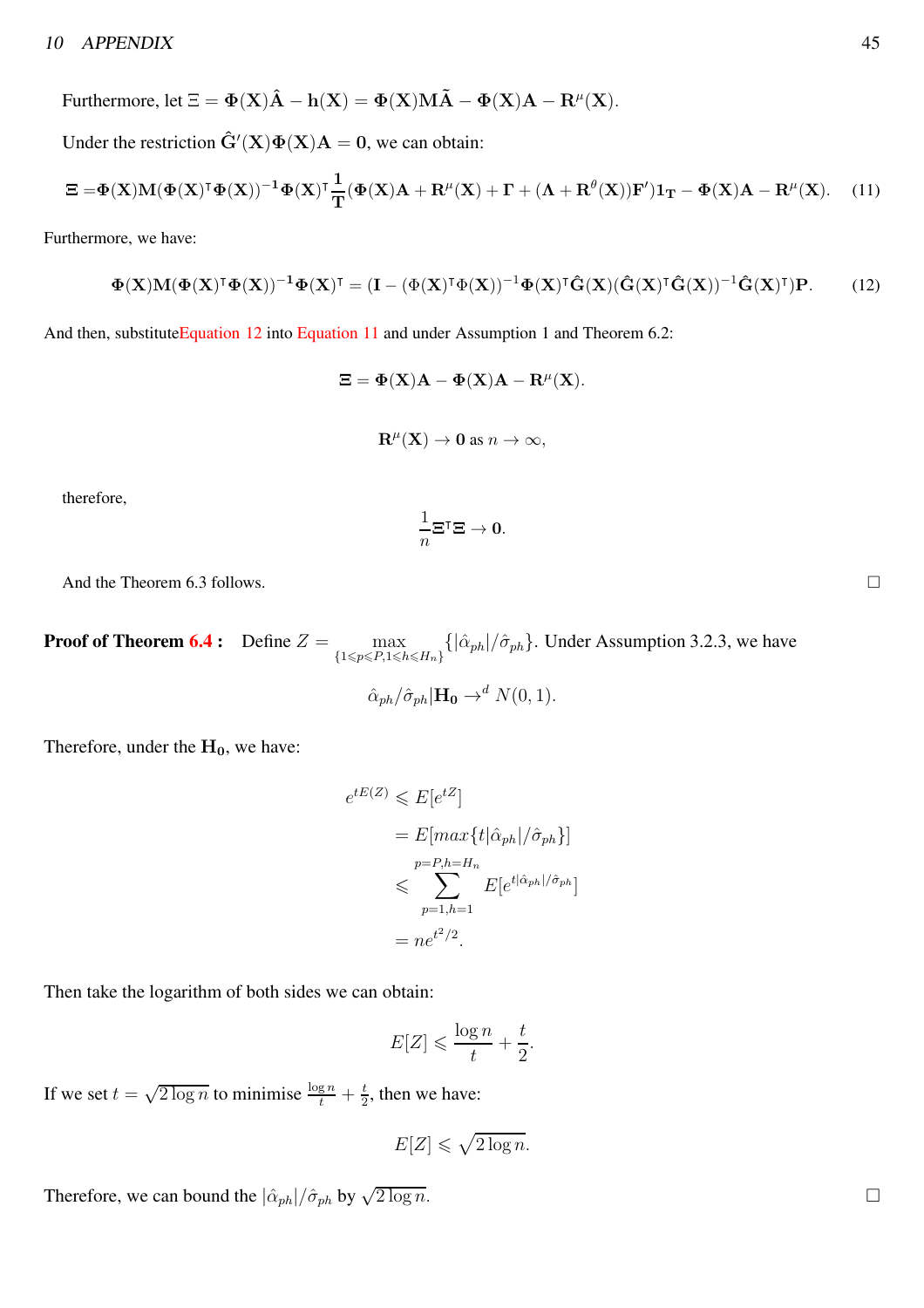#### <sup>10</sup> APPENDIX 46

#### Proof of Theorem [6.5](#page-16-4): To proof

$$
\inf_{\mathbf{A}\in\mathcal{A}} P(\text{reject } H_0|\mathbf{A}) \to 1,
$$

equivalently, we need to prove

$$
\inf_{\mathbf{A}\in\mathcal{A}} P(S_0 + S_1 > F_q|\mathbf{A}) \to 1.
$$

 $S_0 = H_n \sum_{p=1}^P \mathbf{I}(\sum_{h=1}^{H_n} |\hat{\alpha}_{ph}|/\hat{\sigma}_{ph} \geqslant \eta_n),$  as  $H_n = n_v \to \infty$  as  $n \to \infty$ .

Under Theorem [6.4](#page-16-3) and  $n \to \infty$ , we have:

$$
E(S_0|\mathbf{A}) \to \infty.
$$

Meanwhile  $F_q = O(1)$ , according to [Fan et al.](#page-47-6) [\(2015\)](#page-47-6) and [Kock and Preinerstorfer](#page-48-6) [\(2019](#page-48-6)), we can show that:

$$
\inf_{\mathbf{A}\in\mathcal{A}} P(S_0 + S_1 > F_q|\mathbf{A}) \to 1.
$$

Then the Theorem  $6.5$  follows.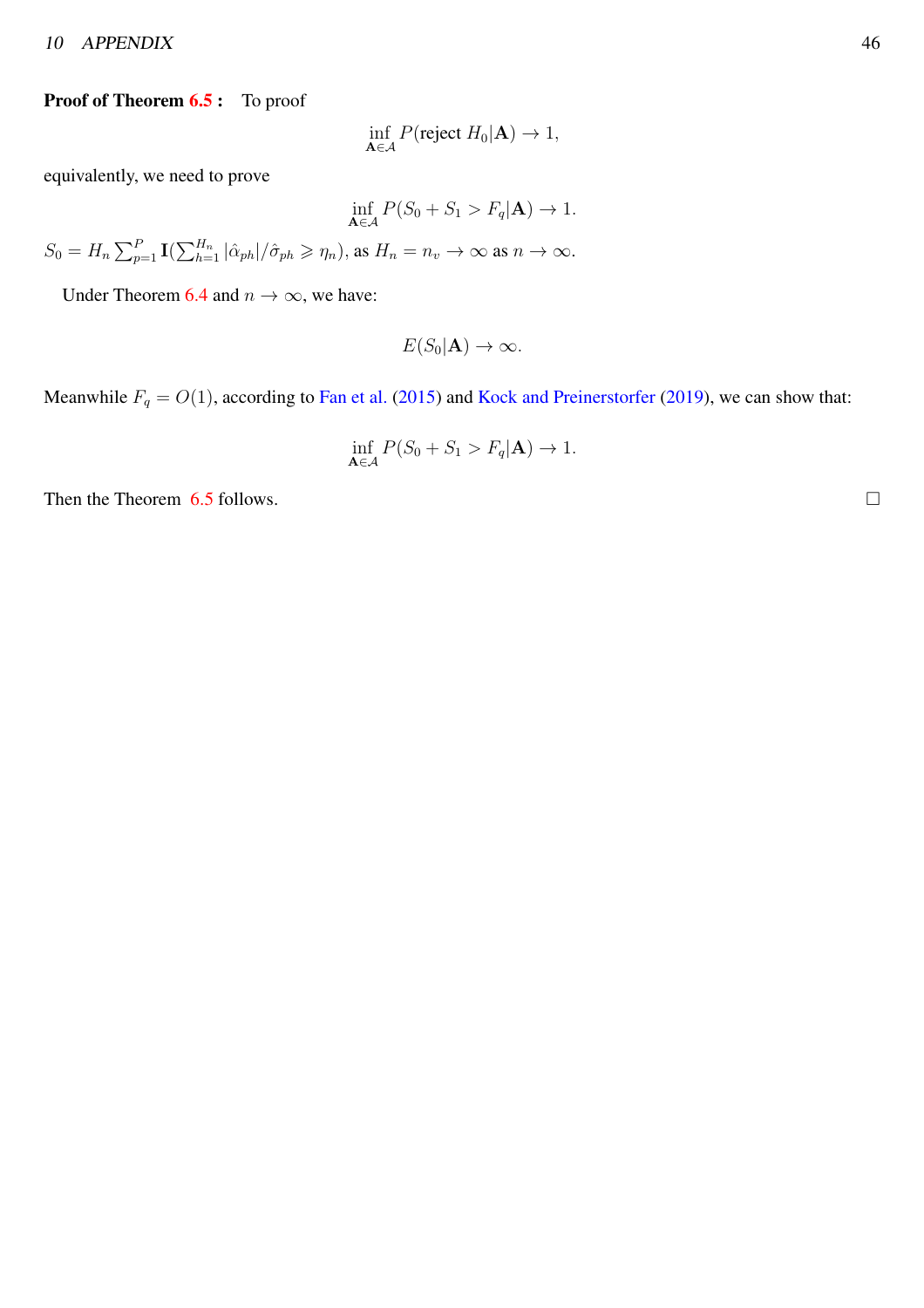# References

- <span id="page-47-2"></span>Carhart, M. M. (1997), 'On persistence in mutual fund performance', *The Journal of finance* 52(1), 57–82.
- <span id="page-47-10"></span>Chen, X. and Pouzo, D. (2012), 'Estimation of nonparametric conditional moment models with possibly nonsmooth generalized residuals', *Econometrica* 80(1), 277–321.
- <span id="page-47-8"></span>Connor, G., Hagmann, M. and Linton, O. (2012), 'Efficient semiparametric estimation of the fama–french model and extensions', *Econometrica* 80(2), 713–754.
- <span id="page-47-14"></span>Connor, G. and Korajczyk, R. A. (1986), 'Performance measurement with the arbitrage pricing theory: A new framework for analysis', *Journal of financial economics* 15(3), 373–394.
- <span id="page-47-7"></span>Connor, G. and Linton, O. (2007), 'Semiparametric estimation of a characteristic-based factor model of common stock returns', *Journal of Empirical Finance* 14(5), 694–717.
- <span id="page-47-12"></span>Cox, D. R. (1957), 'Note on grouping', *Journal of the American Statistical Association* 52(280), 543–547.
- <span id="page-47-0"></span>Fama, E. F. and French, K. R. (1993), 'Common risk factors in the returns on stocks and bonds', *Journal of financial economics* 33(1), 3–56.
- <span id="page-47-1"></span>Fama, E. F. and French, K. R. (2015), 'A five-factor asset pricing model', *Journal of financial economics* 116(1), 1–22.
- <span id="page-47-11"></span>Fan, J., Liao, Y. and Mincheva, M. (2013), 'Large covariance estimation by thresholding principal orthogonal complements', *Journal of the Royal Statistical Society. Series B, Statistical methodology* 75(4).
- <span id="page-47-9"></span>Fan, J., Liao, Y. and Wang, W. (2016), 'Projected principal component analysis in factor models', *Annals of statistics* 44(1), 219.
- <span id="page-47-6"></span>Fan, J., Liao, Y. and Yao, J. (2015), 'Power enhancement in high-dimensional cross-sectional tests', *Econometrica* 83(4), 1497–1541.
- <span id="page-47-3"></span>Feng, G., Giglio, S. and Xiu, D. (2017), 'Taming the factor zoo', *Fama-Miller Working Paper* 24070.
- <span id="page-47-13"></span>Fisher, W. D. (1958), 'On grouping for maximum homogeneity', *Journal of the American statistical Association* 53(284), 789–798.
- <span id="page-47-4"></span>Freyberger, J., Neuhierl, A. and Weber, M. (2017), Dissecting characteristics nonparametrically, Technical report, National Bureau of Economic Research.
- <span id="page-47-5"></span>Hjalmarsson, E. and Manchev, P. (2012), 'Characteristic-based mean-variance portfolio choice', *Journal of Banking & Finance* 36(5), 1392–1401.